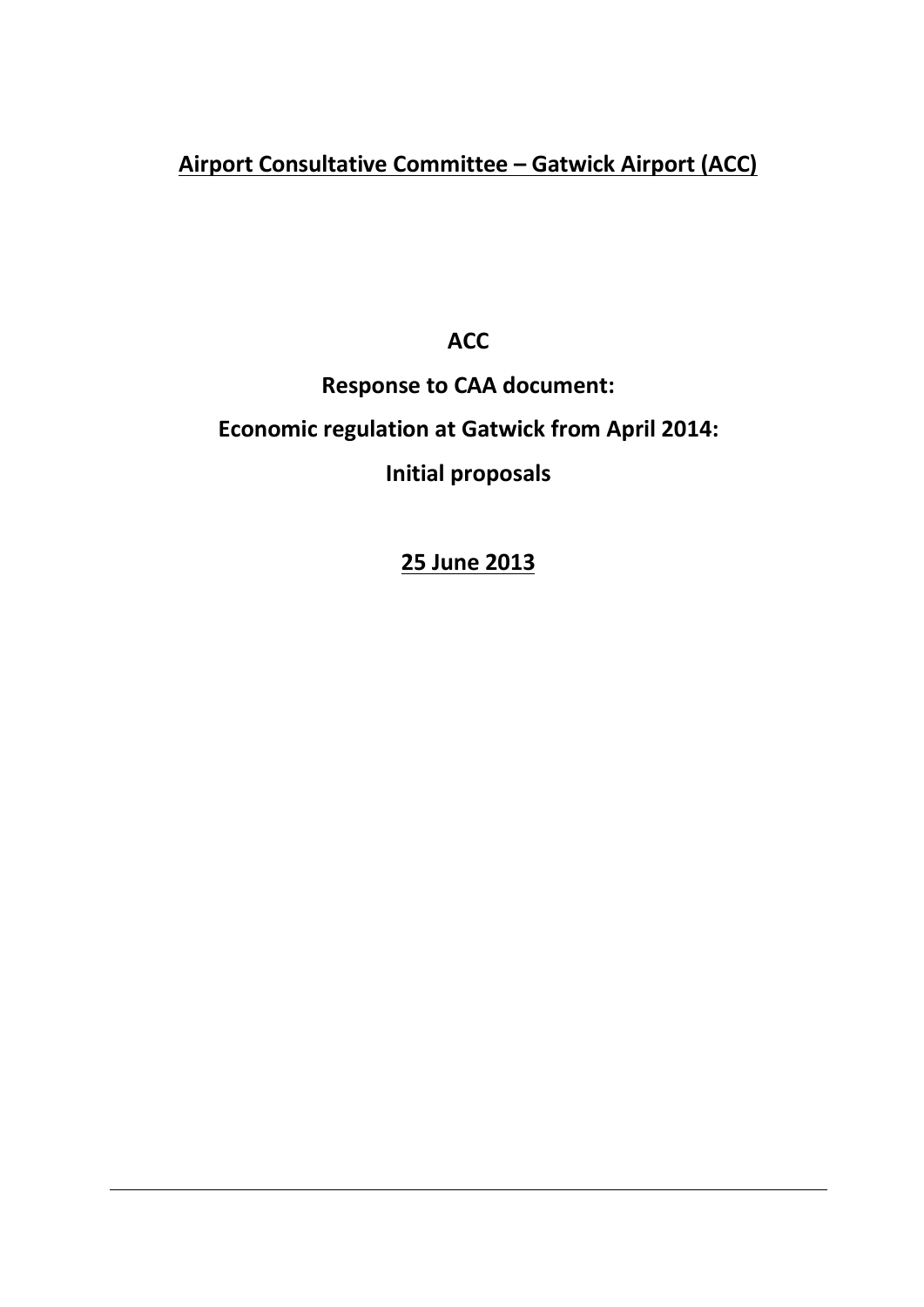# **Table of contents**

| $\mathbf 1$ .  |  |
|----------------|--|
| $\mathbf{2}$   |  |
| 3              |  |
| 4              |  |
| 5              |  |
| 6              |  |
| $\overline{7}$ |  |
| 8              |  |
| 9              |  |
| 10             |  |
| 11             |  |
| 12             |  |
| 13             |  |
| 14             |  |
| 15             |  |
| 16             |  |
| 17             |  |
|                |  |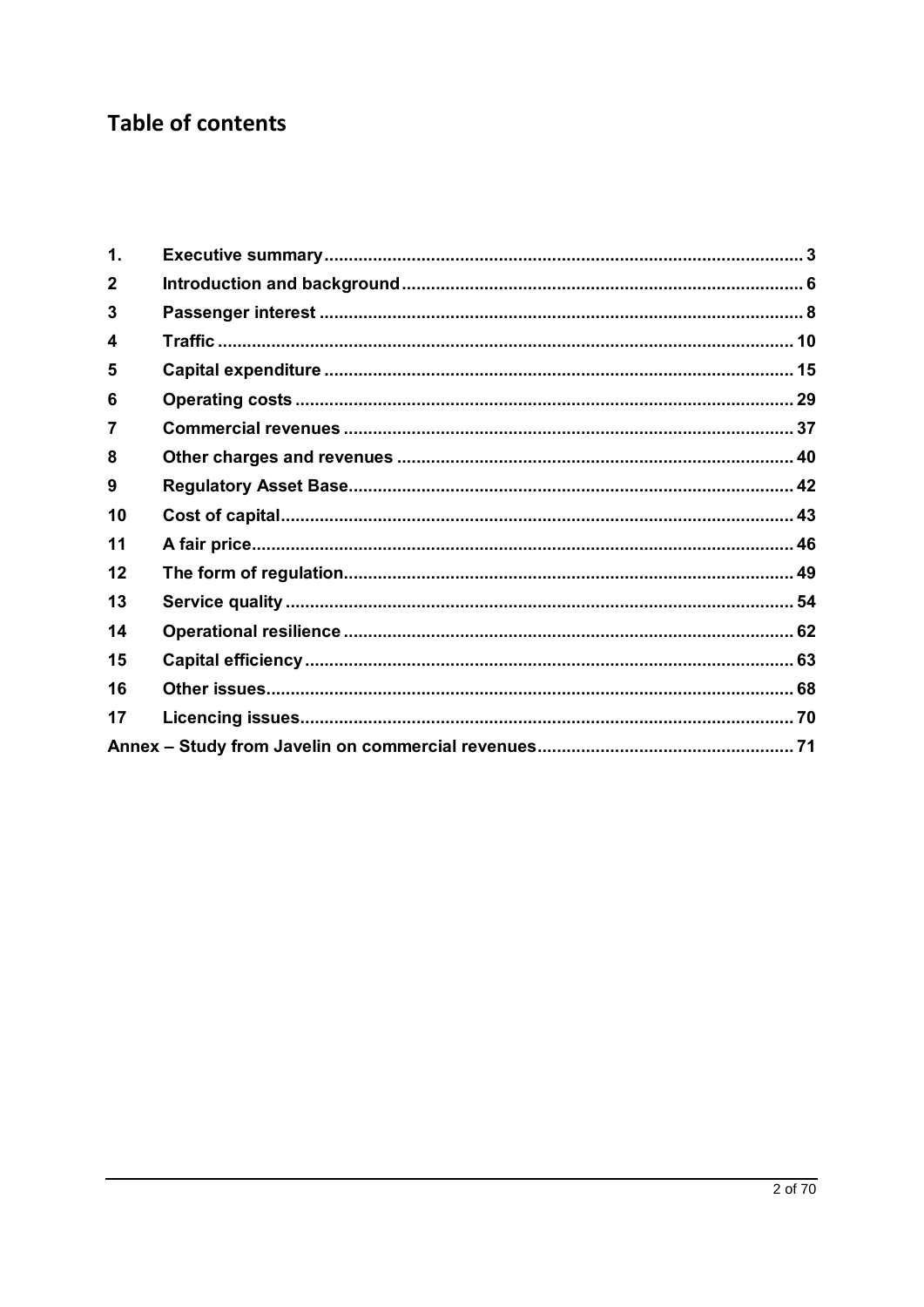# **1 Executive summary**

- 1.1 This document is the Gatwick Airport Consultative Committee's (ACC) response to the Civil Aviation Authority's (CAA) initial proposals for the economic regulation of Gatwick Airport Limited (GAL) during the Quinquennium period from April 2014 to March 2019 (Q6).
- 1.2 From the outset we have welcomed the work that the CAA has conducted evaluating GAL's Business Plan including its wide-ranging exploration of alternative regulatory approaches for Q6. Not surprisingly, the ACC has been supportive of such an approach and we have comprehensively and pro-actively engaged in the relevant debates as we continue to support the CAA's process. Nonetheless, our analysis shows that the CAA has been systematically too conservative in its assessment of a fair price for GAL.
- 1.3 Gatwick airlines have the narrowest of variance on only 4 of the 29 capital projects that have been considered. Nonetheless, the consensus position reflecting the common view on the building blocks set out in this paper results in a price settlement of RPI-9%. This is within a price cap range from RPI-7½% to RPI-9% resulting from these individual positions. The ACC asks the CAA to put weight on the ACC consensus position, while also considering the additional arguments made by individual airlines where there are variances.
- 1.4 The analysis in this document builds upon the response we provided in January earlier this year as part of our initial retort to GAL's proposed Business Plan. Subsequently, we have revised further our position to reflect the CAA's initial 2013 proposals, the new information which has come to light since these proposals and finally, additional analysis that we have undertaken and commissioned to buttress our earlier view.
- 1.5 There are five major elements that drive the variance from the CAA's proposals of RPI+1% and that of our current thinking. These include:
	- · **Passenger Traffic Forecast Volumes** the ACC's forecast is approximately 5% higher than the CAA's reflecting more contemporary information, especially easyJet's recent acquisition of Flybe's Gatwick slots from March 2014 delivering a one-off traffic increase of 4%.
	- · **Operational Expense** the ACC's projection of such costs is 4% lower than the CAA's reflecting our view that there still remain greater efficiency savings uncaptured by GAL or have yet to be identified by the CAA.
	- · **Commercial Revenues** the ACC projects an 8% higher revenue stream in line with both the views of our expert consultants that commercial revenues in Q6 will be higher than the levels assumed by the CAA and also the effects of our higher traffic forecasts.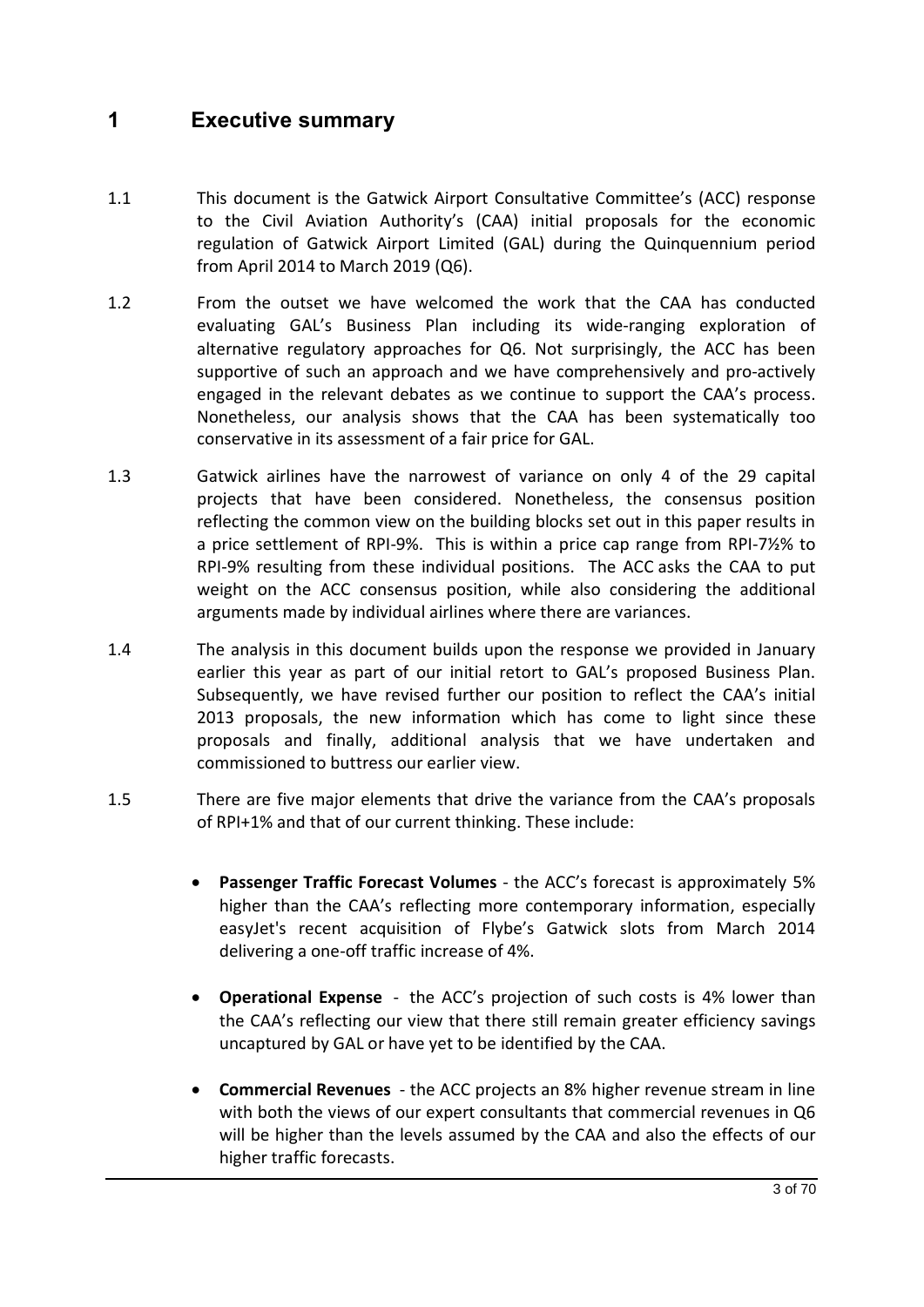- · **WACC** our view that the allowed return should be 4.9% rather than the CAA's assessment of 5.65%. The ACC's proposal is derived from the CAA's own analysis and the difference in the allowed return mainly arises from the ACC's view that the CAA should not bias the cost of capital estimate in favour of GAL.
- · **Depreciation** the ACC's projection of depreciation is 7% lower than the CAA's reflecting a smaller capital plan excluding costly unnecessary infrastructure spend proposed by GAL and currently supported by the CAA.
- 1.6 The chart below shows the relative impact of each of these building block differences from the CAA's initial Q6 proposal of RPI+1% leading to a price cap of RPI-9%.



- 1.7 In light of these variances discussions continue with GAL.
- 1.8 Additionally, the ACC and its member airlines have debated with GAL the prospect of commitments which we believe need to be incorporated within a licence framework. However, these debates progress slowly as the airlines learn more of what GAL proposes. This is complicated by GAL volunteering minimum supporting data of such commitments and a general belief that the terms of these commitments are currently inadequate.
- 1.9 The strength of the current ACC and this submission is its undivided view across the airline membership notwithstanding that there are four separate business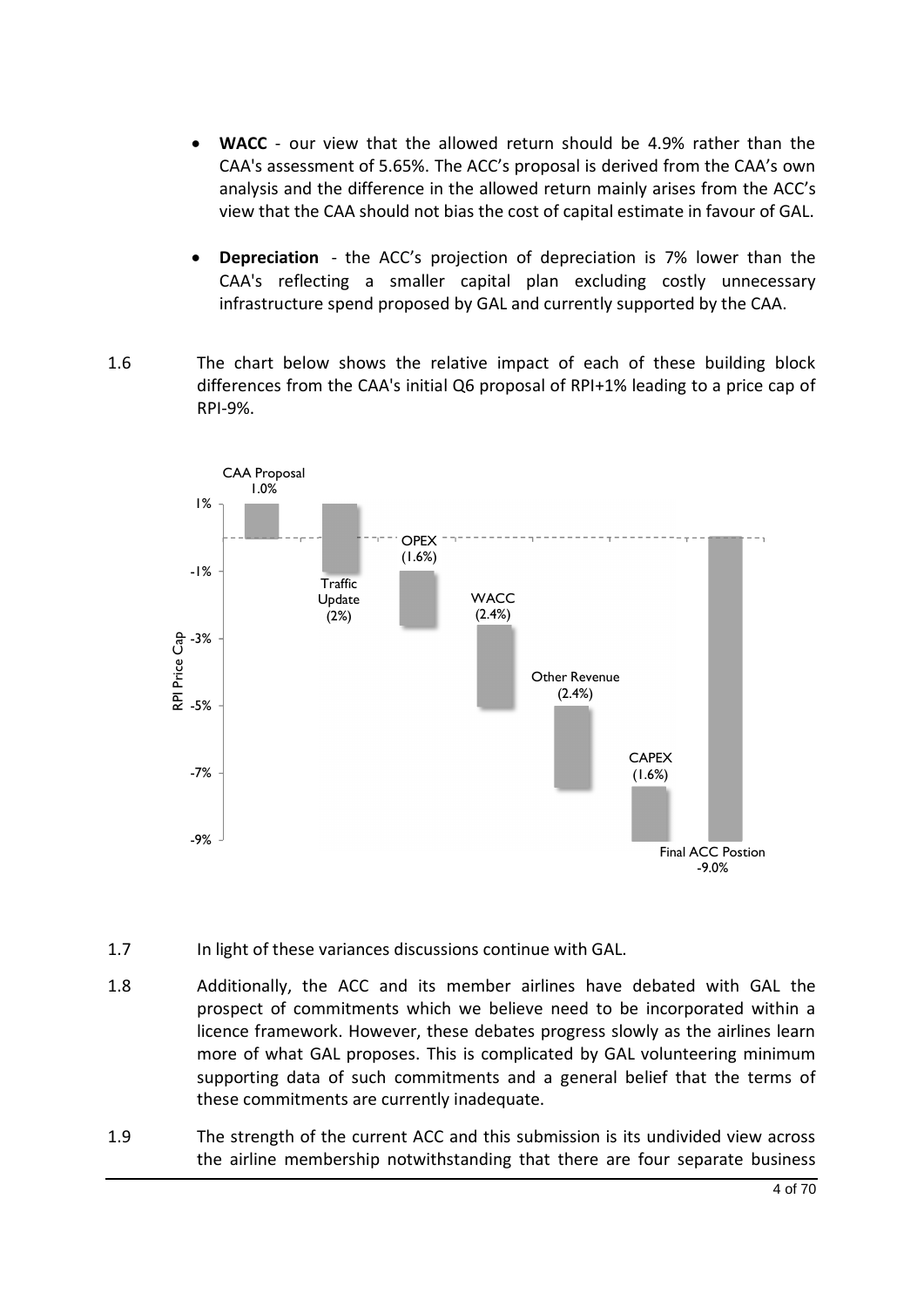models undertaken by Gatwick airlines; namely, the full-service carrier, point-topoint operations, inclusive tour charters and lastly the regional airline model. These business differences aside there is tight commonality in response to GAL's ideas and the CAA's subsequent proposal.

- 1.10 Ninety three percent of all Gatwick's passengers are carried by the ten largest of the 72 airlines leaving the residual 7% of passengers carried by the remaining 60 or so businesses. These latter operators generally revolve around single daily departures. The entire top ten airlines have participated within the ACC and as this document is the agreed view of these airlines it delivers an unrivalled opportunity for the ACC to speak with one voice. Where there have been airlines who have not participated as much as others in the ACC process then all have been assiduously and continually updated throughout.
- 1.11 If there are minor differences they rest with nuance rather than principle. Examples talked of earlier will include a ten-basis point difference on the final proposed WACC, the expense of upgrading ceilings and flooring on front-ofhouse projects and lastly, for instance, the provision of another A380 code F stand should one airline operate an A380 to Gatwick in the unlikely event of finding that the current under-used A380 facility is occupied.
- 1.12 Consequently, this submission is a clear, comprehensive and collegiate view of all the carriers that delivers and maintains improved passenger facilities absent of any of the excessive spend proposed by GAL and unwanted by our passengers at any cost.

Jason Holt ACC Chairman London Gatwick Airport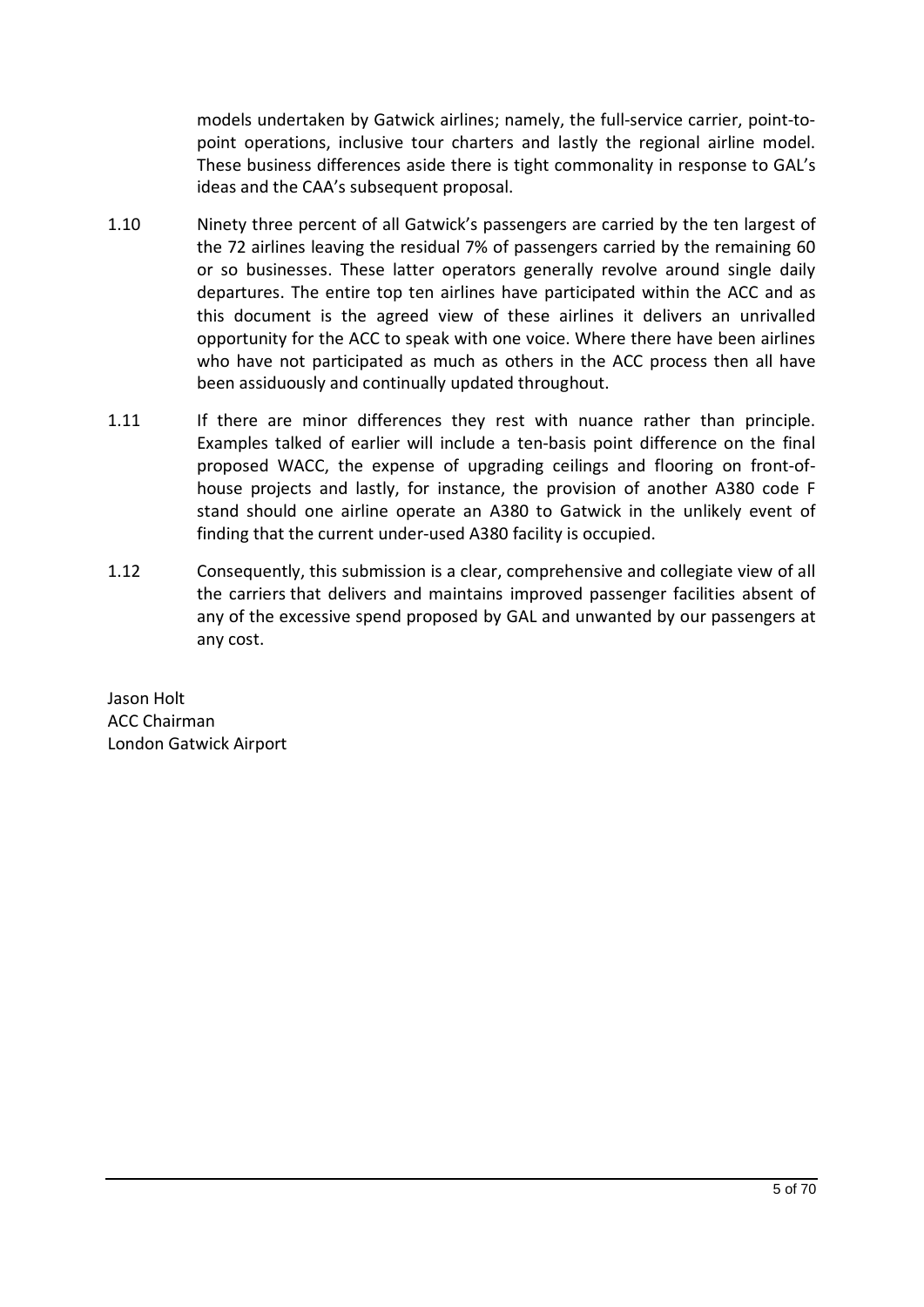# **2 Introduction and background**

- 2.1 This is the response of the Gatwick Airport Consultative Committee (ACC) to the CAA's initial proposals for economic regulation of Gatwick Airport from April 2014.
- 2.2 In preparing its response, the ACC has sought consensus positions that reflect the views of all the member airlines on each of the issues. This has been possible in the vast majority of areas, reflecting the fact that passengers on all airlines want an efficient airport experience. However, in a small number of areas airlines have formed different views on specific issues. Where this is case, we have clearly highlighted the different views within this document.
- 2.3 ACC membership is open to all airlines operating at Gatwick and we take time to communicate with airlines that do not attend meetings, both on formal positions, and if we consider that they may have different interests, on particular issues. The AOC chair attends key meetings and updates AOC members. We have also been mindful of the need to allow flexibility for the needs of future passengers, most of whom are expected to be customers of existing airlines.
- 2.4 Much of the Q6 work has been led by a working group comprising representatives from easyjet, British Airways, Tui and Virgin. These four working group airlines alone account for two thirds of passengers<sup>1</sup>. In addition, Aurigny, Flybe, Thomas Cook, Ryanair and Emirates have all contributed in various ways as work has progressed. The ACC is confident that the views expressed here properly and accurately reflect the views of the whole airline community at Gatwick airport and will allow allthe airline operating models to promote their own passengers' best interests.
- 2.5 In some areas information2 has been provided to the ACC relatively close to the CAA's deadline and it has been difficult for the ACC to fully reflect its views in this document. In these areas, we have sought to provide our initial views and would expect to provide a more considered response before 25 July 2013, the deadline for responding to the CAA's market power assessment.
- 2.6 Our response to the initial proposals builds upon 9 months of Constructive Engagement (CE) between the ACC and Gatwick Airport Limited (GAL), as well as further consultation with GAL and wider discussions with the CAA and other stakeholders. The ACC continues to support the Q6 process and we remain keen to engage on outstanding issues over the next 6 months.
- 2.7 Nonetheless, we reiterate our view that there have been significant weaknesses with the CE process, in particular around information disclosure. GAL did not

1

 $1$  65% in 2012. Source: Fig 2.42 of CAA's Gatwick market power assessment, May 2013

 $2$  For example the service quality and price control conditions and GAL's updated proposal on commitments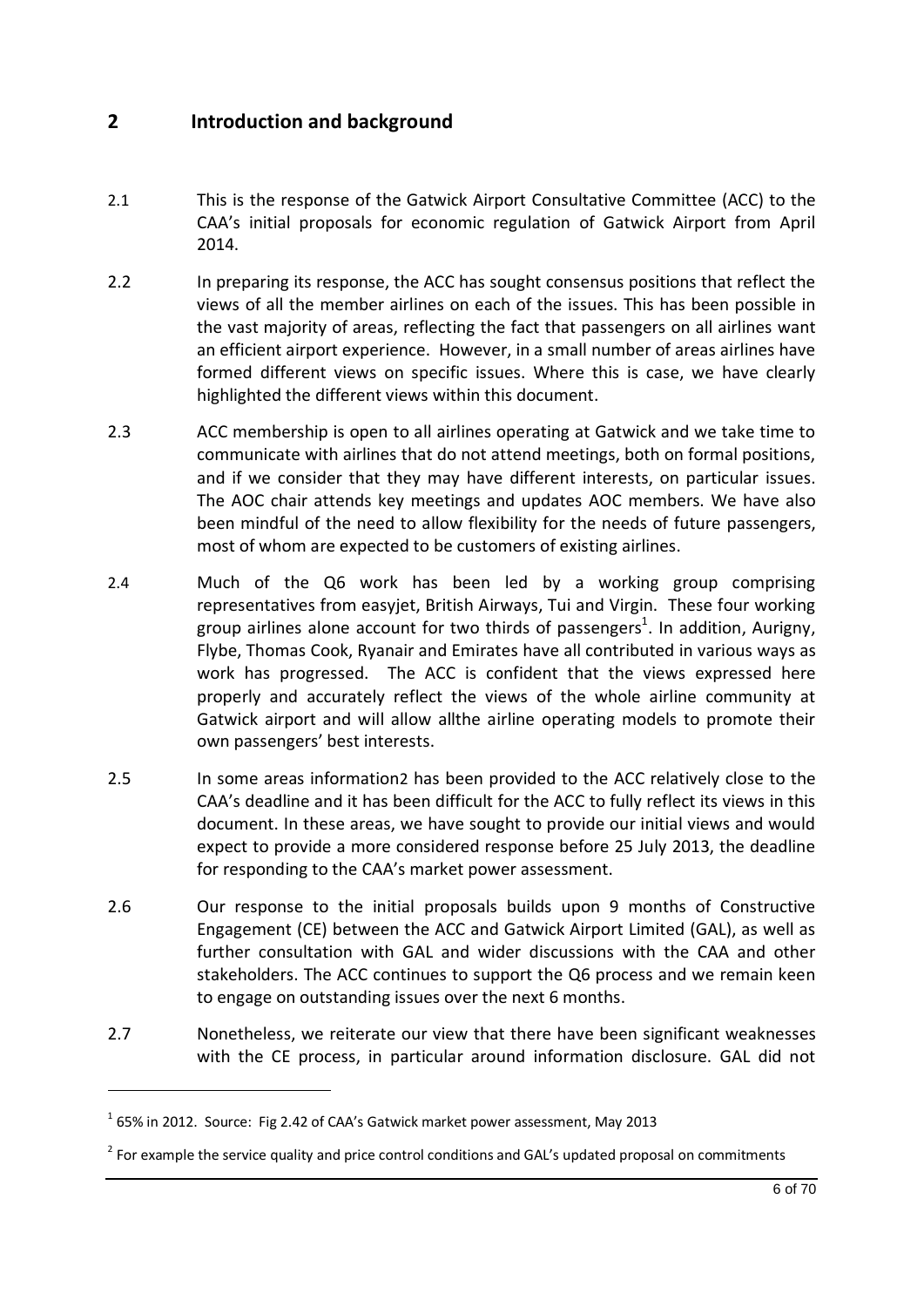provide sufficient information on either operating costs or commercial revenues for meaningful engagement. While the CAA's analysis has remedied some of these shortfalls, it remains difficult for the ACC to come to a fully informed view on the CAA proposals in these areas. Therefore our input is imperfect and based on either third party advice, or assumptions we have been forced to make in the absence of meaningful input from the airport.

- 2.8 This response also builds upon the ACC's January 2013 response to GAL's 2012 business plan although in some areas we have altered our view to reflect new evidence that has emerged. As with our response to the business plan we have proposed alternative numbers for price modelling purposes to reflect our assessment of a fair price for Q6 based upon our analysis for each of the individual building blocks.
- 2.9 The structure of this document broadly mirrors the chapter headings in the CAA's initial proposals.
- 2.10 Between now and the Q6 final proposals, we would urge the CAA to focus its efforts on the following outstanding issues:
	- · The on-going assessment of the capital plan including Pier 6.
	- · Working up a core and development model for capex.
	- · Traffic projections, to update for new information which becomes available.
	- · Operating costs, in particular by providing the results of the Helios study looking at central costs.
	- · Service quality, to work through the detail of the proposed changes and ensuring that rebate weightings reflect the key concerns of passengers.
	- · Cost of capital, including the appropriate regulatory treatment of ranges.
	- · The commercial revenue projections and the views of specialist independent consultants Javelin and ACTM.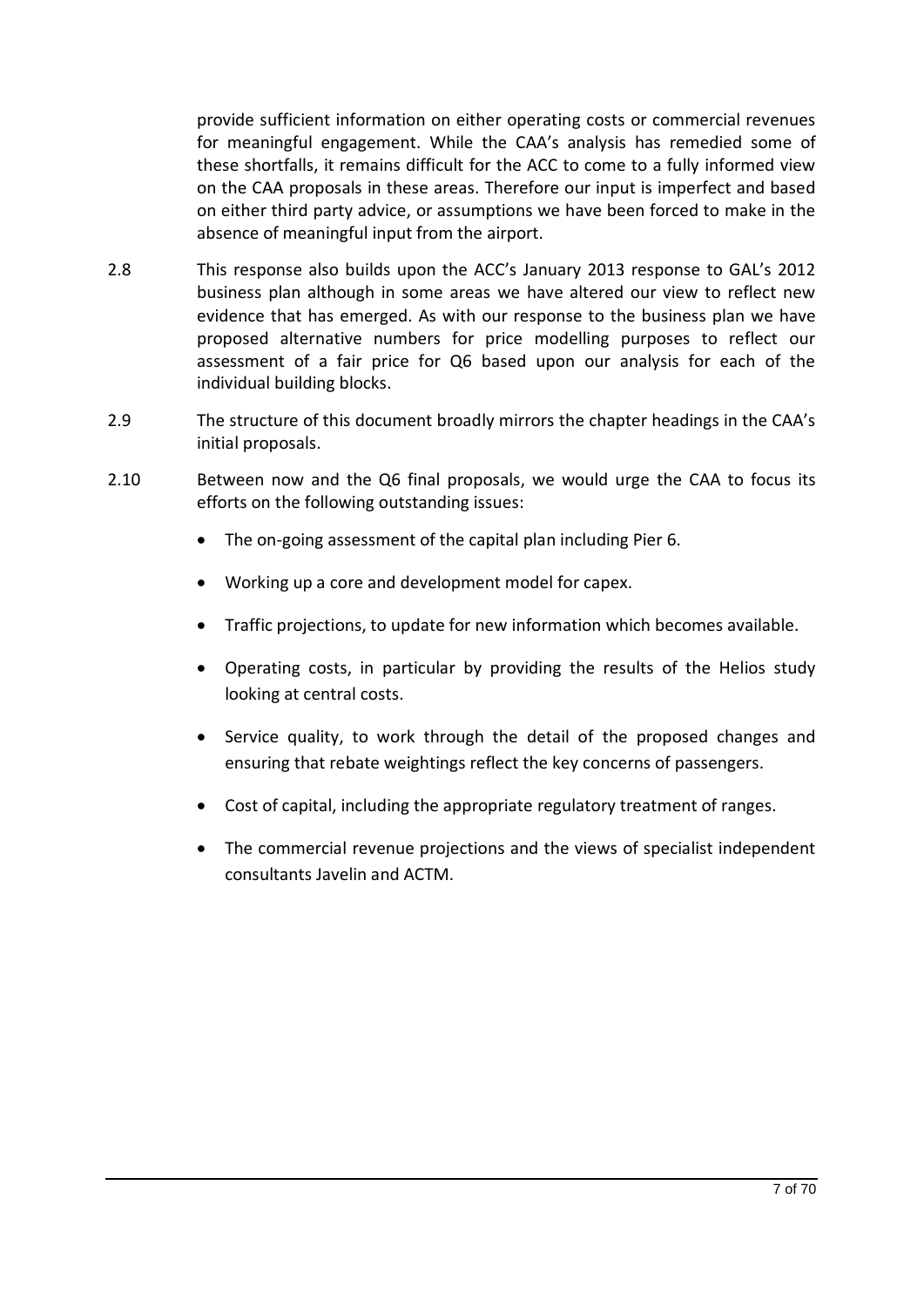# **3 Passenger interest**

- 3.1 The ACC continues to believe that airlines are best placed to represent passengers' interests throughout the regulatory process. The ACC does not consider that the initial proposals put forward by the CAA (nor GAL's earlier business plan) on which the proposals were based, are in the interests of our passengers.
- 3.2 The ACC's approach to Q6 has been driven by the needs of our passengers. Evidence provided by both GAL and airlines shows that passengers place particular value on an efficient journey through the airport, and that they do not want to spend excessive time in queues. The CAA's work support this. However, it is also clear that passengers do not place a significant value on services they see as extraneous to a safe and efficient journey through the airport. The ACC has therefore focussed on ensuring that GAL's services and proposed capital projects deliver these outcomes.
- 3.3 The ACC remains committed to working with GAL to continue to improve the airport for our passengers and to drive operational efficiencies and resilience. However, it is important to remember the context for Q6. Research shows that after £1.2bn of expenditure in Q5 Gatwick already offers a good and improved passenger experience. The ACC believes that this investment has brought the airport up to an appropriate standard. We therefore see less need for improvement and consequent investment in Q6, rather the priority should be on maintaining existing levels of experience and performance.
- 3.4 The ACC notes that this view is re-enforced by the research in Chapter 3 of the CAA's initial proposals which not only shows high satisfaction, but also, that the perceived quality of an airport's services are not a strong factor in determining passengers choice of flight. This suggests that passengers do not place significant importance on an airport's ambience.
- 3.5 The ACC's member airlines have been active participants in the regulatory process with a view to driving a common understanding of our passengers' requirements and obtaining transparency on costs for Q6. The ACC also believes that the mix of airlines within the group helps to drive a detailed understanding of passenger needs across the different business models operating at the airport.
- 3.6 We continue to believe that to best deliver the interests of passengers, airports need to be run in an efficient and cost-effective way. In that context, the CAA's duties point towards replicating the outcomes that would exist in a competitive market. The ACC believes the CAA's initial proposals fail to address a number of issues for our passengers. In particular a price that is too high and does not address areas of efficiency savings found by the airlines and passengers, funding an overgenerous return to shareholders.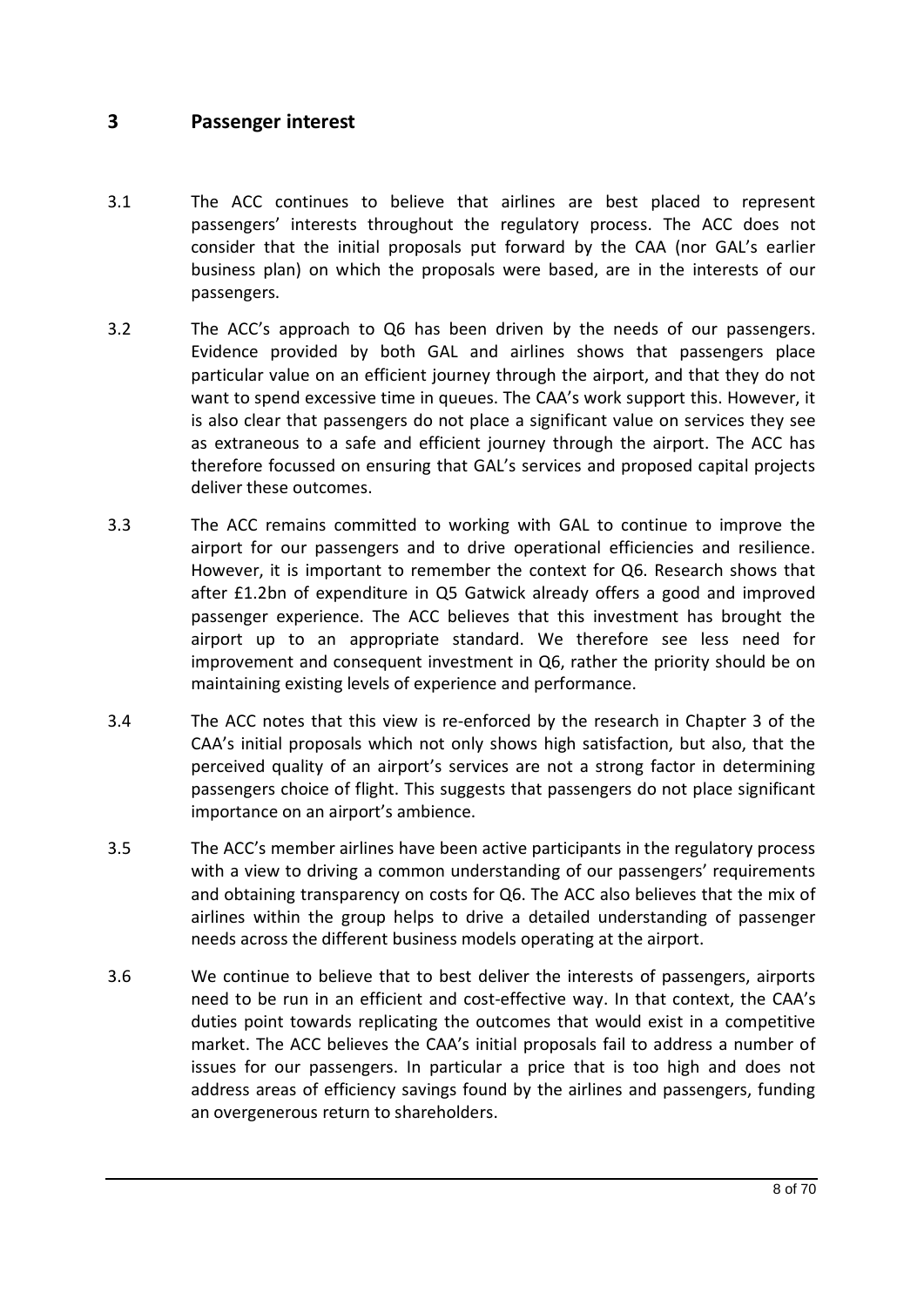# **The ACC's submission is based on the best interest of our passengers**

- 3.7 The ACC has considered the best outcome for passengers in Q6. The mix of airlines across the ACC ensures that the ACC's view represents the widest possible range of passenger priorities. The key points which reflect the passenger interest in the ACC's submission are:
	- An efficient airport we consider that operating costs should be some 4% lower than the CAA proposals to reflect the scope for greater efficiency savings. Similarly, the evidence we have adduced on commercial revenues suggests that the CAA's proposals are too conservative and that this income is likely to be around 8% higher than the CAA projection.
	- · Continuing to support investment which will improve the passenger experience. However this does not mean supporting all investment. The ACC has only included in its plan investments with strong business cases. It is not in the passenger interest to support inefficient or unnecessary capital expenditure. Whilst the ACC recognises that not all projects will have a positive financial NPV, for example mandatory compliance projects and maintenance projects, given the much improved condition of the airport, and the high levels of investment in Q5 designed to cater for growth, the ACC would expect most discretionary projects to reduce airport charges by generating more non-aeronautical revenue, lowering operating costs or by accommodating passengers and airlines that would not otherwise come to the airport.
	- · Driving consistent service performance by increasing the level of charges exposed to rebates, introducing new event-based measures and by reweighting the scheme to better reflect current passenger priorities. The service regime at Gatwick is a vital part of Q6 regulation. The ACC has set out its view on what that regime should deliver including:
		- o a greater focus on the key measures that affect passengers;
		- o increasing the total potential rebate to airlines;
		- o a rebate for failure on key events; and
		- o the removal of a bonus element for Gatwick
- 3.8 The ACC therefore believes its proposals address the key areas of our passengers' priorities as well as the areas identified by the CAA in its initial proposals. Moreover, our proposals do this at a significantly lower price than has been proposed by the CAA.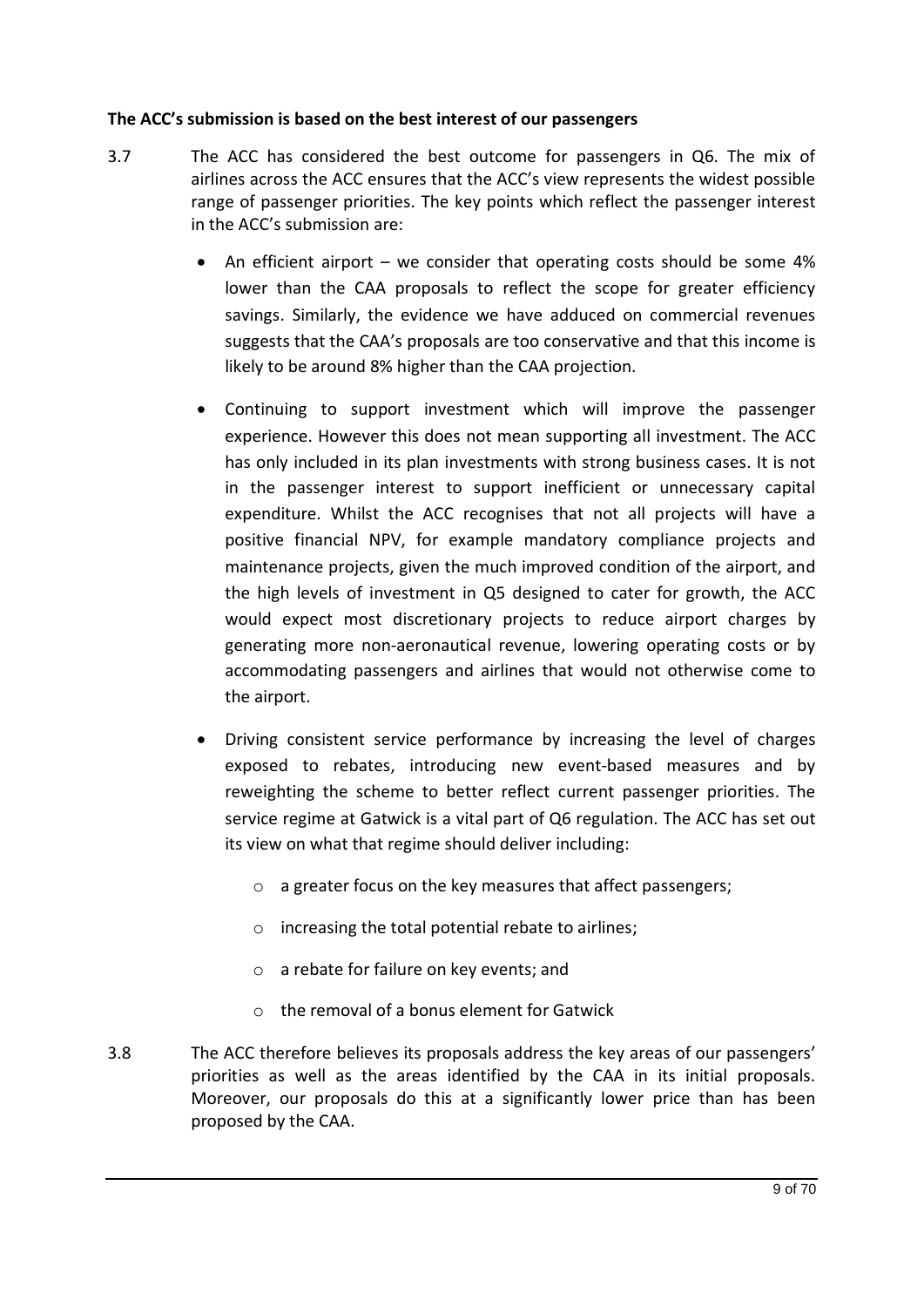# **4 Traffic**

- 4.1 The ACC welcomes the analysis the CAA has presented on the traffic forecasts for Q6. Due to the way the forecasts were produced by SH&E, the ACC had little visibility over the assumptions made in GAL's initial forecast, particularly for the first three years of the forecast and we welcome the assessment the CAA has provided.
- 4.2 Since the ACC forecasts were produced at the end of 2012, updated traffic growth figures have been released for Gatwick which show higher growth than the forecast. Given the significant impact that changes in the first year have to the traffic numbers over the Q6 period, the ACC noted that its forecast would likely be revised up and the ACC has therefore reconsidered its traffic forecast in that context.
- 4.3 Furthermore, since the ACC submitted its previous forecast other factors have changed that will impact on the overall number:
	- · easyJet has announced the purchase of flybe's slots at Gatwick from 2014 the ACC's conservative calculation is that this on its own will add an additional 1.6m passengers per year and has a large impact on the overall traffic forecast as well as the ACC's estimate of the price. This is new information since the CAA's decision and the ACC has shown a transparent and cautious estimate of the impact in this section;
	- the medium term GDP growth forecast has edged up (see table 3.1 below); and
	- the CAA has produced a bottom up assessment for the short term at Gatwick – higher than the one produced by SH&E.
- 4.4 All of these factors point to higher traffic forecasts from 2014 onwards over the Q6 period. The impact on the appropriate traffic forecast is discussed below.

# **easyJet's purchase of flybe slots**

1

4.5 On 23rd May, easyJet announced the purchase of 25 slot pairs from flybe at Gatwick3 from summer 2014. The ACC has estimated the impact of this on traffic over the Q6 period.

<sup>3</sup> http://www.ft.com/cms/s/0/cd02faee-c380-11e2-8c30-00144feab7de.html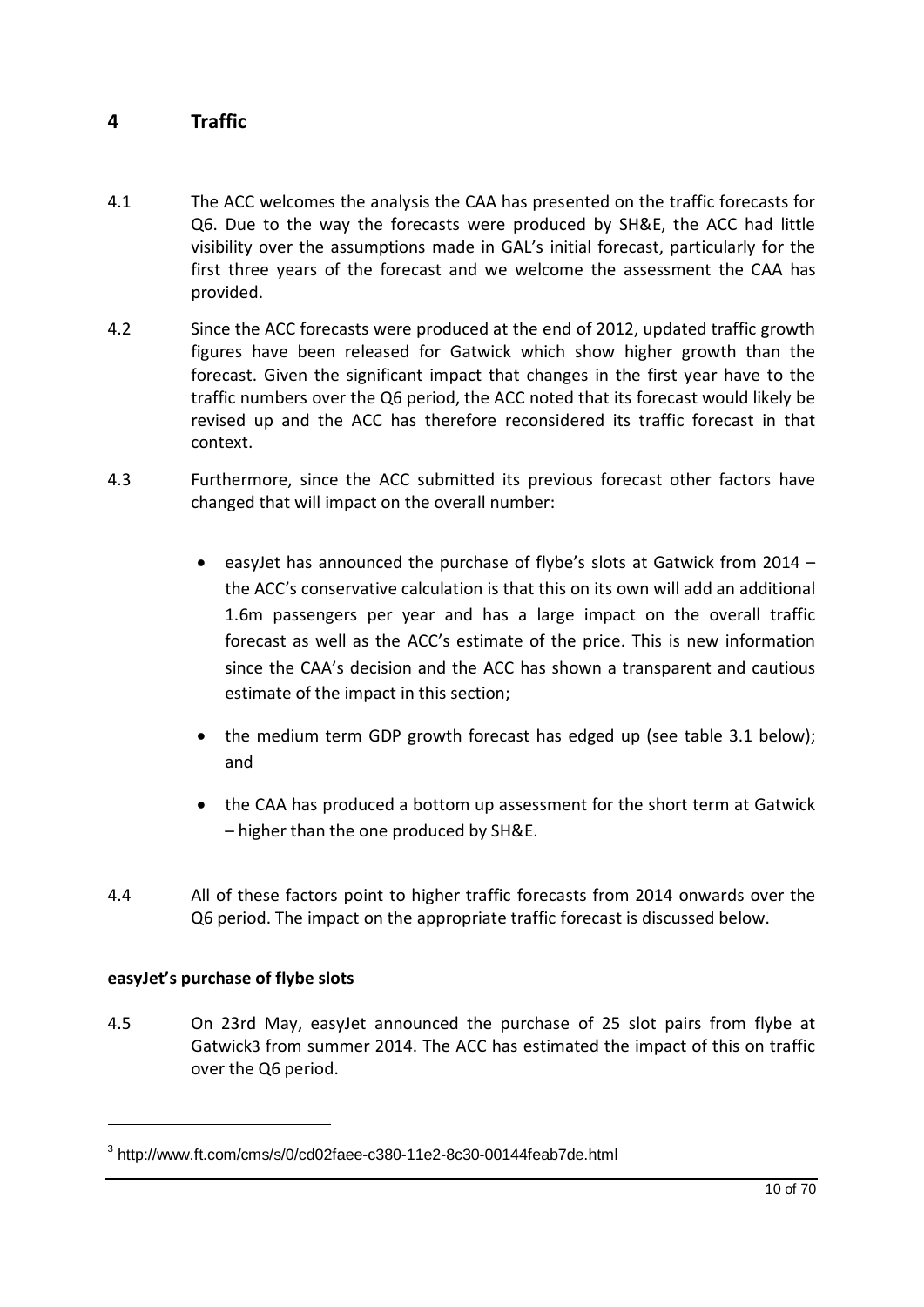- 4.6 Based on the CAA's data, Flybe's annual departing passengers at Gatwick in 2012 was just under 0.55m, if this is doubled to take account of arriving passengers the baseline for these slots is around 1.1m.
- 4.7 easyjet has not yet announced the size of aircraft that it will introduce so an average load per flight has been used based on easyJet's average passenger number per flight over the last year of 149. If this is multiplied up, this suggests these slots will generate 2.7m passengers per year.
- 4.8 This is therefore a positive increase of passengers per slot over the Q6 period of 1.6m passengers per year.

# **A higher base**

4.9 Since the ACC produced its previous traffic forecast at the end of 2012, GAL has released its traffic outcomes for 2012/13. The ACC has therefore revised up the base year of its forecast to reflect these new numbers. This has an impact of 0.2m passengers per year over the Q6 period.

## **Higher GDP growth**

- 4.10 Since the ACC produced its last forecast at the end of 2012, medium term growth forecasts, as measured by the HM Treasury independent average are slightly higher, see table 3.1. These forecasts are used for the medium term traffic growth forecasts.
- 4.11 The ACC therefore believes there is a case for the traffic forecast being based on a higher rate of forecast economic growth in the medium term than the CAA has allowed for in its initial proposals.

|                               | 2012   | 2013 | 2014 | 2015 | 2016 | 2017 |
|-------------------------------|--------|------|------|------|------|------|
| Nov<br>independent<br>average | $-0.2$ | 1.1  | 1.7  | 2    | 2.1  | -    |
| May<br>independent<br>average |        | 0.8  | 1.6  | 2.1  | 2.2  | 2.2  |

## **Table 4.1: HM Treasury independent forecasts**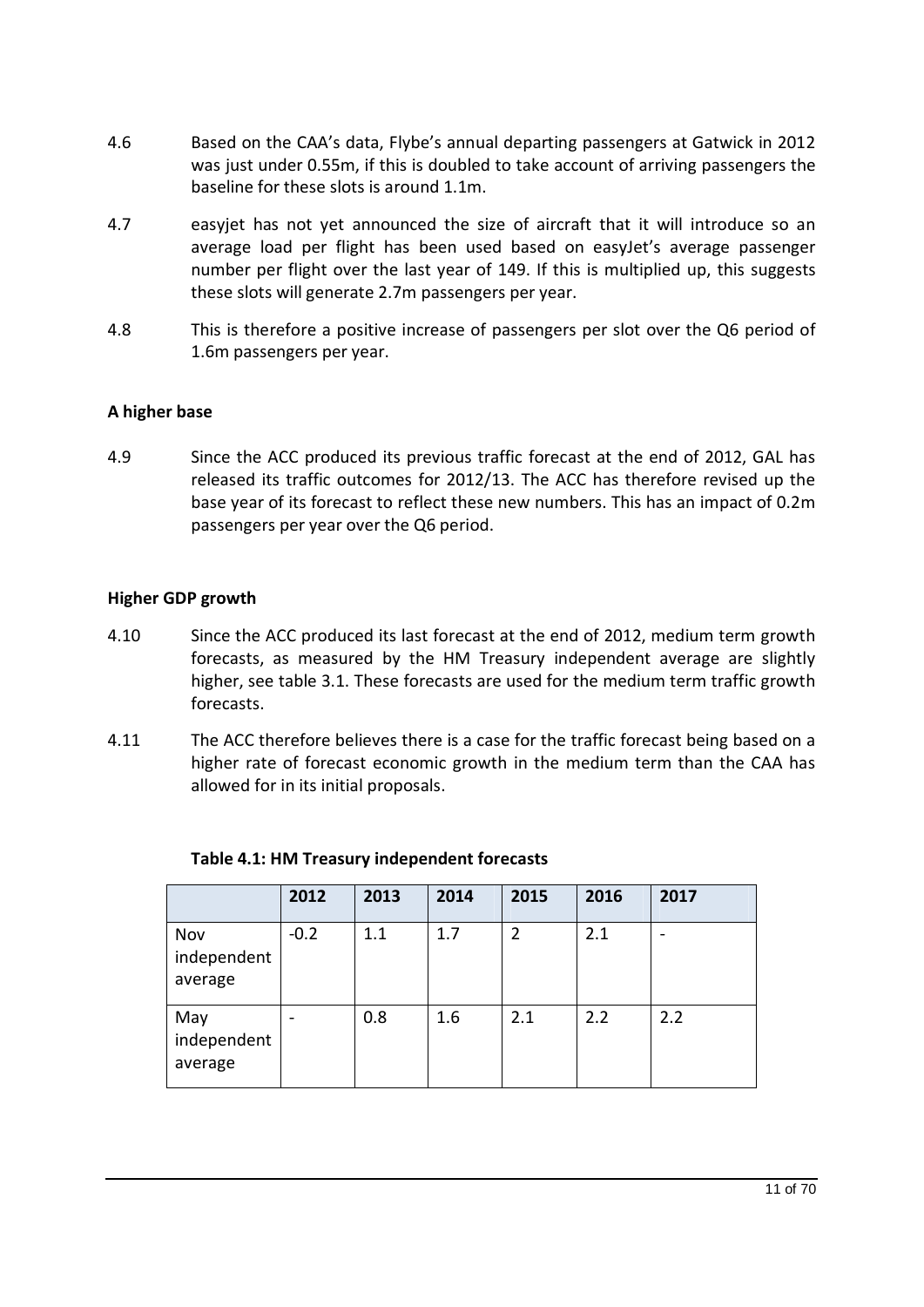# Source: HM Treasury: Forecasts for the UK Economy May 2013<sup>4</sup>

4.12 The table below shows the comparisons between the CAA's initial proposal and the ACC's December forecasts. The forecast growth in traffic by the CAA was noticeably lower than that of the ACC.

|         | <b>ACC December</b><br>forecast |             |        | <b>CAA forecast</b> |
|---------|---------------------------------|-------------|--------|---------------------|
|         | totals                          | %<br>change | totals | % change            |
| 2011/12 | 33.8                            |             | 33.8   |                     |
| 2012/13 | 34.3                            | 1.5         | 34.3   | 1.5                 |
| 2013/14 | 34                              | $-0.9$      | 34.6   | 0.9                 |
| 2014/15 | 34.5                            | $1.5\,$     | 35     | 1.2                 |
| 2015/16 | 35.2                            | 2.0         | 35.5   | 1.4                 |
| 2016/17 | 36                              | 2.3         | 36.1   | 1.7                 |
| 2017/18 | 36.8                            | 2.2         | 36.8   | 1.9                 |
| 2018/19 | 37.6                            | 2.2         | 37.6   | 2.2                 |

**Table 4.2: A comparison of the ACC December forecast and the CAA's initial decision**

Source: ACC analysis and CAA initial proposals

4.13 Given the higher GDP forecasts the ACC believes the CAA should revise up its rate of growth in the forecasts and has applied a growth rate to the passenger forecasts between that used by the CAA and the previous ACC rate from 2016/17 onwards.

# **The revised ACC traffic forecast**

-

4.14 These revisions combined result in a revised forecast for Q6 of 190.6m passengers over Q6, compared to 181m in the CAA's initial decision, an increase of around 5%.

<sup>4</sup> https://www.gov.uk/government/organisations/hm-treasury/series/data-forecasts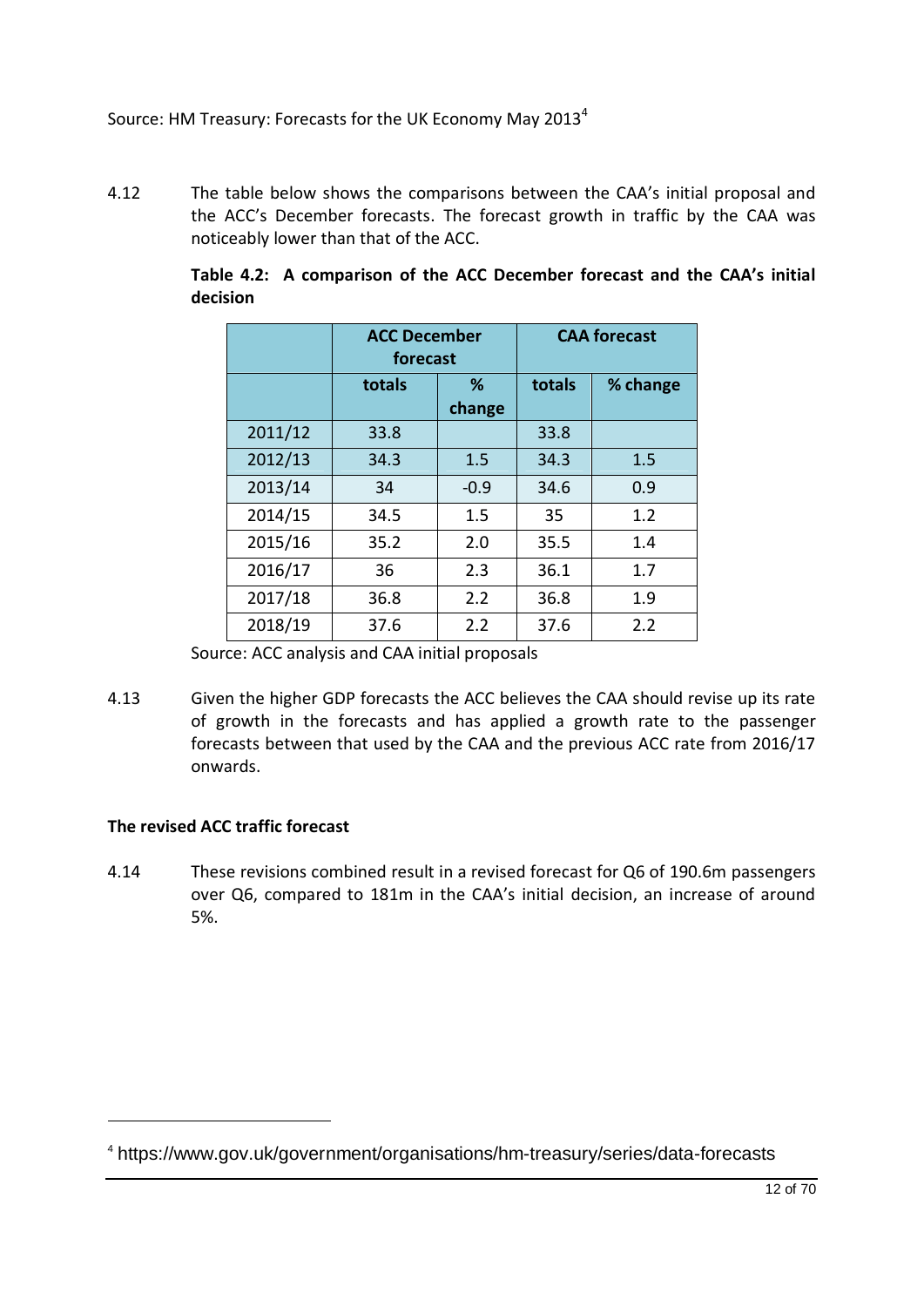|         | <b>CAA</b><br>forecasts | <b>Higer base</b> | easyJet<br>slot<br>purchase | <b>Higher</b><br>growth | <b>Revised ACC</b><br>forecast |
|---------|-------------------------|-------------------|-----------------------------|-------------------------|--------------------------------|
| 2013/14 | 34.6                    | 34.8              | 34.8                        | 34.8                    | 34.8                           |
| 2014/15 | 35.0                    | 35.2              | 36.8                        | 36.8                    | 36.8                           |
| 2015/16 | 35.5                    | 35.7              | 37.3                        | 37.3                    | 37.3                           |
| 2016/17 | 36.1                    | 36.3              | 37.9                        | 38.1                    | 38.1                           |
| 2017/18 | 36.8                    | 37.0              | 38.6                        | 38.8                    | 38.8                           |
| 2018/19 | 37.6                    | 37.8              | 39.4                        | 39.6                    | 39.6                           |
|         | 181.0                   |                   |                             |                         | 190.6                          |

# **Table 4.3: Breakdown of impact of revised assumptions on traffic levels**

Source: ACC

# **Table 4.4: revised ACC Q6 traffic forecasts**

|                 | numbers<br>Passenger<br>(millions) |
|-----------------|------------------------------------|
| 2012/13         | 34.3                               |
| 2013/14         | 34.8                               |
| 2014/15         | 36.8                               |
| 2015/16         | 37.3                               |
| 2016/17         | 38.1                               |
| 2017/18         | 38.8                               |
| 2018/19         | 39.6                               |
| <b>Total Q6</b> | 190.6                              |

Source: ACC

# **The use of the traffic forecast**

4.15 The ACC agrees that it is important to have a central traffic forecast (the base case) on which to base Q6 capital planning. We recognise that it may be necessary for contingency purposes to assess the resilience of infrastructure to traffic greater than the base case forecast, however, capital planning should not automatically be based on an assumption that projects should be developed to meet a high case traffic forecast, but this should be reviewed project by project.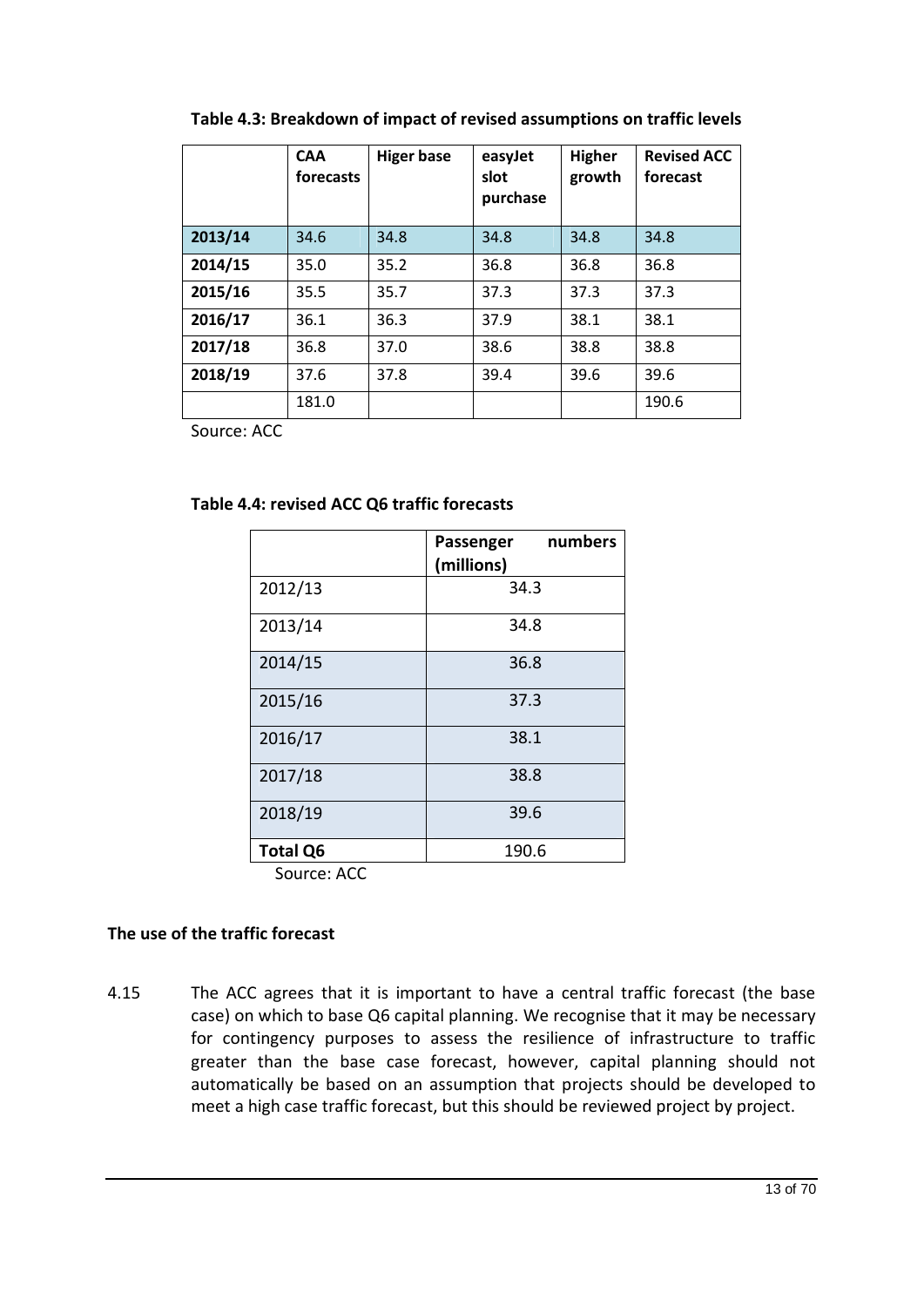# **Traffic shocks**

- 4.16 The ACC notes the use of adverse shock generators by other airports in their traffic forecasting and the CAA's partial acceptance of this methodology. This has not been proposed at Gatwick and we would strongly reject any proposed inclusion. In our view, the inclusion of a shock generator would potentially double count the way that the CAA deals with risk and reward in the context of the WACC. Moreover:
	- · We consider that traffic demand at Gatwick is relatively stable and has plenty of room to grow due to (i) larger aircraft size, and (ii) greater load factors.
	- · As a community we also do not believe that the full residual effects of any shock should be charged to the airlines. At present, if actual passenger numbers exceed forecast then the airport is deemed to have outperformed the settlement and it keeps the financial gain. Similarly if volumes are lower than projected, it bears the costs. The inclusion of the adverse shock generator seems to us, at a conceptual level, to shift the risk such that the airport would still bear the upside risk, whilst the downside risk would be borne by the airlines. This seems asymmetric, unless it were reflected in a lower WACC, or unless the airlines were to share in the upside risk too.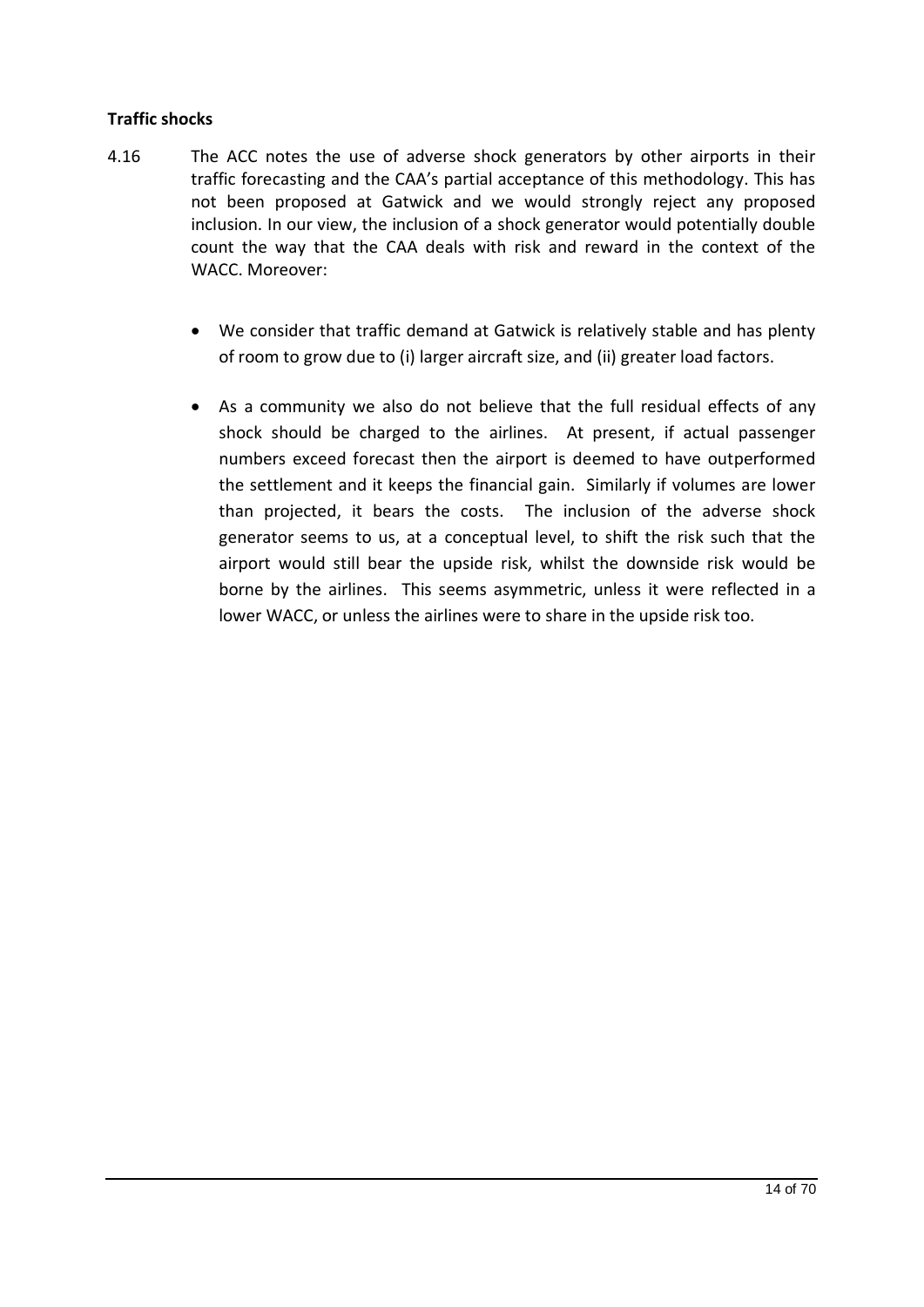# **5 Capital expenditure**

# **Summary**

- 5.1 Since the initial proposals in January the ACC airlines have continued to work with GAL to develop and refine an agreed capital programme for Q6. Significant progress has been made in many areas and there is now agreement between the ACC and GAL on many of the projects put forward. To date the ACC has reviewed close to £1.5bn of capital projects, which have been refined as the process has progressed.
- 5.2 Previous regulatory periods have identified that fixing a long-term capital plan several years in advance is not an ideal scenario. Experience suggests that it is unlikely to be in the passenger's interest and therefore the ACC believe there is merit in developing an alternative regulatory approach for the treatment of capital projects where there is doubt over the exact timing and need for the projects.
- 5.3 To date the ACC airlines and GAL have not engaged on what form this regulation may take and therefore the comments in this chapter focus on the merits of each individual project and not how these should be remunerated under a RAB based regulatory framework. We consider the regulatory treatment of capital projects further in chapter 15.
- 5.4 The remainder of this chapter, therefore, sets out views on the current capital plan under 4 headings:
	- · Projects Supported (By all ACC airlines)
	- · Projects with No Common ACC View
	- · Projects Not Supported (All ACC airlines are in agreement)
	- · Other Projects
- 5.5 Within each section we have included a summary table.
- 5.6 In line with the CAA proposals the ACC capital plan is based pre-dominantly upon projects put forward within the GAL plan which assumes easyJet's operation is split across both terminals, however there are some projects that the ACC believes warrant support irrespective of which terminal(s) easyJet operates from.
- 5.7 The ACC has continued to assess potential projects based upon the criteria stated at the outset of this process:
	- · Projects must be value for money for passengers
	- · Projects need to be supported by individual business cases
	- · The ACC has agreed it cannot fully support capital projects before they have reached an advanced tollgate stage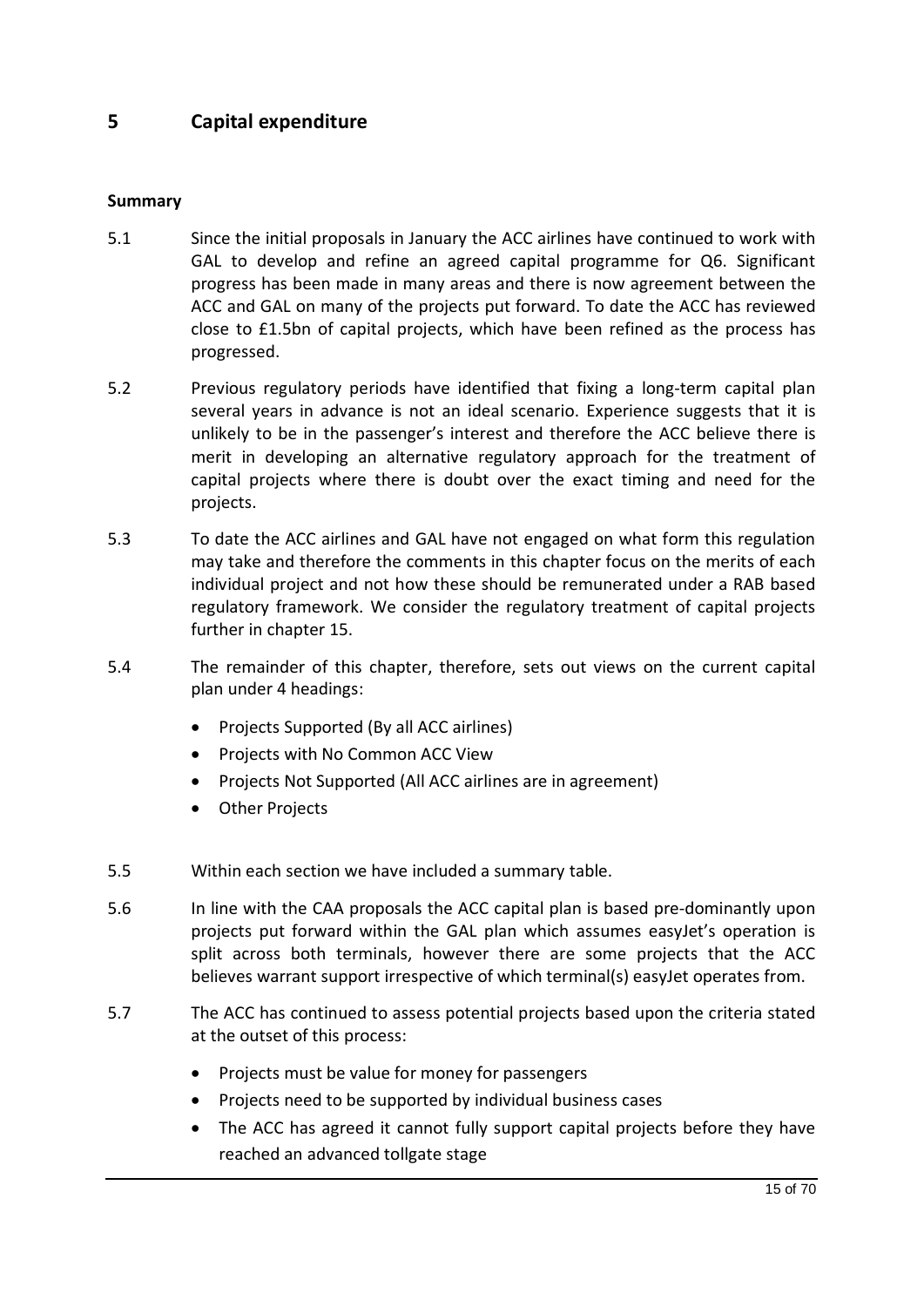- · When dealing with commercial projects (justified on the basis of increasing commercial income) they need to be at least NPV positive and wherever possible not increase the price cap in Q6
- 5.8 The ACC welcomes the work undertaken by the CAA and its consultants ahead of the April initial proposals and is pleased that the CAA has acknowledged that some of the projects put forward are too expensive and do not offer passenger benefits commensurate with their costs. However it is the ACC's view that the CAA has proposed an overly generous capital plan that does not deliver sufficient passenger benefits to justify their costs.
- 5.9 We welcome the CAA's acknowledgment that the Pier 6 South project does not justify its costs, but are concerned that despite this the CAA included it within the proposed price cap. The rationale for this is unclear and we believe that GAL should seek alternative options to meet the requirements put forward by the ACC airlines.
- 5.10 Where the CAA's April assessment has indicated that project costs should be different to those proposed by GAL the ACC has included the CAA's recommended costs within this section5.
- 5.11 In some cases the CAA has referred to survey information on passenger willingness to pay. We recognise the value of this work, however, we are concerned that too much reliance has been put on the willingness to pay work by the CAA in making its capital recommendations. The CAA's own research said that "The CAA Q6 research even showed that 60% of customers interviewed responded with "no improvements required" when asked what single improvement would they like to see at the airport (section 3.28)". The range in views on willingness to pay for airport improvements is an issue the CAA has acknowledged, and simply relying on averages may not be a robust approach.
- 5.12 The CAA's analysis of GAL's proposed investment plan has led to a proposal from the CAA of a capital programme of £794m. We note that this is on top of the £1.2bn of capital investment in Q5. This is almost equivalent to the entire current RAB value of the airport in just eleven years.

# **Projects Supported by the ACC**

-

5.13 The ACC has undergone significant analysis of the supported projects alongside GAL and is pleased to be able to support their inclusion within the Q6 capital programme. They are listed below.

<sup>5</sup> All prices have been converted to 2011/12 using an index of 0.944 for consistency with the CAA proposals.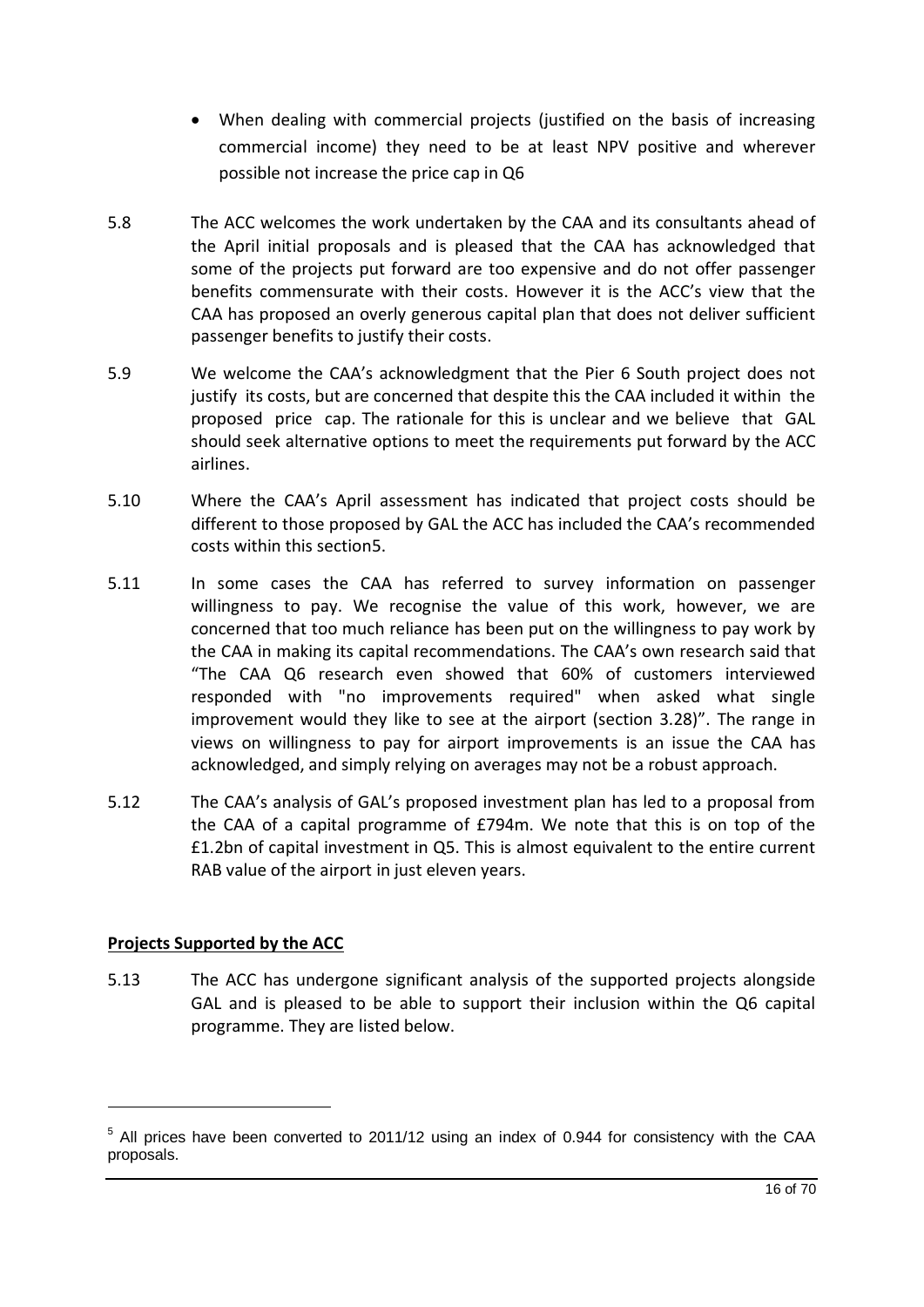# **Table 5.1: ACC supported projects**

|                                   |            | <b>ACC Supported Projects</b>                                         |
|-----------------------------------|------------|-----------------------------------------------------------------------|
| <b>2011/12 Pricing</b>            | <b>ACC</b> | <b>Reason For Support</b>                                             |
| Asset stewardship                 | £276.6     | Maintains an efficient and safe airport, value based on Atkins report |
| <b>Consol Car Rental</b>          | £4.7       | <b>Improves Passenger Proposition</b>                                 |
| Bridge +Car Parking Prod Dev      | £4.5       | Improves Passenger Proposition                                        |
| <b>NT Security</b>                | £17.9      | Improves Passenger Proposition                                        |
| Landside NT Coach Bays            | E2.2       | Improves Passenger Proposition                                        |
| Upgrade check in & bag drop       | £12.0      | <b>Improves Passenger Proposition</b>                                 |
| <b>STIDL Reconfiguration Ph1</b>  | £6.8       | Passenger Proposition & Reduces Passenger Charges                     |
| <b>CIP Arrivals</b>               | £1.8       | Passenger Proposition & Reduces Passenger Charges                     |
| <b>CIP Departures</b>             | £1.9       | Passenger Proposition & Reduces Passenger Charges                     |
| <b>ST Public Access &amp; DDA</b> | £7.6       | Health & Safety Compliance                                            |
| Digital Media                     | £4.5       | <b>Reduces Passenger Charges</b>                                      |
| <b>Stand Reconfiguration</b>      | £8.9       | <b>Cost effective Stand Creation</b>                                  |
| STB& P1 (Carry Over)              | £83.6      | Carry Over Project                                                    |
| Pier 5 (Carry over)               | £0.7       | Carry Over Project                                                    |
|                                   | £433.7     |                                                                       |

Source: ACC analysis of GAL plan

#### **Asset Stewardship £276.6m**

- 5.14 In January 2013, the ACC submitted to the CAA evidence that GAL's Asset Stewardship budget should be £300m (£283m in 2011/12) pricing) based on saving identified following work carried out for the ACC by Atkins. These reductions mainly came about through refined on-costs forecasts, assessments of the base cost data (using benchmarking etc.) and refinements of the inflationary adjustments applied to forecast casts.
- 5.15 Following further assessment of the Atkins work and taking into account the issues identified below, the ACC believes that the Q6 Asset Stewardship budget should be £276.6m (2011/12 prices) given that:
	- The ACC supports the view that that the GAL Asset Stewardship budget of £331.3m includes a further £33m of unnecessary on-costs that could be saved.
	- · Further analysis of the benchmark cost work should identify savings to both the base costing for the Asset Stewardship estimate and the inflationary adjustments applied to this. It is not unreasonable to expect that a saving of 10% would be achievable against the base construction costs, equating to savings in order of £21.7m against the overall asset stewardship budget of £331.3m.
- 5.16 Therefore the ACC supports £276.6m being included in the Q6 capital plan.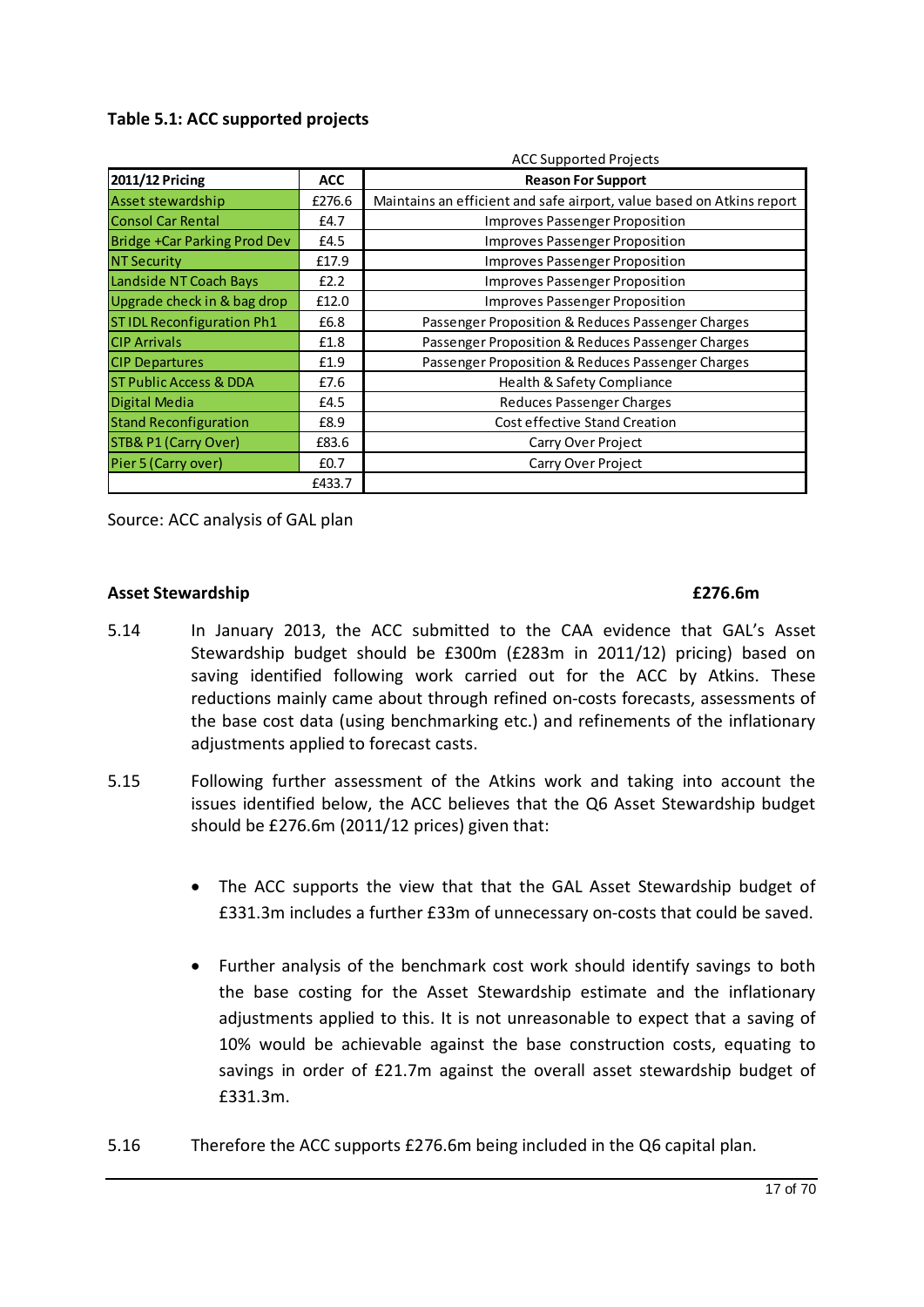# **South Terminal Baggage & Pier 1 £83.6m**

5.17 The ACC supports the inclusion of the cost of this project in the Q6 capital plan

# **Pier 5 £0.7m**

5.18 The ACC supports the inclusion of the cost of this project in the Q6 capital plan

## **NT Security Reconfiguration £17.9m**

- 5.19 The ACC has worked with GAL to investigate if the NT Security Reconfiguration and NT IDL projects would be delivered in a more efficient manner using a programme approach, as well as challenging the level of commercial revenue contained in the original NT IDL project plan. GAL has reviewed this request and presented the project with a new combined business case that improves the return by re-phasing capital costs and reducing the operating costs, this will also reduce passenger inconvenience.
- 5.20 Based on the information provided, all ACC airlines support the inclusion of the NT Security Reconfiguration in the Q6 capital plan.

# **Upgrade Check-In & Bag drop £12m**

- 5.21 GAL has proposed a reconfiguration of the check-in area within both terminals including automated bag drop machines and updated self-service kiosks based upon common user processes. There are a variety of airline business models operating at Gatwick with each potentially having different requirements for their check-in services. In order to assess these requirements GAL has worked with a number of airlines leading to self bag-drop trials with five airlines with different business models. These trials have shown that bag drop machines offer passenger and airline benefits and the ACC is supportive of their inclusion in the Q6 capital plan.
- 5.22 Currently airlines support the inclusion of self-bag drop machines in the Q6 capital plan on the basis that these would be installed in replacement of current check-in desks in dedicated airline zones. GAL has put forward the concept of using machines in a common user environment where passengers of multiple airlines would use the same machines. Airlines are working with GAL to understand if this will enhance the passenger experience and or improve operational performance; at this time this requires further work. It is likely that common user processes will only work for a proportion of passengers and airlines.
- 5.23 The airlines also do not support the complete reconfiguration of the check in areas as this does not offer passengers value for money. To date airlines have only received provisional costs for the bag drop units and have used these costs in its calculations. The original proposal put forward by GAL only included 138 self-bag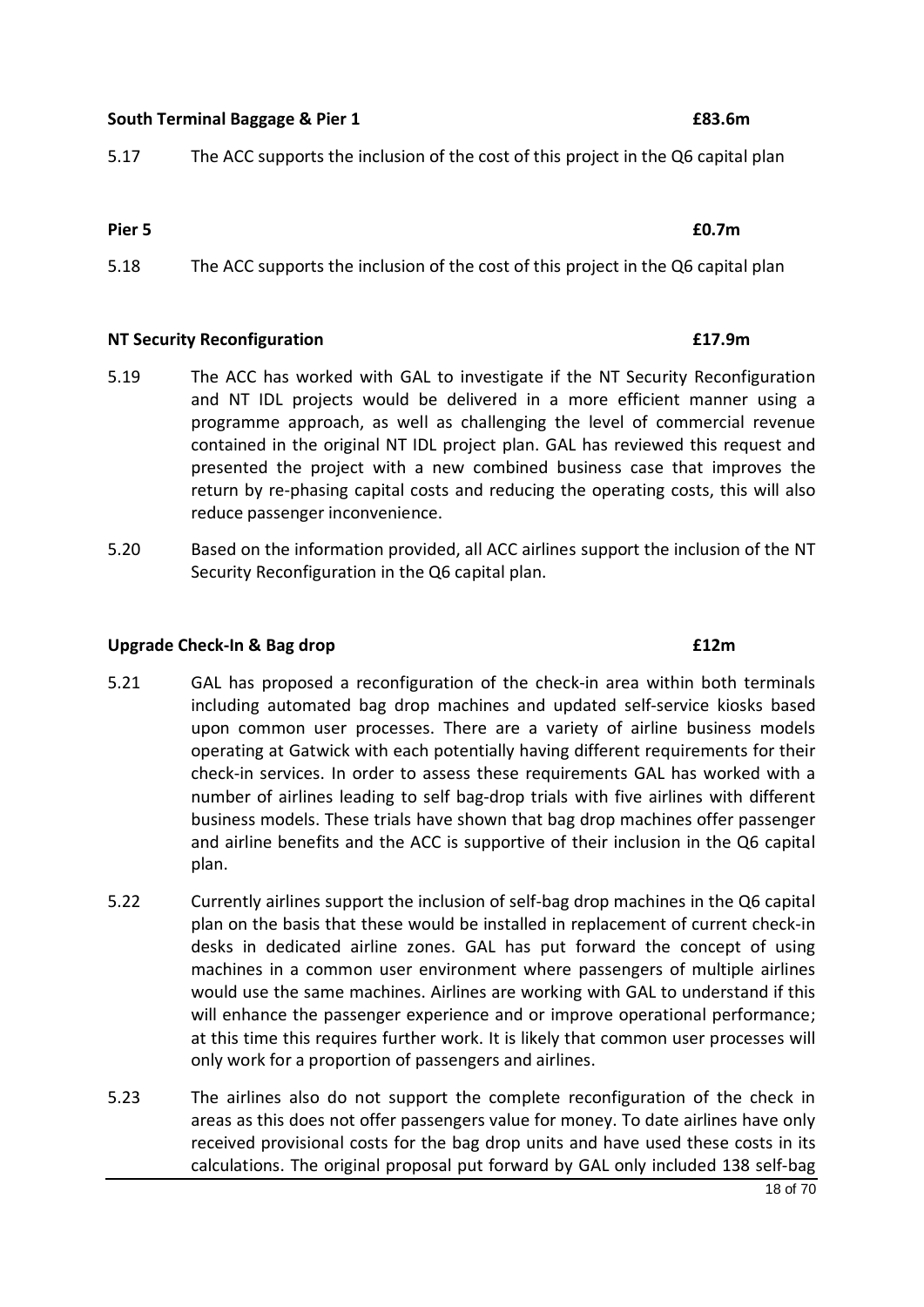drop units however this has increased to 240 units as the project has progressed. GAL has explained that 240 units are based upon expected usage by 70% of all passengers by the end of Q6. The ACC believes that this figure is too ambitious because:

- 1. Not all airlines will use the new machines as they require IT connectivity that may be uneconomical for smaller or away based carriers.
- 2. The trend is that volumes of baggage carried are reducing (with passengers going straight to security and not requiring bag-drop) and there is no evidence to suggest that this will not continue.
- 3. Different airline models will have different requirements from their check-in product therefore it is expected that standard check-in desks will still be required.
- 5.24 The ACC believes that a figure of 50% of all eligible customers is a more achievable volume of passengers who are likely to use this technology within Q6 and that the installation of 240 self-bag drop units would be an over-supply. Therefore the ACC supports the replacement of half of the check in desks (330) with self-bag drop units and proposes that 165 machines go into the capital plan.

# Cost calculation

165 bag drop units @ mid-range cost  $E$ 77k <sup>6</sup>including installation =  $E12m$ 

5.25 The ACC does not support the refurbishment of the proposed changes to mezzanine levels as they believe this is unnecessary and not in the passenger's interest. However, one airline is supportive of improvements to the North Terminal floors and ceiling therefore this element is in the no common view section.

## **ST IDL Reconfiguration £6.8m**

5.26 The ACC has worked alongside GAL to retime the phasing of this project and remove some elements of the scope. This has led to an improvement in the business case and the commercial return of the project, whilst reducing disruption to our passengers. Therefore the ACC supports this project being added into the Q6 capital plan.

## **Stand Reconfigurations £8.9m**

1

19 of 70

 $6$  Figures supplied by GAL including an assumed £30k per unit for installation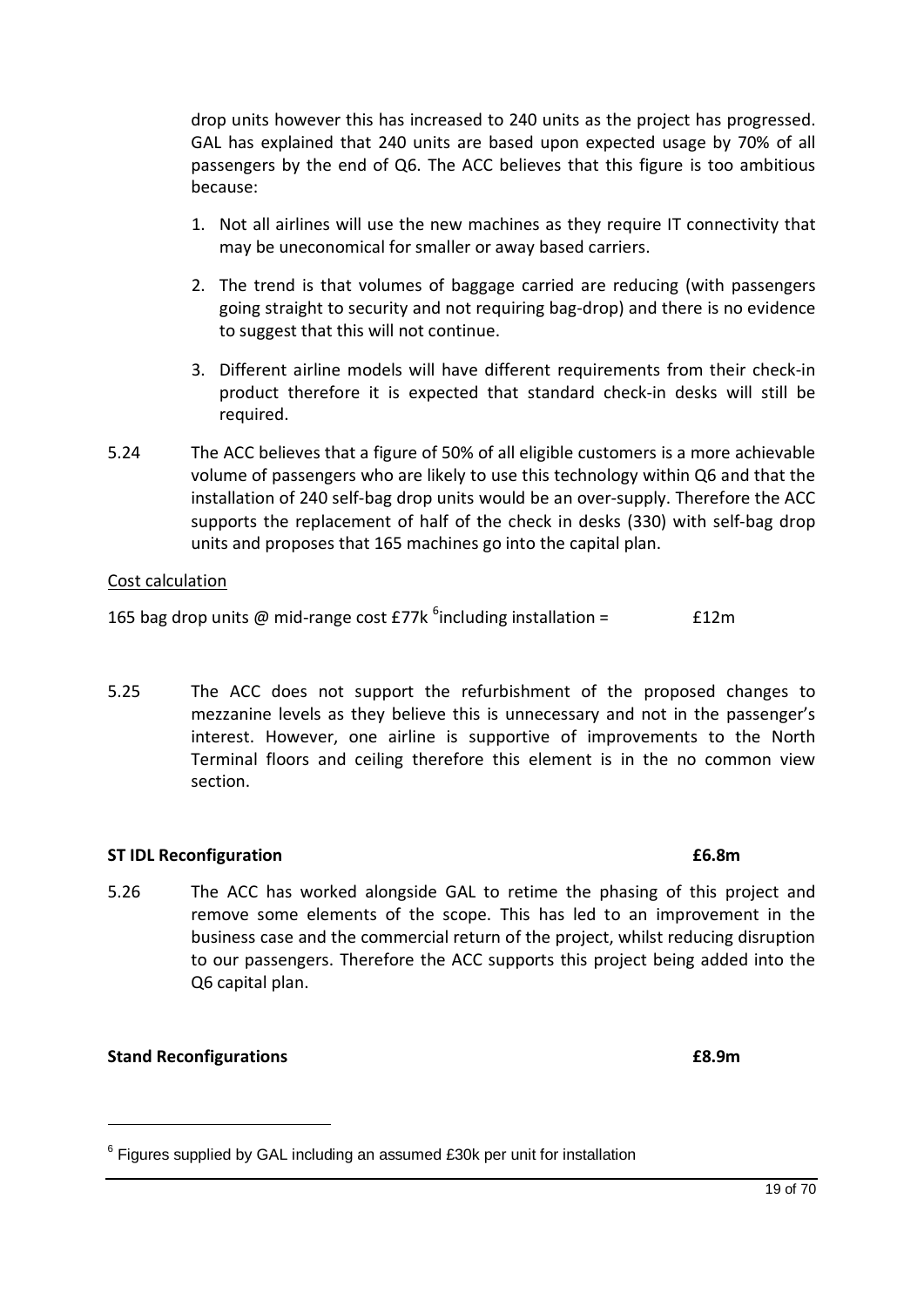5.27 The ACC supports the development of the stand infrastructure specified within this project as it believes that these represent a cost effective solution to pier service levels. The reconfiguration of stands 41-43 will enable carriers to improve towing performance and will lead to an increase in pier service levels for our passengers.

#### **Product Development Car Parking £4.5m**

5.28 The ACC is supportive of the developments proposed by GAL relating to this project as it improves commercial revenues and reduces operating costs. The passenger will benefit through an increased range of parking opportunities and a reduction in airport charges.

## **Digital Media £4.5m**

5.29 The ACC and GAL have worked together to improve the commercial returns associated with this project and it now delivers a positive return both in Q6 and over the asset life of the project. The project delivers customer benefits and is in line with the ACC principles for commercial projects and is therefore supported by the ACC.

#### **CIP Departures / CIP Arrivals £1.8/£1.9m**

5.30 The ACC continues to doubt that there is a commercial demand for these projects and is unaware that GAL has signed any contracts to support these developments. However GAL has assured the ACC that it will be able to make a commercial return on these projects and therefore the ACC supports these proceeding, provided the commercial revenues are included in the single till.

## **Additional NT Coaching Bays £2.2m**

5.31 Since the January submission GAL has provided further data and worked with the ACC to improve the business case of the project. This has included removal of the scope to re-provide car parking spaces that were no longer required and agreeing to recover revenues from the coach operators to ensure that the project did not increase costs to passengers in Q6. However on the basis that the business case does not increase prices in Q6 and that the revenues are put into the settlement then the ACC supports this project being included.

## **ST Public Access & DDA £7.6m**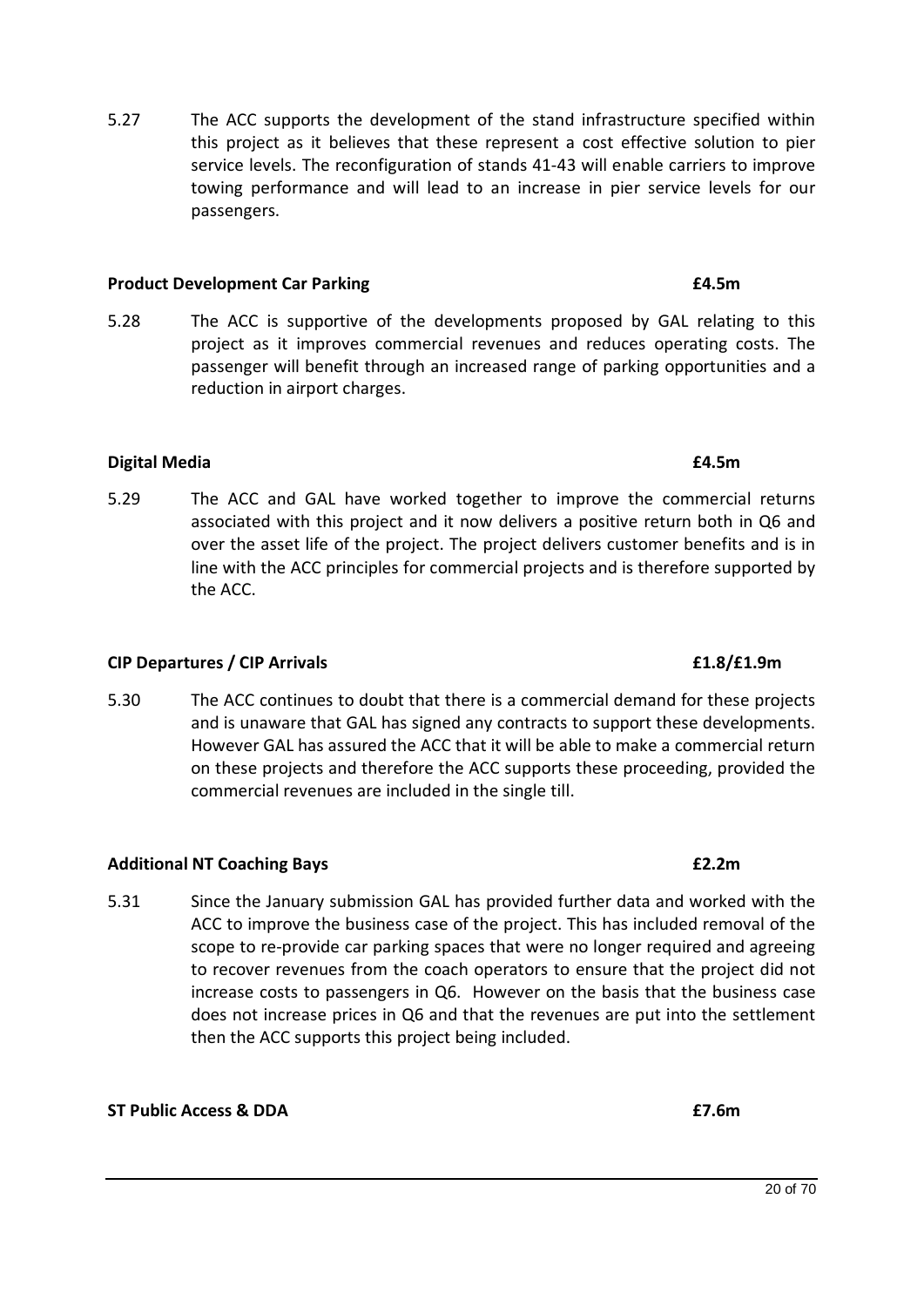5.32 The ACC has worked with GAL and taken independent advice on the requirements for disabled passengers accessing the Public transport facilities in the south terminal. The independent advice is clear to the ACC that this project is required to ensure all passengers are able to access the facilities in a non-discriminatory way and therefore the ACC supports this project going into the Q6 capital plan. The costs of this project appear to be high and no independent verification of the costs has taken place. Therefore, the ACC recommends that the CAA challenge these costs to ensure that they are appropriate.

# **Consolidated Car Rental £4.7m**

5.33 The ACC continues to be supportive of this project moving forward in Q6

# **Projects with no common ACC View**

**Table 5.2: Projects with no common ACC view**

| 2011/12 Pricing             |        |
|-----------------------------|--------|
| Pier 6 South                | £152.0 |
| <b>NTIDL</b>                | £85.0  |
| Upgrade check in & bag drop | 77     |
| <b>Early Bag Store</b>      | f11.3  |

Source: ACC analysis of GAL plan

## **Pier 6 South £152m**

- 5.34 There have been extensive consultations between the ACC and GAL to ensure that all parties understand and agree on the pier service levels that will be delivered by existing infrastructure and potential pier service projects over the Q6 period.
- 5.35 This process revealed several areas of initial disagreement between the airlines and GAL on how pier service should be calculated and the parameters that should be used. To come to a consensus position is was necessary to work through a large number of options and understand the impacts of each parameter.
- 5.36 As the process evolved GAL agreed that their previous method of calculating pier service only using departing passengers was no longer suitable and that modelling pier service on the basis of both arriving and departing passengers was a more suitable method. This led to an increase in predicted pier service forecasts.
- 5.37 The ACC do not agree that a high case forecast should be used to calculate pier service. However, to ensure that progress could be made and to keep the work broadly consistent with the updated ACC traffic forecast the ACC agreed to use the high case schedule provided by GAL for Summer 2018.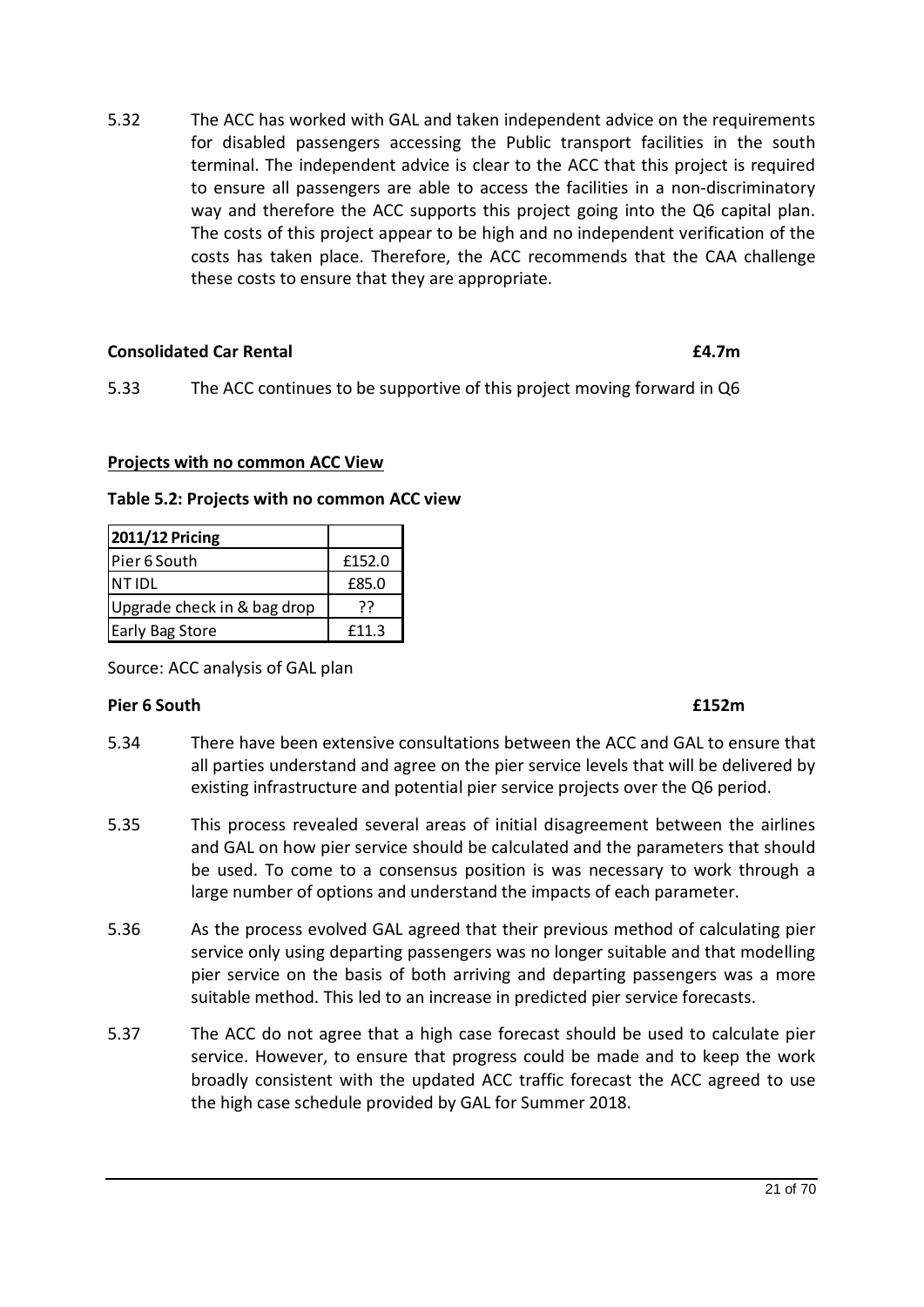# **Table 5.3 Analysis of PSL**

|                                              | Option 1                              | Option 2                       | Option 3                 |
|----------------------------------------------|---------------------------------------|--------------------------------|--------------------------|
|                                              | <b>Baseline Pier</b><br>Service Level | Plus stand<br>reconfigurations | Plus increased<br>towing |
| easyJet<br>operation Split                   | 92.4%                                 | 93.0%                          | 95.9%                    |
| easyJet<br>consolidated in                   | 92.0%                                 | 93.5%                          | 96.7%                    |
| easyJet<br>consolidated in<br>South Terminal | 92.9%                                 | 92.9%                          | 94.4%                    |

- · Based upon high case S18, peak day, peak week
- · Uplift for 12 month rolling average would be additional
- · Operational improvements would be additional
- 5.38 Airlines asked GAL to model a range of scenarios to ensure they were as well informed as possible before taking a view on pier service projects. While GAL was unable to satisfy all requests due to the workload required, a suitable range of information was provided. The key elements are shown in the table above and these all relate to pier service for passengers in the North terminal under the scenarios shown; for the purposes of pier service calculation GAL have advised the ACC that South Terminal passengers continue to achieve 95% or greater pier service throughout the period.
- 5.39 The tables show that under several scenarios 95% pier service could be retained in the North Terminal throughout Q6, without Pier 6 being extended. While the stand reconfigurations in scenario 2 are not yet finalised, we would expect them to occur whether or not Pier 6 is extended. The increased towing in scenario 3 matches the level of towing that is in place for Gatwick this summer.
- 5.40 Gatwick Airport has a very peaky operation and therefore infrastructure build costs need to be weighed against the benefits that these would provide as they are often only benefitting a small number of individuals unlike airports such as Heathrow where the consistency of traffic allows a much better utilisation of infrastructure and therefore makes justifying investment easier. It is pleasing to see that the CAA has identified this within its proposals citing that only 9% of passengers would benefit from an investment cost of circa £180m, it is therefore difficult to see how this can be in the passenger's interest.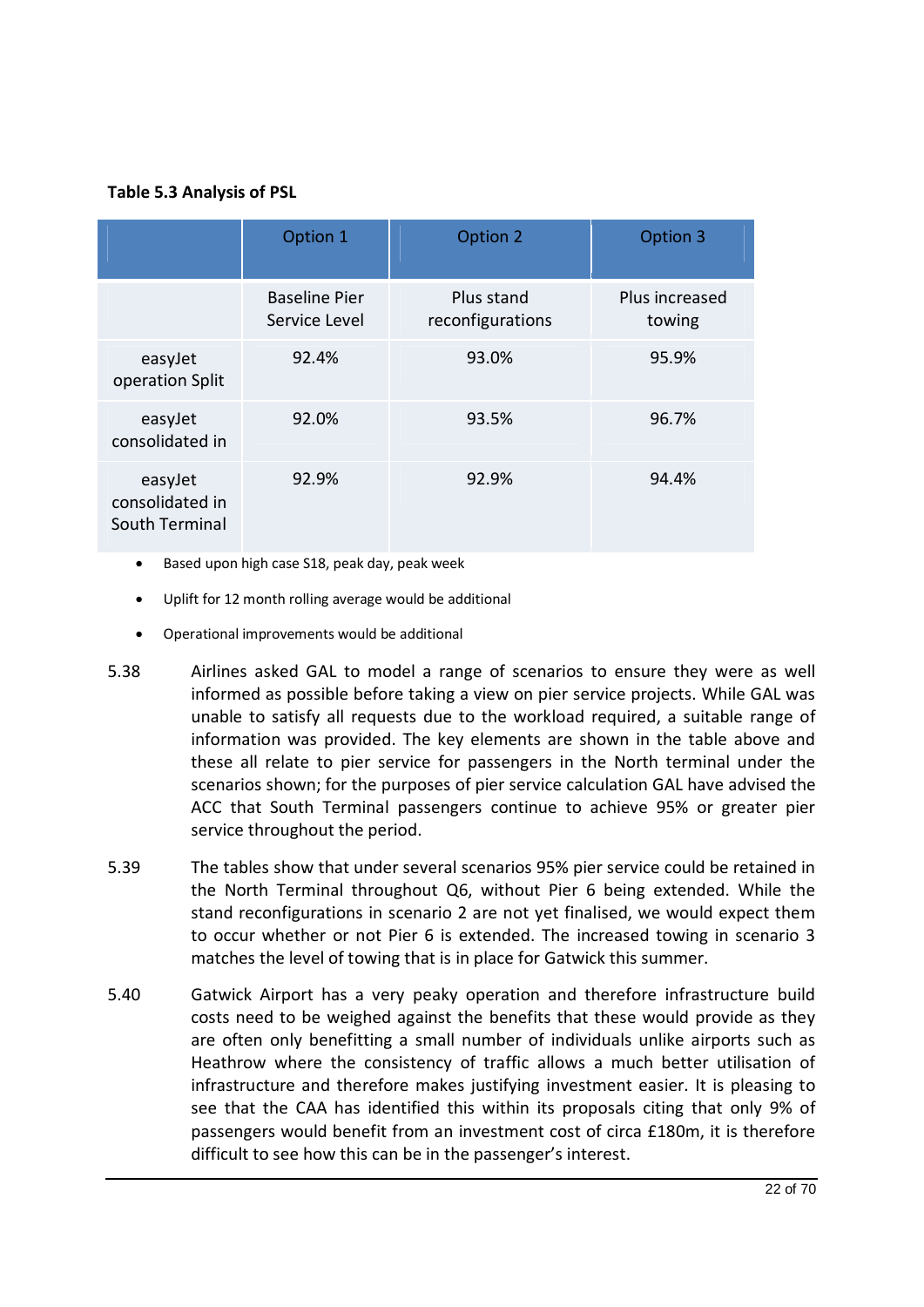- 5.41 The figures in the table are based upon the high case, peak week schedule and do not reflect that PSL is calculated using a rolling twelve month average. Historic values have shown that a further 1% can be added to the peak week total by use of the twelve month rolling average. This would lead to baseline PSL in 2018 close to the 95% threshold currently used as the baseline for Q5.
- 5.42 It was also agreed, post internal analysis presented by GAL, that potential operational process improvements across all areas of the airport (such as CDM) could have an impact on PSL of up to 1% by 2018.
- 5.43 Taking all these points into consideration suggests that 95% pier service is achievable without the need for costly infrastructure that would certainly not be required in the early years of Q6 and would most likely not be needed at all. The ACC position is that Pier 6 is an unnecessary and expensive infrastructure project that would benefit only a small number of airports users. Therefore the ACC does not recommend this project going ahead in Q6. Should the CAA accept GAL's assertion that PSL will dip below 95% in Q6 then the airlines would propose a small adjustment to the PSL target in the North terminal at the end of the period rather than burden the majority of customers with an unnecessary expense?
- 5.44 Regarding A380 operations and stand availability, Emirates recognise that there is now a functional A380 stand capability at Gatwick on Pier 6. Nonetheless, Emirates would wish to see more A380 stands so that should an Emirates A380 arrive in Gatwick when this single stand is occupied there is capacity to pier serve an additional A380. Presently, Emirates reported that there is no specific plan to bring an A380 to Gatwick currently. Currently, a B777 service with an F&J fit of 50 seats adequately serves Emirates premium market here. An A380 configuration offers 90 F&J seats.
- 5.45 Additionally, Emirates is attracted to the design of GAL's Pier 6 south extension where there is a facility to board premium passengers from a lounge directly onto the aircraft.

# **NT IDL £85m**

- 5.46 Further to the information provided under the NT Security project ACC airlines have not been able to find a common view on this project.
- 5.47 The majority of airlines support the NT IDL project, recognising that it brings commercial benefits to the airport, providing a positive NPV over the project lifetime and not increasing airport charges in Q6. The improved retail offering will also provide greater choice for passengers.
- 5.48 However, British Airways is unable to support the inclusion of the NT IDL project as it believes that GAL have failed to maximise the commercial revenue available from the current estate and the same level of passenger benefits could be achieved without the need for an extension to the current facility.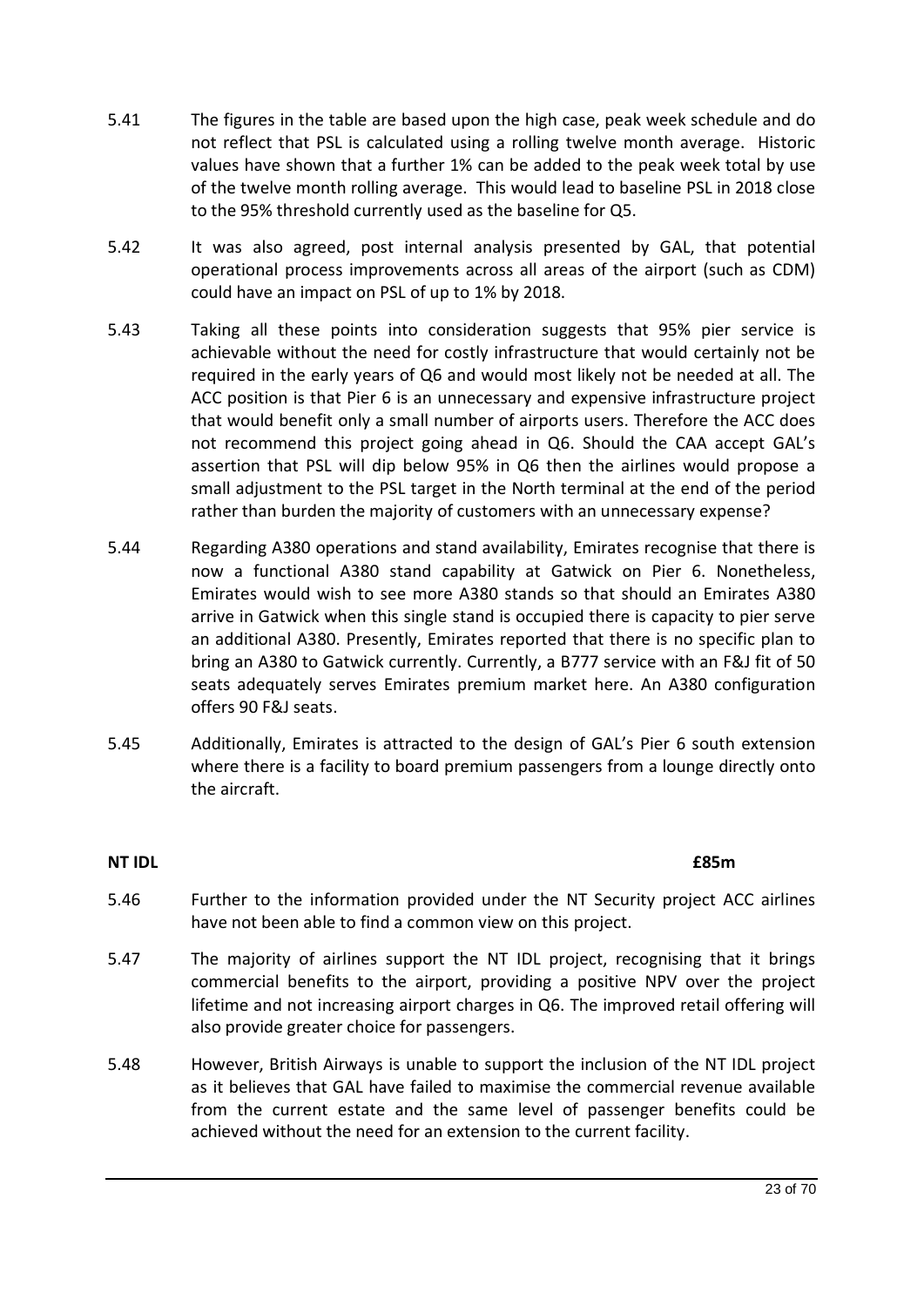# **Upgrade Check-In & Bag drop (Ceilings & Floors)**

5.49 The ACC has not found a common view on the ceiling and floor elements of the project as one carrier is supportive of the refurbishment of these areas within their check-in area of the North terminal, further details on individual airline views will be provided their submissions.

## **Early Bag Store £11.3m**

5.50 GAL has proposed building two early bag stores facilities within the North Terminal to allow for an anticipated increase in the volume of bags in Q6. The ACC airlines have analysed the data provided by GAL and do not currently believe that this would be an efficient use of capital spend as the data is not conclusive. The data is predicated on the high case passenger volume in 2018 with an increase in long-haul carriers at the airport, there is also no allowance for reductions in baggage per passenger. The ACC believes that the current trend of baggage reducing on flights will continue as airlines seek to recover revenues to off-set the rising costs of fuel by charging for baggage. This will incentivise passengers to reduce baggage carriage leading to a total volume reduction; evidence of this is already being seen. The CAA, GAL and the ACC are already in agreement that Gatwick will remain a predominantly short-haul point to point airport and therefore the likelihood of long haul traffic significantly increasing within Q6 is low. The data provided by GAL included a contingency of 20% extra chutes for bags that are not processed in a standard way, the ACC believe this is too high and a lower number of baggage make up positions will be used for these bags. The ACC analysis shows that only if all of the GAL assumptions are materialised and the peaks of each handler are combined that there would be an issue, and then only at the end of the period. In the event that this happened there are operational solutions that can be employed and would not risk any detriments to the passengers.

## **Projects Not Supported**

| 2011/12 Pricing            |       | <b>Reason For Not Supporting</b>                        |
|----------------------------|-------|---------------------------------------------------------|
| <b>Border Zones</b>        | £7.1  |                                                         |
| Runway 2                   | £0.0  | Should not be a capital project                         |
| NT Baggage Reclaim         | £2.0  | Not required                                            |
| NT Arrivals Transformation | £5.7  | Does not offer suitable passenger benefits              |
| <b>ST IDL Capacity</b>     | £27.4 | Insufficient commercial returns to support an extension |
| Minor Projects             | £9.4  | Requirements already covered in Asset Stewardship       |
| Liquid Explosive Detection | £1.6  | Requirements already covered in Asset Stewardship       |
| <b>Hangar Facilities</b>   | £5.0  | Insufficient commercial returns                         |

#### **Table 5.4: Projects not support by the ACC**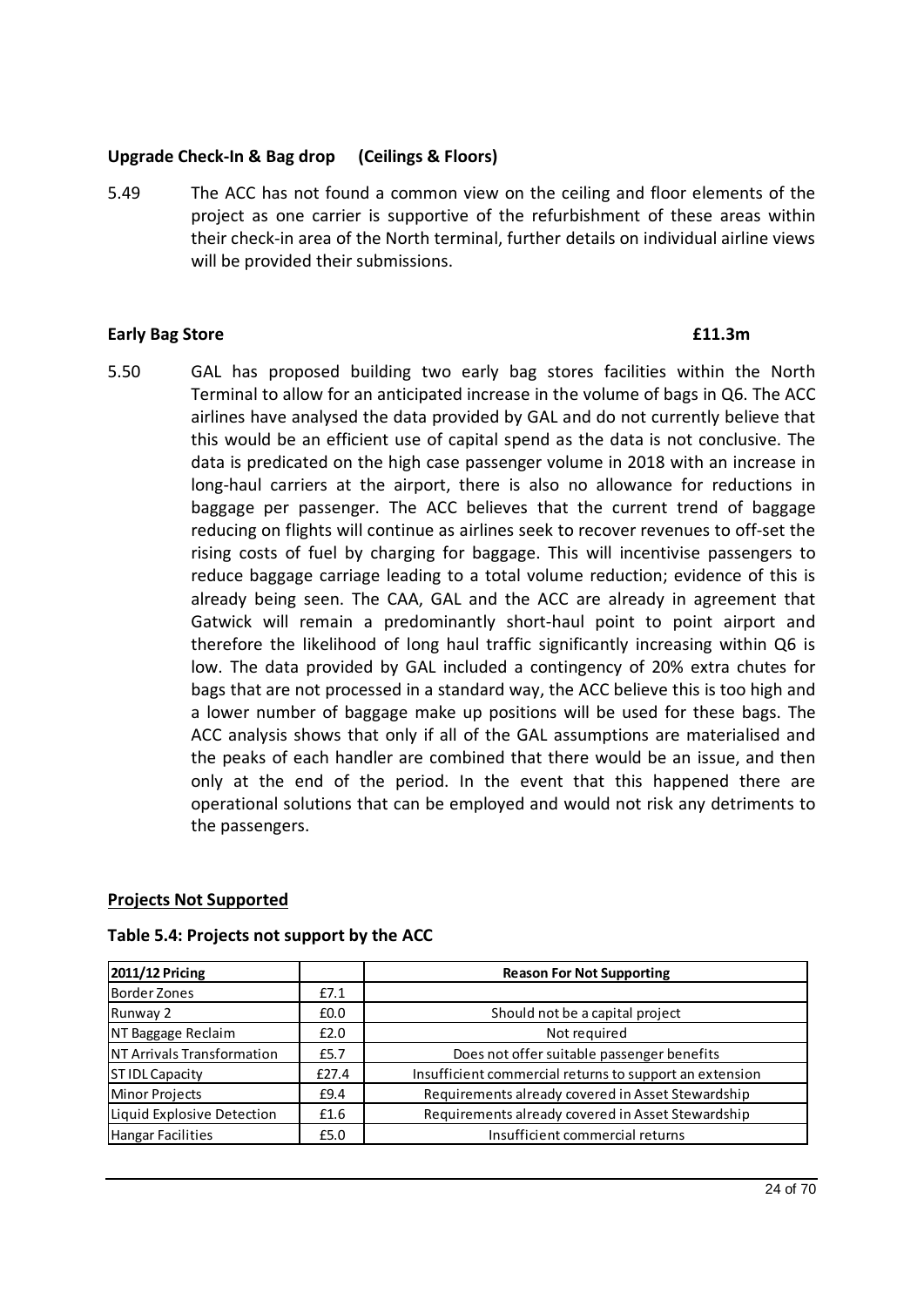#### Source: ACC analysis of GAL plan

#### **Border Zones £7.1m**

- 5.51 The ACC welcomes the CAA support that airlines should not pay for the introduction of automated gates within the immigration areas particularly in the absence of an SLA guaranteeing service levels. However the ACC rejection of this project is also based upon the following reasons.
	- · UKBF have advised previously that they will replace the current machines in 2015
	- · Gatwick already reaches the UKBF national targets
	- The immigration hall already has suitable capacity
	- · The project offers little other than ambience enhancement
	- · The creation of a number of new manned desks is at odds with the assertion that UKBF will reduce staff

## **Runway 2 £0m**

5.52 The ACC welcomes the approach taken by the CAA and agrees that safe guarding costs should not be treated as capital.

#### **NT Baggage Reclaim £2m**

5.53 Baggage reclaim capability has been extensively improved within Q5 with additional belts added including a 70m+ A380 capable belt. The ACC analysis has shown that no further enhancements are required and is therefore not supportive of this project. It notes that Davis Langdon has found that the project costs have also been double counted within the NT IDL project and therefore recommends that this is removed from both projects.

#### **NT Arrivals Transformation £5.7m**

5.54 The ACC has continued to work with GAL regarding this project and notes that Davis Langdon has been unable to justify the passenger benefits against the costs proposed by the airport. However the ACC believes that this is purely an "ambience" project and does not offer our passengers any real benefits. The ACC does not support ambience projects being included within the Q6 capital plan where there are no wider benefits for passengers.

#### **ST IDL Capacity £27.4m**

5.55 The ACC is pleased that GAL has been able to improve the business case from the submission put forward in January, however the business case still increases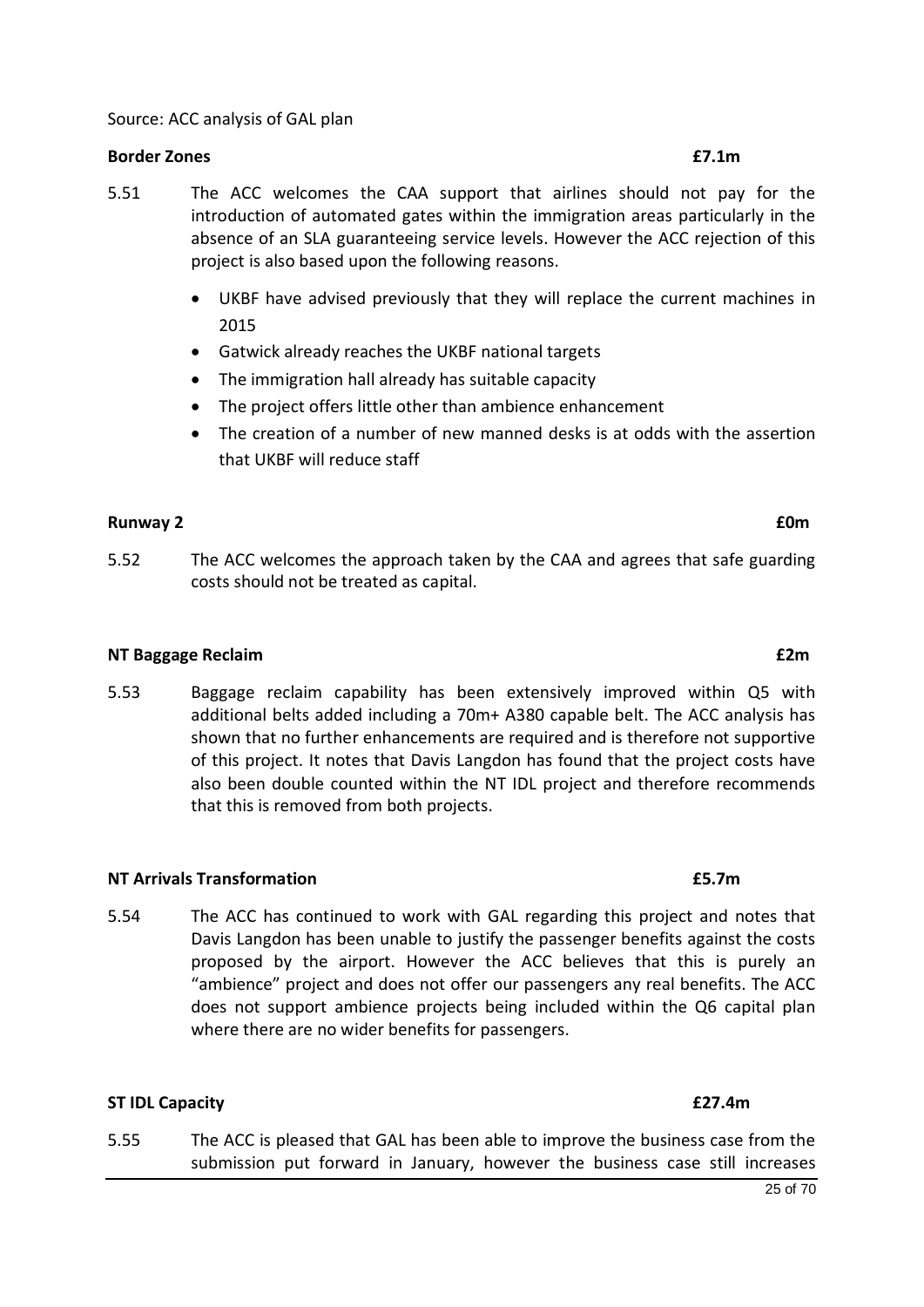prices within the period and therefore does not meet the ACC criteria to be supported. The ACC consultants Javelin confirmed in their submissions that their benchmarking confirmed that Gatwick already offers greater levels of space per passenger than many comparator airports. The evidence that there is already sufficient capacity, GAL's inability to make a commercial project return within the period and the CAA evidence that only 2% of passengers found facilities in the South terminal to be poor compels the ACC not to support this project being taken forward in Q6.

# M**inor Projects £9.4m**

5.56 GAL has described this project as a bucket of money for minor projects that may occur throughout the period. The ACC does not believe that there is a requirement for a separate project to cover these eventualities as they are already covered within the Asset Stewardship line and the change control process currently in Annex G. Gatwick's minor project processes provides ample flexibility to address this. Inclusion of these monies would simply increase the RAB value by £9.4m and not promote any efficiency from the airport operator, it should also be noted that there is no business case provided for this project.

## **Liquid Explosive Detection Systems £1.55m**

5.57 This project is highly speculative and predicated on an assumption that the DfT will make changes to the screening process in Q6. Currently GAL has not supplied any information to support this assumption and the ACC is not aware of any proposed changes. Should this project go ahead in the period then it would be covered under the Asset Stewardship budget and therefore it should not be put into the capital plan as a line item. Should a suitable core and development mechanism be found then this would fulfil that criteria.

## **Hangar Facilities £5m**

5.58 This project was initially brought into constructive engagement and then removed from the portfolio by GAL. It was then brought back onto the agenda at the very end of the capital consultation. The ACC sees merit in the provision of extra hangar facilities at the airport however GAL are unable to identify any airlines or maintenance operators who would like extra facilities at the airport and the business case increases prices for passengers within the period. It is the ACC's view; that due to the speculative requirement for this project if it were included in the capital plan it may never be built and the change control process would be used to put this money towards an alternative project, effectively allowing the airport to increase spend elsewhere.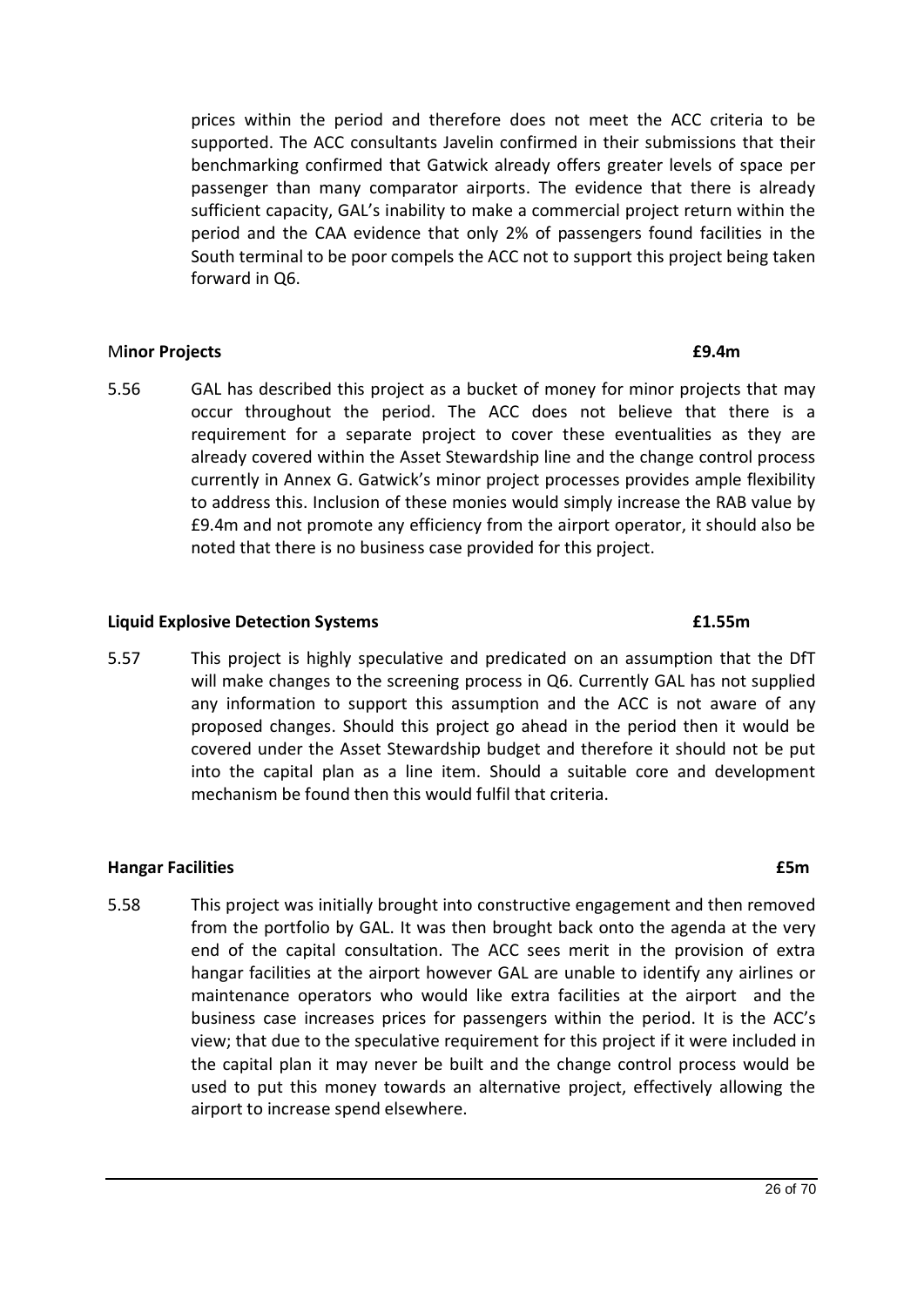5.59 The ACC would expect that projects of this nature would be justified on the commercial returns they make and would reduce prices for passengers within the period.

## **Other Projects**

5.60 The ACC believe the following projects have merit but are not yet advanced enough in terms of their scope for the ACC to recommend that they are included in the capital plan and therefore the price cap.

## **Table 5.5: Other projects**

| <b>2011/12 Pricing</b>       |        | <b>Reason For Not Supporting</b>              |
|------------------------------|--------|-----------------------------------------------|
| <b>Business System Trans</b> | £14.9  | Business Cases are not sufficiently developed |
| Hold Baggage Screening       | £151.0 | Business Cases are not sufficiently developed |
| <b>Stands 551 - 553</b>      | £8.8   | Business Cases are not sufficiently developed |

Source: ACC analysis of GAL plan

## **Business Systems Transformation £14.9m**

- 5.61 The ACC accepts that Gatwick should invest in IT projects throughout Q6 to deliver services passengers and airlines value. It also recognises and that due to the fast changing nature of IT, it may not be possible to identify all future projects at this time. However it would be prudent to expect that there would be some operating costs benefits associated with this number of IT projects and none are currently shown within the business case.
- 5.62 Therefore the ACC does not support these projects going into the capital plan in their current form and suggests that these are included within the core and development approach being designed and where suitable scrutiny can be given to the individual projects when they are developed to a greater level of detail.

## **Hold Baggage Screening £151m**

- 5.63 GAL advised the ACC in May that it mistakenly failed to develop a project to achieve Standard 3 Hold Baggage Screening capability within the capital plan and that due to DfT regulations this would be required at all UK airports by 2018, two years ahead of the requirements put forward by European legislation. A significant proportion of the project costs are to redesign the existing baggage areas to accommodate larger machines as the new technology is currently larger than the Standard 2 technology. Given that the implementation date may move back beyond Q6 and that it is realistic to expect technology improvements to lead to smaller machines, the inclusion of costs to enlarge and strengthen baggage facilities is likely to be unnecessary.
- 5.64 During the limited consultation on this project GAL advised the ACC that due to there being insufficient time to develop this project ahead of the Q6 submission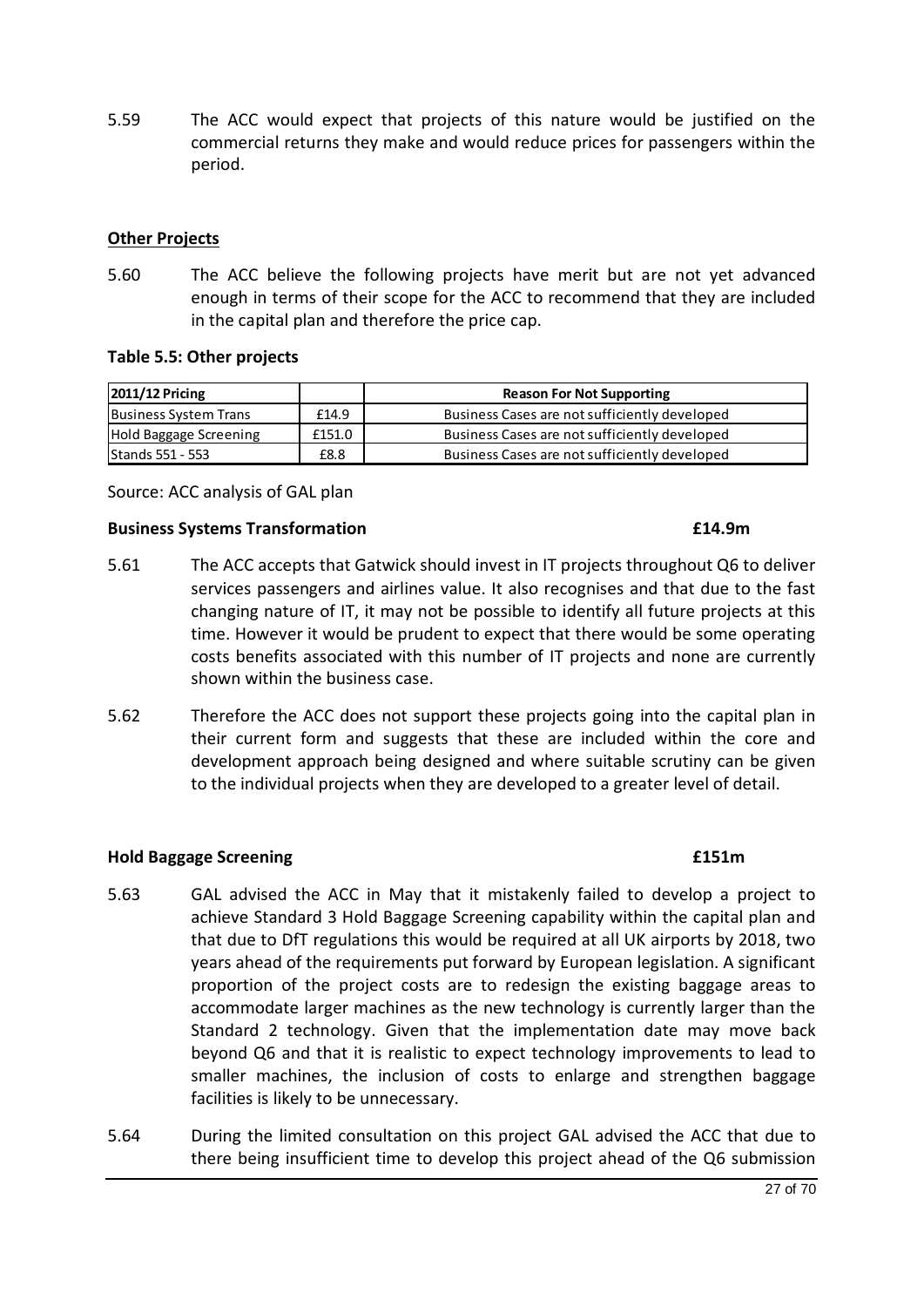that it would recommend to the CAA that this project be held outside of the price cap until a suitable level of information was available to the airport and the ACC airlines. The ACC supports GAL's recommendation that this project does not go into the price cap and further discussion is held on how this project will be treated after the June submissions.

#### **Stands 551 & 552 £8.8m**

- 5.65 The ACC airlines are supportive of a project to reconfigure stands 551-553 to ensure that they are usable by a wider range of aircraft and can serve the maximum amount of passengers. However there are a number of outstanding questions that require answering before the ACC could support the inclusion in the capital plan. As this project was not previously reviewed by the CAA and given the outstanding questions it would be prudent to do so for the reasons stated below.
- 5.66 Due to the position on the airfield the project will reduce the stands from three to two. The project includes an extension to the gate room area to ensure that there is suitable space for passengers. The ACC is unable to understand why this is required given the capacity reduction. The project scope includes two new airbridges that also seem unnecessary as it would be more cost effective to re-use the current air-bridges and ensure that passengers are not charged for capital infrastructure unnecessarily.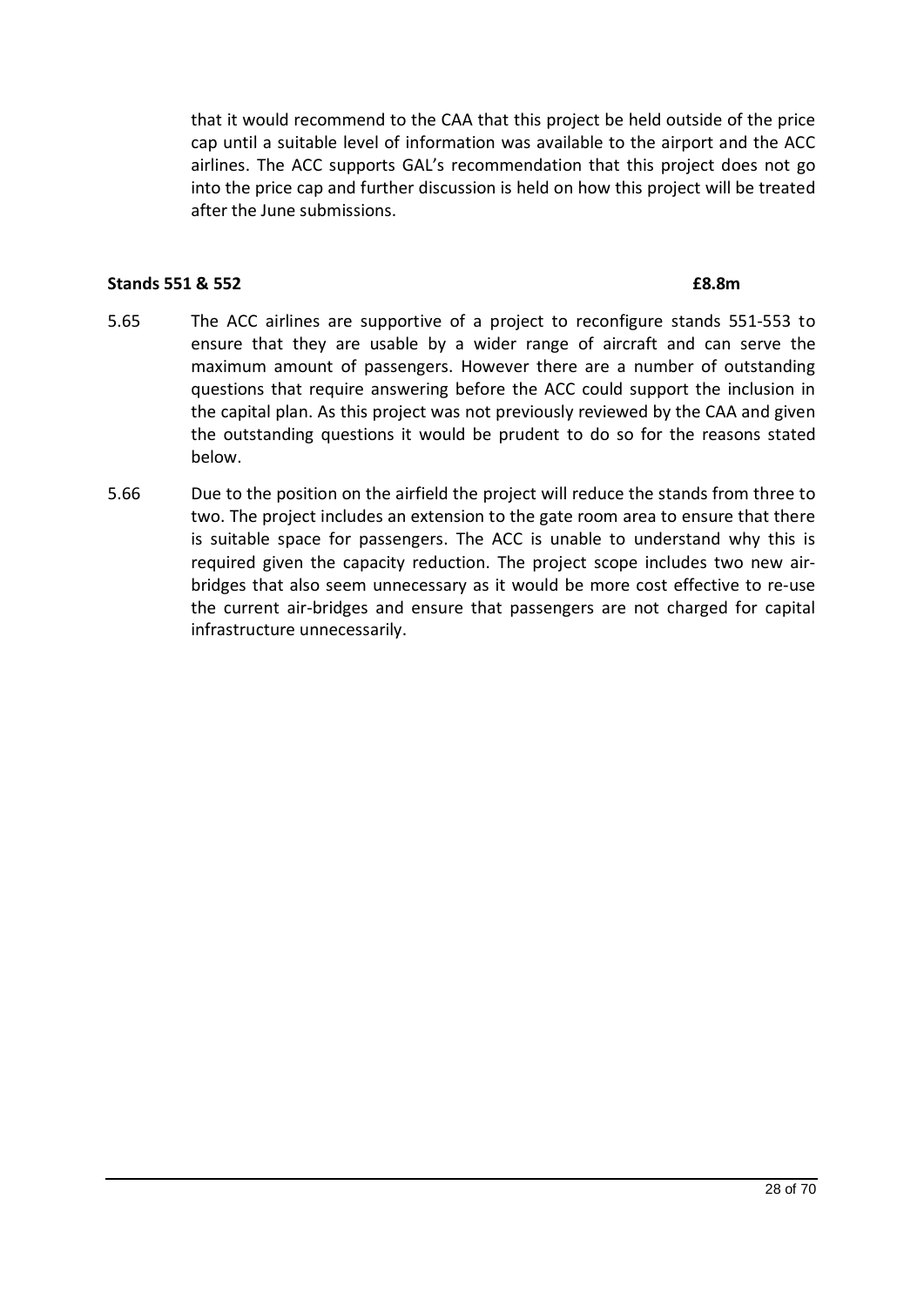# **6 Operating costs**

- 6.1 Operating costs have a significant impact on Gatwick's price cap, and therefore the fares paid by passengers. Consequently, it is critical that these costs are properly assessed as part of the regulatory process and that they are as efficient as possible, it is not in the passenger interest to subsidise inefficiency. The CAA has a statutory obligation to ensure that regulated airports operate efficiently and effectively.
- 6.2 Although the data provided in the CAA's initial Q6 proposal was helpful and a step in the right direction compared to that shared by GAL during CE, we are disappointed that it wasn't to the level that would allow the comprehensive analysis the ACC was aiming to provide. The lack of clarity around the final numbers and the efficiency levels captured in the proposal, by line item and year, has made it difficult to get a clear view of the proposal and for that we are frustrated. It is also important to note that the ACC did not commission its own piece of work regarding OPEX mainly due to the knowledge that the CAA was commissioning a large piece of work. As stated in our previous response to the GAL Q6 business plan the ACC was disappointed by the lack of information release by GAL for Constructive Engagement. The limited information available and the long delays in acquiring data meant that meaningful engagement was not possible. These two situations have lead to OPEX being a difficult building block to analyse and respond to over the Q6 consultation period.
- 6.3 The ACC is also disappointed that the work commissioned by the CAA on Central Service costs has not been included in the initial Q6 proposal. Central Service Costs make up a significant part of the overall OPEX forecast and based on the fact that the analysis has not been provided to the ACC, again does not allow the airlines to fully understand the position of the CAA.
- 6.4 Regarding the outcomes of the CAA's initial proposal The ACC is also concerned with many other areas of the OPEX forecast, in particular:
	- The fact that the CAA has failed to take into account many of the arguments / pieces of data that the ACC provided in the response to GAL's Q6 Business Plan on:
		- **E** Security costs including benchmarking and the inclusion of process efficiencies at AMD's (Archway metal detectors) to reduce headcount.
		- GAL's plan for [redacted] throughout Q6 which does not reflect trends seen in the aviation industry (or any other industry). This has been included in the CAA initial proposal
		- **Efficiencies expected due to GAL's parent company acquiring** additional airports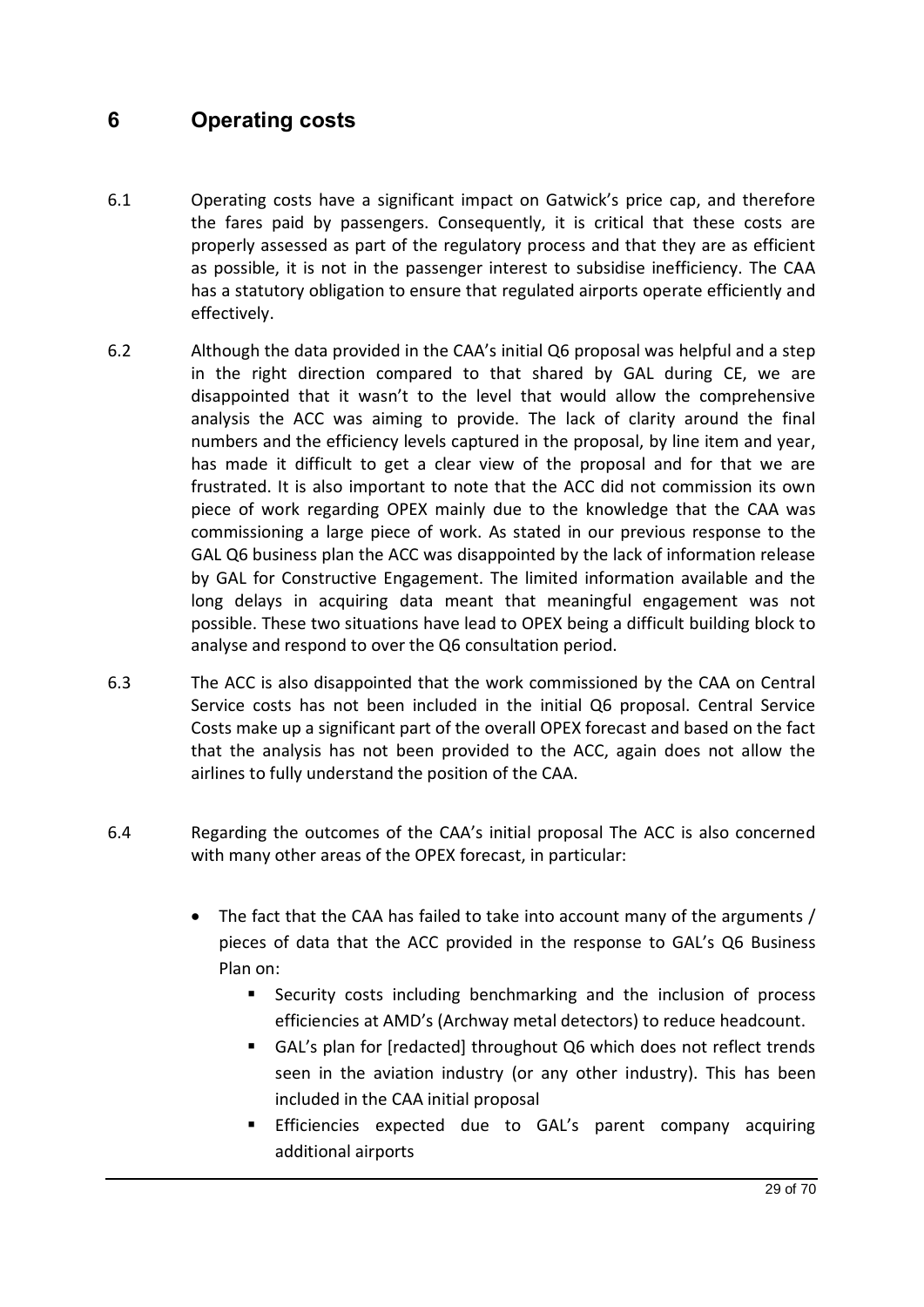- · The CAA's scale of potential efficiencies and the choice of point in range.
- 6.5 As stated previously the ACC is concerned that Gatwick is not planning to make any operating efficiency improvements in Q6, with no forecast improvement in operating unit costs. GAL is not forecasting any decline in operating costs per passenger, and instead expects these to marginally increase in real terms, despite forecast growth in traffic. This is an untenable position given both the improvements made in Q5 and the wider productivity gains in the sector, and is not how we would expect a business operating in a competitive environment to behave. [redacted]
- 6.6 Given the level of investment over Q5, much of which was timed to occur in the final years of Q5, we would have expected to see significant efficiency improvements, particularly given the underlying improvement in the condition of the airport's infrastructure. This has obviously not been included in GAL's updated business plan and the ACC is disappointed to note that appropriate levels of efficiency have not been included in the CAA initial proposal. After being part of the CE process it was made evident to all that within the limited information presented to the ACC and CAA by GAL there was no suggestion of areas where GAL is planning to achieve significant efficiency gains. GAL accepted in CE meetings that it is not planning to make efficiency gains. The ACC is disappointed with the level of ambition and believes that GAL could achieve significant savings if it focussed on becoming more efficient.

# **ACC's Q6 Operational Expense Proposal:**

- 6.7 As a reminder of the basis of the ACC's Q6 OPEX proposal below is a summary of the main justifications for the original input from Jan 2013.
- 6.8 The ACC is expecting efficiencies in OPEX over the Q6 period and has built this into the ACC forecast. When looking at OPEX overall the ACC have kept costs almost flat over the Q6 period with small decrease towards the end of the period. The main justifications for this being:
	- · Trends in the wider aviation industry, regulation should ensure that the airports face the commercial reality of the industries they operate in or face misalignment with the passenger interest;
	- · The lack of efficiency planning in the GAL forecast leaving plenty of room for improvement in the business plan
		- This is evident in the fact that the unit OPEX costs are increasing over the period.
		- Due to substantial acquisitions by GAL's parent company i.e. LGW and EDI, to add to its existing portfolio that includes LCY. It would be expected that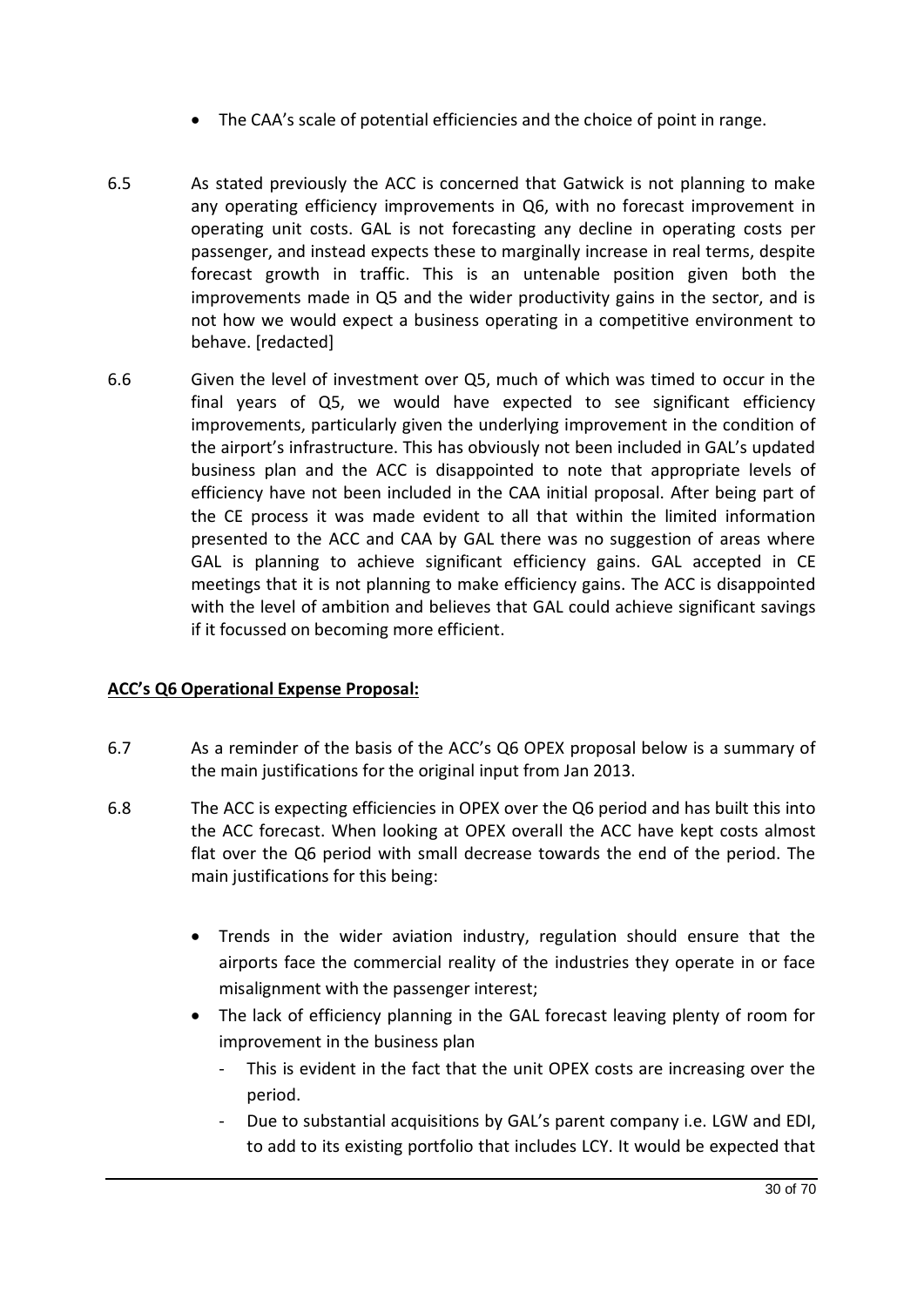group buying of shared type opex should create significant efficiencies across the group's airports, as the airlines do when increasing fleet numbers or property. An airlines insurance premium does not increase on a pro rata basis when it adds one more aircraft to its fleet.

- · Large amounts of Capital Expenditure proposed by the ACC point towards efficiencies occurring in all OPEX lines
- There are a number of areas where there is evidence that GAL is not operating in the most efficient way.
- 6.9 In the table below are the proposed Q6 forecasts for GAL, the CAA and the ACC. (in 2011/12 prices as reported by the CAA in the initial Q6 proposal)

| 2011/12 Prices | 2014  | <u> 2015</u> | 2016  | 2017  | 2018  | <b>Total Q6</b> |  |  |  |
|----------------|-------|--------------|-------|-------|-------|-----------------|--|--|--|
| GAL            | 288.0 | 294.0        | 297.0 | 300.0 | 301.0 | 1,480.0         |  |  |  |
| <b>CAA</b>     | 283.1 | 280.0        | 276.9 | 273.8 | 270.8 | 1,384.6         |  |  |  |
| <b>ACC</b>     | 275.3 | 271.9        | 268.6 | 265.4 | 262.2 | 1,343.3         |  |  |  |
| $\cdots$       |       |              |       |       |       |                 |  |  |  |

**Table 6.1 ACC, GAL and CAA opex projections for Q6**

Source: GAL RBP, CAA initial proposals and ACC January submission



# **Figure 6.1 – ACC, GAL and CAA opex projections**.

Source: GAL RBP, CAA initial proposals and ACC January submission

# **Central Service Costs / [redacted] salary costs:**

6.10 As stated above, the ACC is disappointed that the work commissioned by the CAA on Central Service costs has not been included in the initial Q6 proposal. Central Service Costs make up a significant part of the overall OPEX forecast and based on the fact that the analysis has not been provided to the ACC, again does not allow the group to fully understand the position of the CAA. Considering the point raised above that GAL plans [redacted] in staff pay throughout Q6 [redacted].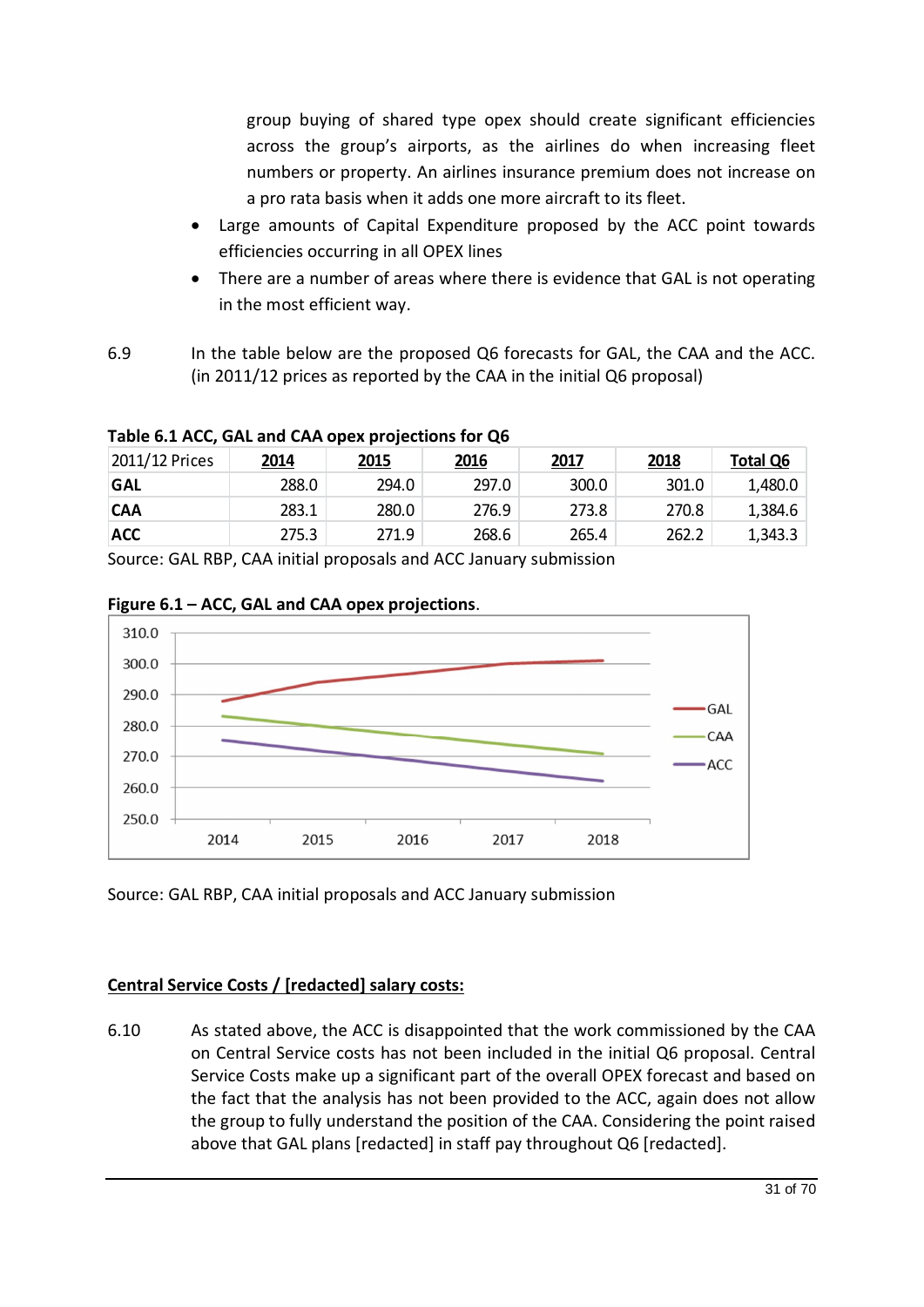# **ACC evidence / data not recognised in the CAA initial paper:**

6.11 The ACC feels it is necessary to include the below analysis and benchmarking data that made up part of our initial submission on Q6 as it was not taken into account in the initial submission from the CAA. The information covers vital areas of the OPEX forecast that can have a large impact on the final outcome.

# **Security Costs**

6.12 Security costs make up a large portion of the forecast and therefore are very important in the overall analysis of the OPEX line.

# • **SECURITY UNIT COST BENCHMARK:**

The following table compares, on a like for like basis of man year equivalents, the significant increase above the industry norm that GAL incurs/charges for security officer unit costs at LGW. The unit costs below are also like for like ie. they include all costs to employ. This illustrates over the Q6 period that if GAL had controlled its unit costs for security officers to be equal to market rates (or outsourced the service), the security cost of the Q6 period would be £[REDACTED]m lower than allowed for in the business plan. As a proportion of all Staff Costs, this one change would represent a reduction of 7%.

REDACTED

· **SECURITY MAN YEAR BENCHMARK:**

REDACTED

## **Summary**

- 6.13 In summary, while we recognise the efforts made by the CAA to look at GAL's cost base in greater detail we remain disappointed with the conclusions that the CAA has reached.
- 6.14 In particular, the CAA does not appear to have recognised many of the arguments made by the ACC in its initial submission on these issues. Furthermore, the top down benchmarking evidence gathered by the CAA from the likes of ATRS and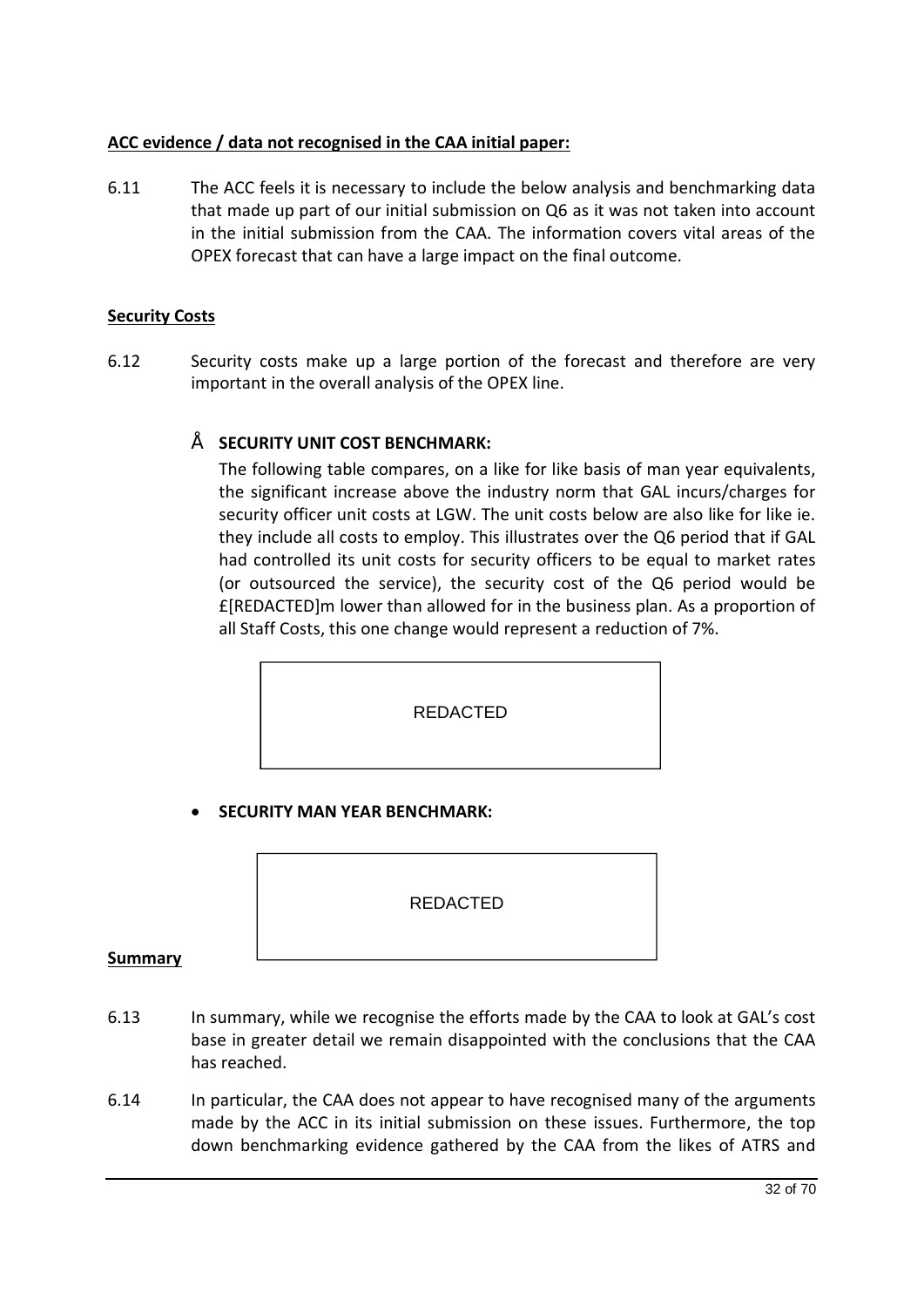Leigh Fisher would tend to re-enforce our view that costs at Gatwick are above benchmark levels which would indicate that there is clearly scope for significant savings in Q6. The CAA's analysis of opex per passenger on a time series basis further underlines this point.

- 6.15 The ACC considers that of most relevance to this assessment is the CAA's analysis of airport costs compared to airline costs. While we recognise that these comparisons may be imperfect, airlines cannot accept a situation in which they are forced to reduce their own costs by 18% in real terms while airports are able to enjoy unit cost increases of 34% over the same period. We strongly agree with the CAA's conclusion that this evidence would tend to suggest that GAL could achieve a greater level of efficiency.
- 6.16 We consider that the CAA has been far too conservative in its assessment of the results of various consultancy studies that were commissioned. For example with respect to the SDG study into maintenance and renewal costs we note that the CAA has assumed a stretch savings of £4m per annum over Q6. However, we also note that this was based on an assumption that GAL would only be required to catch-up to 50% of the benchmark level on SDG's preferred measure of maintenance costs per square meter. In our view, it is not unreasonable for the CAA to assume that GAL will be in line with benchmarks by the end of Q6.
- 6.17 Likewise, with respect to frontier shift we note that the CAA's consultants suggested that GAL should be required to improve its efficiency by 1% per annum. We do not understand why the CAA has assumed only 0.5% per annum on this issue. As we note above, GAL's plan does not identify specific efficiencies nor does it assume a reduction in unit costs.
- 6.18 Against that background, we have sought to use the CAA's framework for assessing opex to develop a revised ACC position which reflects the views set out above as well as our interpretation of the consultancy studies published by the CAA.
- 6.19 In developing an updated ACC projection, we would make the following observations:
	- o The CAA has a statutory obligation to ensure that regulated airports operate efficiently and effectively which means that the failure of the CAA to set GAL a target to meet this requirement would, in our view, constitute a failure to meet the statutory obligations.
	- o The ACC does not understand why the CAA has chosen a point estimate of around 25% of the possible total savings developed in the work produced by its consultants. At a minimum the ACC believes this should move to the 50% point to reflect the concern that GAL needs to work towards greater levels of efficiency (in fact we think the CAA's range is too narrow as we explain further below).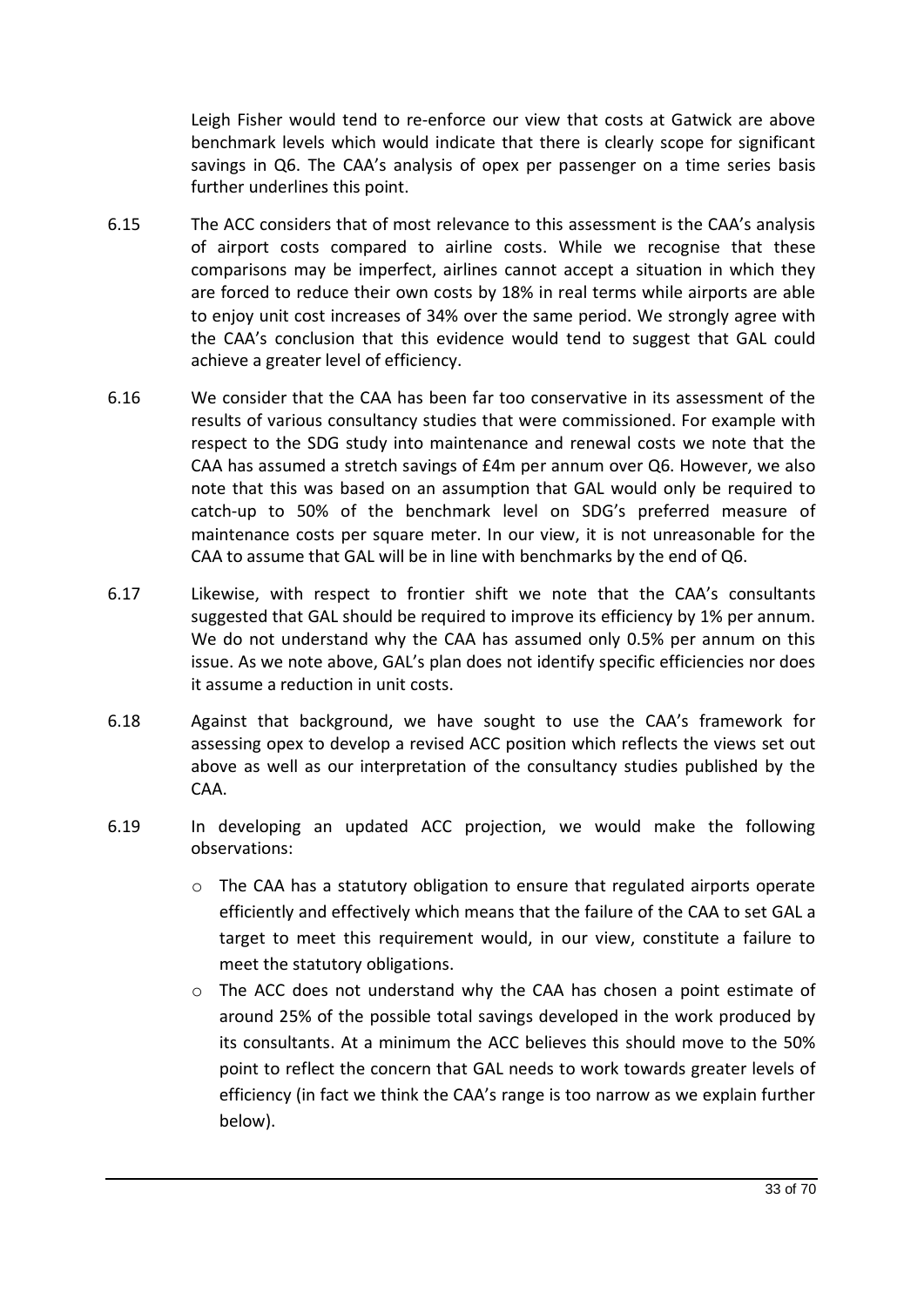- o One of the factors that the CAA appears to have considered when selecting a low point in the efficiency range is the fact that there will be traffic growth during the period. The ACC's view is that it is important to separate the concepts of traffic growth and efficiency savings and to show these separately in any analysis.
- o We do not accept the CAA argument that because GAL has outperformed the Q5 settlement that further savings will be harder to find. We think the opposite is true and that GAL's track record of reducing costs in recent years is evidence that this trend should continue in to Q6.
- o Moreover, the ACC considers that it is not appropriate to use GAL's projection of costs in 2013/14 as the start point for applying efficiency. Regulatory precedent (for both airports and other sectors) is generally to use the most recent full year for which actual data is available as the base year, which in this is case is 2012/13. Otherwise, the outperformance that GAL enjoyed during Q5 will not be shared with users. This would be inconsistent with the fundamental principle of RPI-X regulation.
- o The ACC considers that the way the CAA has analysed the results of the consultancy studies is somewhat unusual in that one normally might expect consultants and benchmarking evidence to provide evidence on how inefficient the company is today or compared to the base year rather than how much it can reduce its own plan by the end of the period (because the plan is likely to be padded anyway).
- o With that in mind, we consider the assumption that the identified savings should be achieved by 18/19 to be generous on the basis that regulators usually require companies to implement revealed efficiencies over a much shorter time period e.g. in its review of Dublin Airport the Commission for Aviation Regulation (CAR) in Ireland required efficiency targets to be met within 3 years.
- 6.20 Nonetheless, to enable comparability with the CAA the ACC has set out below its own interpretation of the studies as well as other areas where we consider savings are possible.
- 6.21 Given that we are still waiting on the results of the Helios study, the ACC considers this analysis to be illustrative and it would welcome the opportunity to provide further evidence and views after the results of that work have become available.

## **Table 6.2 ACC assessment of scope for efficiency in Q6**

Opex in 2018/19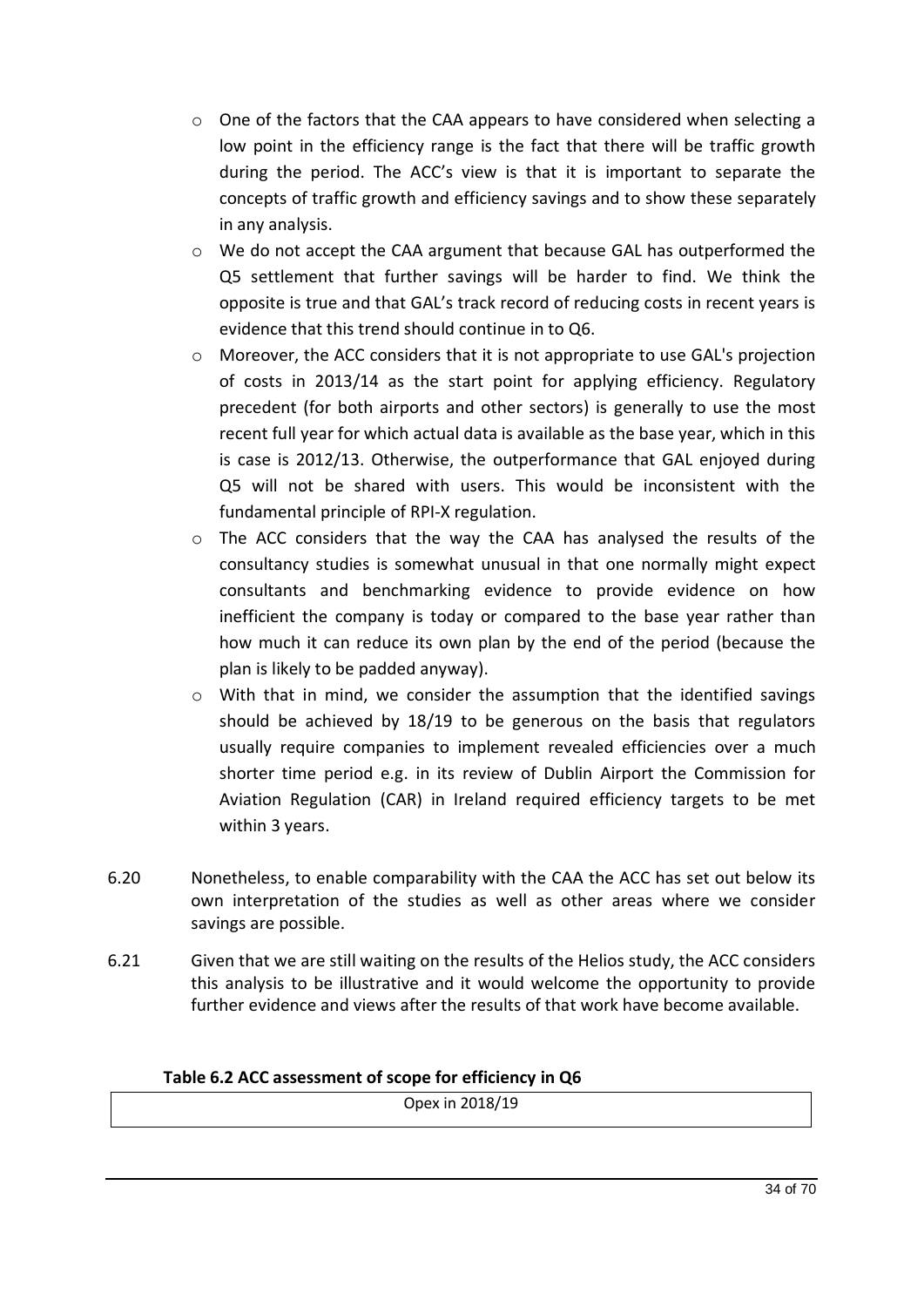| £m 2011/12                              | <b>CAA</b><br>Low | <b>CAA</b><br>High | <b>ACC view</b> | <b>ACC comment</b>                                                                                                                                                                                                                                                                                                                                                 |
|-----------------------------------------|-------------------|--------------------|-----------------|--------------------------------------------------------------------------------------------------------------------------------------------------------------------------------------------------------------------------------------------------------------------------------------------------------------------------------------------------------------------|
| prices                                  | <b>Stretch</b>    | <b>Stretch</b>     |                 |                                                                                                                                                                                                                                                                                                                                                                    |
| <b>RBP</b>                              | 301               | 301                | 301             | As per GAL business plan                                                                                                                                                                                                                                                                                                                                           |
| Security<br>costs                       | n/a               | n/a                | <b>REDACTED</b> | <b>REDACTED</b>                                                                                                                                                                                                                                                                                                                                                    |
| Wage<br>efficiency                      | $-13$             | $-19$              | $-19$           | We consider the CAA's range to be conservative as<br>it reflects only the total 'cash' reward rather than<br>total 'overall' reward and does not include savings<br>available from reduced absence rates.                                                                                                                                                          |
| Frontier<br>shift                       | $-7$              | $-14$              | $-10$           | As noted above, we do not consider there is<br>justification for reducing the frontier shift target<br>identified by the CAA's consultants. Nonetheless,<br>given that we have used the CAA methodology<br>which assumes some unidentified savings in GAL's<br>plan, we have opted for a conservative mid-point<br>(roughly equivalent to frontier shift of 0.75%) |
| Other opex                              | $-3$              | -4                 | -4              | We note the range is very narrow but consider the<br>top end is achievable.                                                                                                                                                                                                                                                                                        |
| Pension<br>efficiency                   | -4                | -5                 | -4              | We have used the low end of the CAA range to<br>reflect the fact that we have selected the high<br>target on wage efficiency. Again we consider this<br>to be conservative.                                                                                                                                                                                        |
| M and A                                 | $-1$              | -4                 | -4              | We have selected the top end of the CAA range<br>but consider this to be very conservative as it<br>reflects the consultant's views that GAL would<br>only need to narrow the gap to 50% of the<br>benchmarked costs.                                                                                                                                              |
| Central<br>services                     | <b>NA</b>         | <b>NA</b>          | 0               | We look forward to reviewing this study when it<br>becomes available.                                                                                                                                                                                                                                                                                              |
| Total<br>Efficiency                     | $-25$             | $-41$              | REDACTED        |                                                                                                                                                                                                                                                                                                                                                                    |
| Costs in<br>18/19                       | 277               | 260                | <b>REDACTED</b> |                                                                                                                                                                                                                                                                                                                                                                    |
| Cost<br>reduction<br>factor<br>(Approx) | 0.80%             | 2.00%              | 2.50%           |                                                                                                                                                                                                                                                                                                                                                                    |

Source: ACC assessment, numbers subject to rounding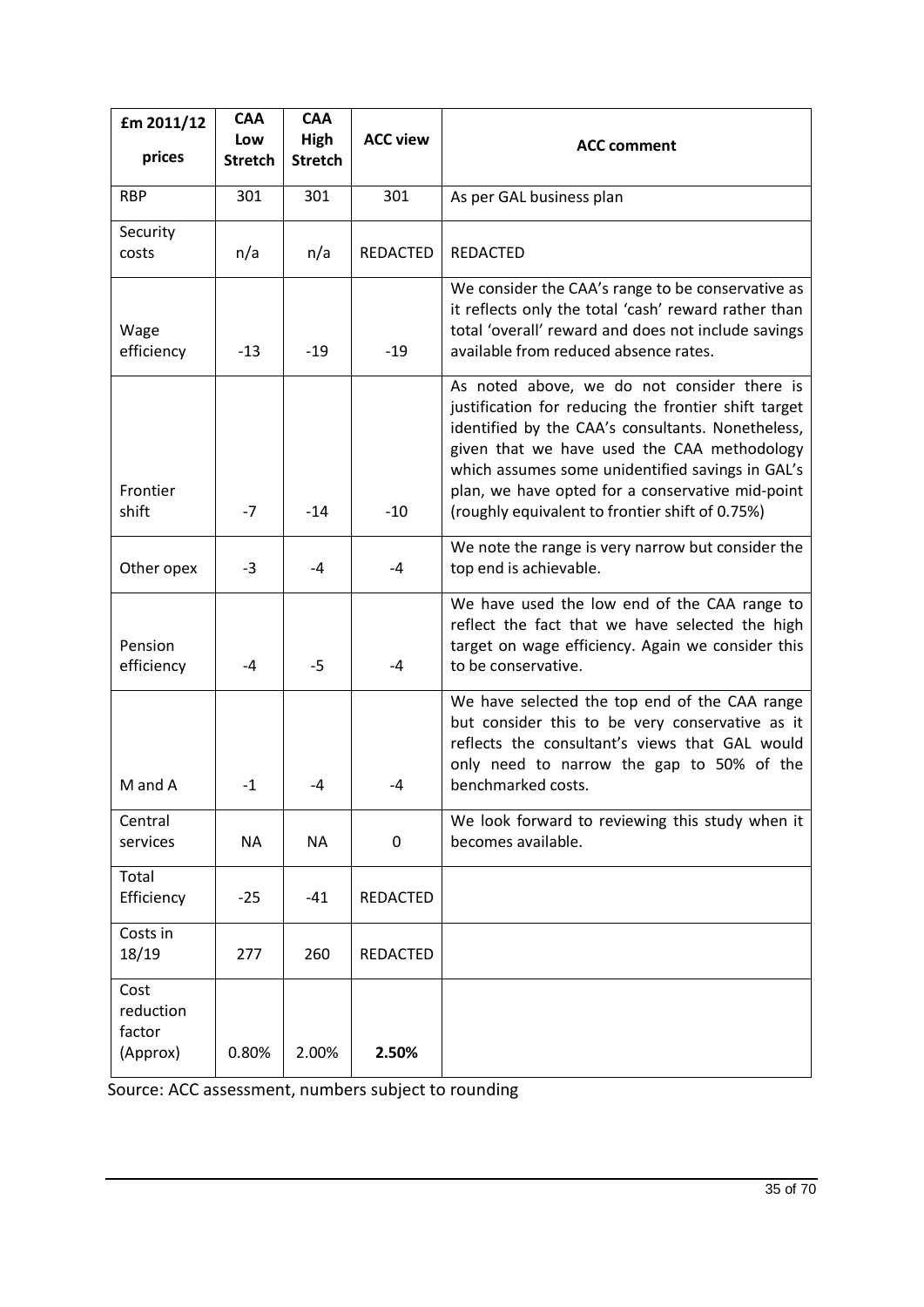6.22 Under the ACC's assessment of the consultancy studies as well as our own analysis of opex we consider that a higher efficiency factor should be used than the 1.1% assumed by the CAA in its initial proposals. As noted above, we consider that 12/13 should be used as a base year and that costs associated with traffic growth should be accounted for separately. In light of this, we have developed a revised ACC projection of opex as set out in the table below.

| $11/12$ prices                       | 12/13 | 13/14 | 14/15 | 15/16 | 16/17 | 17/18 | 18/19 | Q6<br>Total |
|--------------------------------------|-------|-------|-------|-------|-------|-------|-------|-------------|
| Actual costs from CAA<br>document    | 282   |       |       |       |       |       |       |             |
| Baseline less 2.5% efficiency        |       | 275   | 268   | 262   | 255   | 249   | 243   | 1,276       |
| Costs of traffic growth <sup>7</sup> |       | 1     | 6     | 7     | 9     | 11    | 13    | 47          |
| <b>ACC</b> forecast                  |       | 276   | 274   | 269   | 264   | 260   | 256   | 1,323       |
| CAA projection                       |       |       | 283   | 280   | 277   | 274   | 271   | 1,385       |
| Variance                             |       |       | (9)   | (11)  | (13)  | (14)  | (15)  | (62)        |

# **Table 6.3 ACC assessment of challenging but achievable opex projection in Q6**

Source: ACC analysis

-

6.23 We consider this to be a challenging but achievable projection of opex in Q6, noting in particular that we have taken fairly conservative views on a number of issues. More importantly we consider this to be a holding position and would welcome the opportunity to develop this analysis further pending the publication of the Helios study looking at central costs.

 $7$  Based on ACC projection of traffic and CAA Q5 assumption that opex grows with a traffic based on an elasticity of 0.3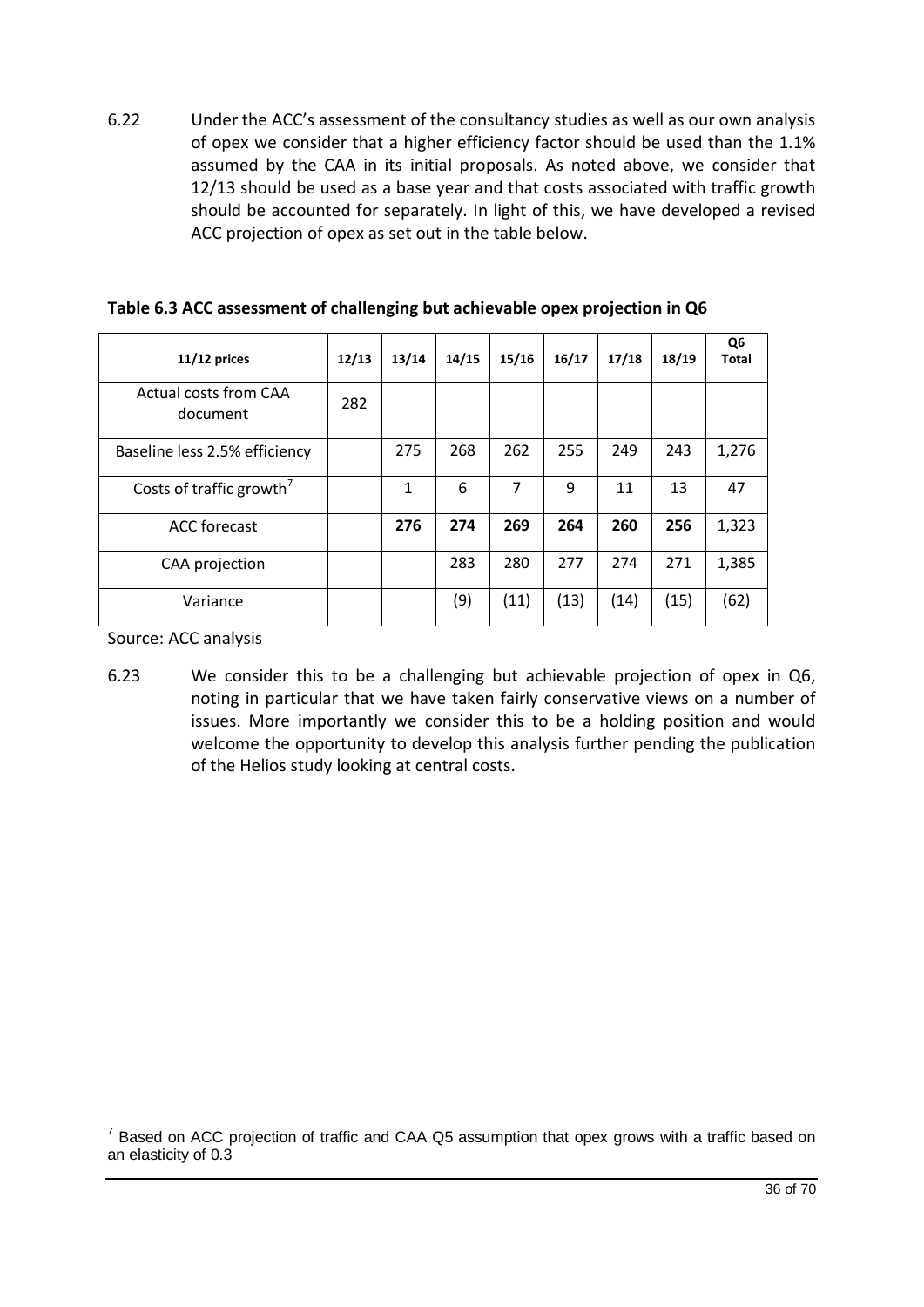# **7 Commercial revenues**

7.1 The CAA's initial price proposals are based on the projections made by its consultants, SDG adjusted to reflect changes in traffic forecasts.

# **Retail, advertising and car parking**

-

- 7.2 SDG's conclusions took account of the earlier assessment made by Javelin and ACTM for the Gatwick ACC on retail, advertising and car parking. The ACC considers that some of SDG's reasons for discounting Javelin and ACTM's estimates are questionable. The ACC notes that Javelin is a leading specialist in airport retail and that their assessments, which were intended to be fair and balanced, are based on a close understanding of the market.
- 7.3 The ACC found it difficult to review the CAA's retail and car parking revenue projections because they were based on a report by SDG, where some key details were redacted from the published version. It was therefore difficult to see which areas had been changed most by SDG. We proposed to the CAA and GAL that the full unredacted report should be passed to Javelin who would be retained by the ACC to review the report. Javelin was already subject to a non-disclosure agreement with GAL from the time of their earlier report. Our request was quite unreasonably refused by GAL despite there being no remaining confidentiality issue and the CAA was unwilling to proceed without GAL's consent, offering a meeting with SDG instead.
- 7.4 The ACC decided nevertheless to appoint Javelin, who had to use the redacted version of the SDG report. GAL did, however, provide Javelin with the relevant section of the Revised Business Plan and the recently revised business case for the North Terminal extension. Javelin and ACTM have addressed SDG's comments on their previous report, including some apparent misunderstandings, and also considered more recent data that has become available since their earlier report.
- 7.5 A full copy of their report is attached to this response8. All the numbers have been rebased to 2011/12, consistent with the SDG report and the CAA recommendations, to make comparisons easier.
- 7.6 Javelin were able to confirm that there was a strong basis for confirming their previous projections for retail revenues per passenger. They did concede that car park income per passenger could be lower than previously forecast, but would not fall as low as SDG had forecast. The results of their assessments are shown below.

 $8$  The report contains confidential GAL information (for example on the NT IDL project) which would need to be redacted if the CAA intends to publish on its website.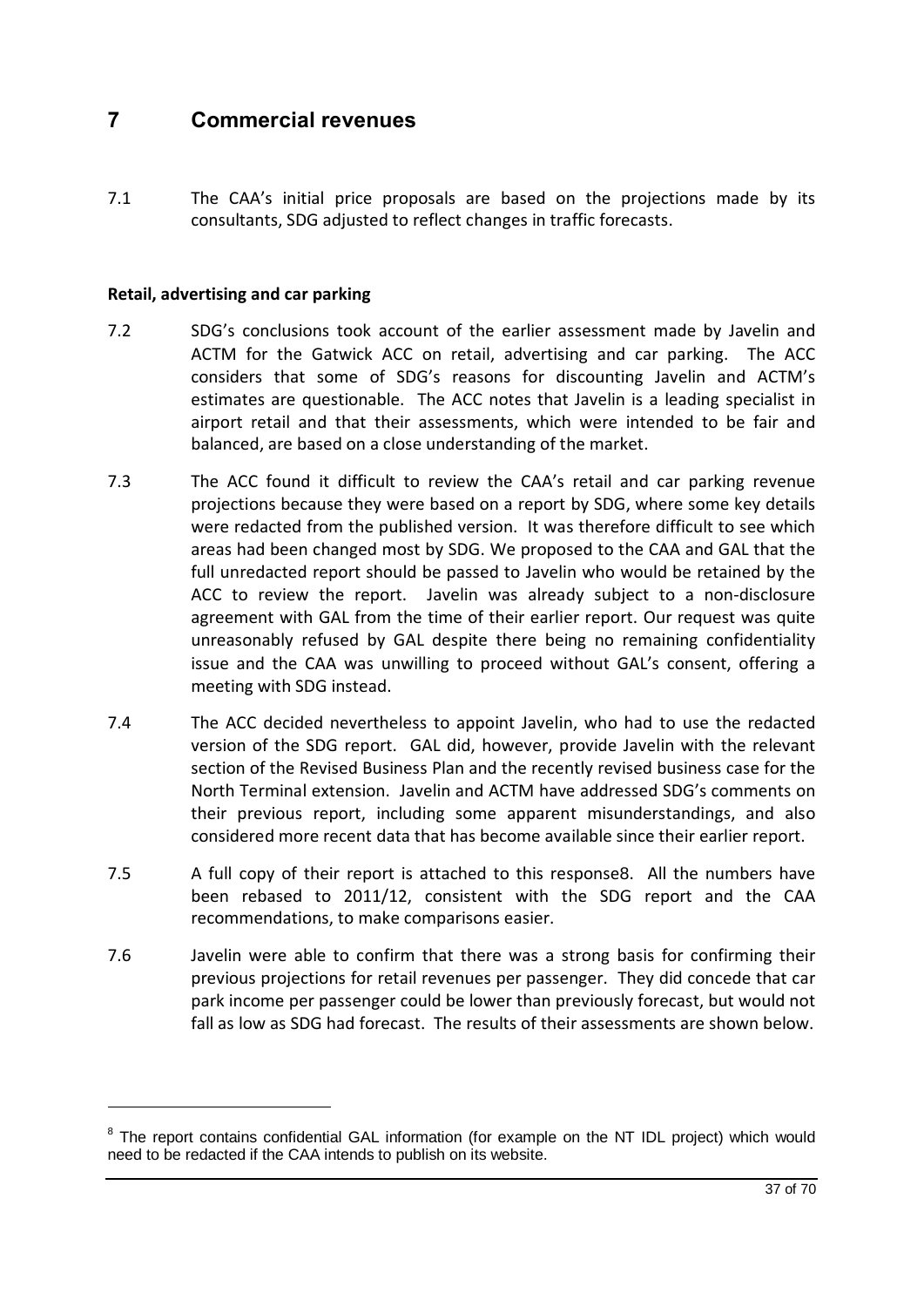| 2011/12 prices                  | 2014/15 | 2015/16 | 2016/17 | 2017/18 | 2018/19 |
|---------------------------------|---------|---------|---------|---------|---------|
| SDG retail income/pax           | £3.68   | £3.52   | £3.69   | £3.68   | £3.82   |
| Javelin<br>retail<br>income/pax | £3.92   | £3.82   | £3.76   | £3.88   | £4.02   |
|                                 |         |         |         |         |         |
| SDG car parking/pax             | £1.09   | £1.06   | f1.02   | £1.00   | £1.00   |
| ACTM car parking/pax            | £1.09   | £1.09   | £1.09   | £1.09   | £1.09   |
|                                 |         |         |         |         |         |

# **Table 7.1 Commercial revenue yields**

Source: Javelin report

- 7.7 However, the ACC considers that there is plenty of upside potential if these forecasts were to be adopted. Car park yield is likely to rise given the strong potential for passenger growth. We also agree with SDG that there is potential for the airport to generate new revenues from drop off charges, (though we do not advocate this and have not built it into the forecasts). Javelin's retail forecasts are also conservative.
- 7.8 Finally, we would like to point out that significant investments have recently been made in improving the retail offer. During the time of the works, space has been removed. The CAA should expect a noticeable increase this year and at the start of Q6. It would be unduly conservative to base the assessment on recent tends and we would ask that this is considered carefully when examining changes from the baseline.

## **Property**

7.9 Some Gatwick airlines provided input to SDG before they provided their report to the CAA. The ACC broadly supports the CAA's property projections and offers no further comment here.

## **Non-regulated revenues**

7.10 The ACC, like the CAA, continues to use GAL's forecast non-regulated revenues. There was a meeting between GAL and the airlines in June to discuss the basis of these forecasts. The ACC consider that there may be opportunities to reduce the costs, and therefore the revenues, in some areas, but we note that this is likely to have no net impact on Q6 price projects (as both costs and revenues would reduce by the same amount). We discuss in in the next chapter that the protections provided in the Q5 decision for non-regulatory charges have worked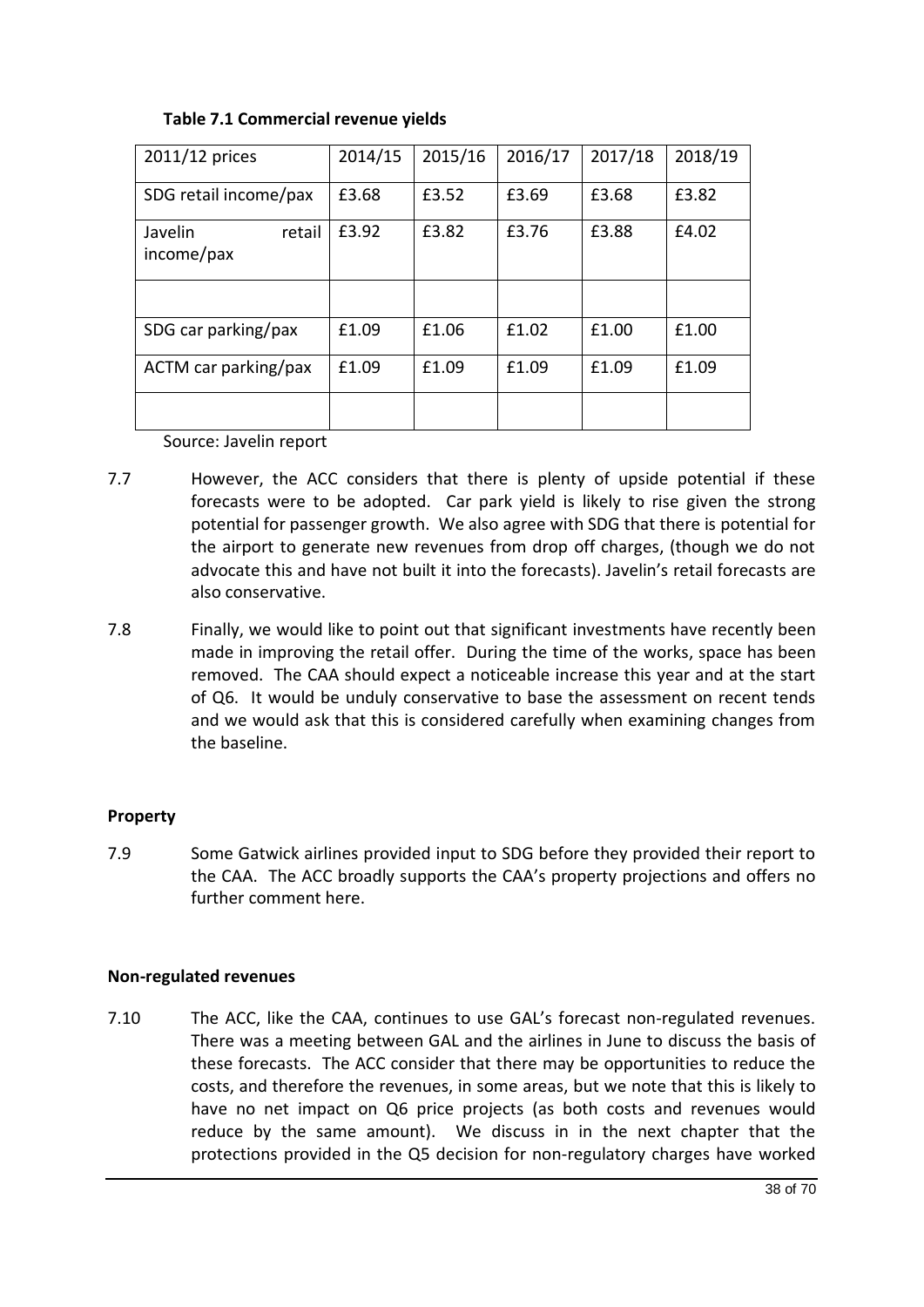well, did not create unreasonable burdens, and we would like them to continue. (Alternatively, there is no reason why some of the charges could not be included in the price cap, although there is no obvious reason to do this if the Q5 regime is extended).

7.11 Applying the ACC passenger forecasts to the Javelin/ACTM retail & car park income per passenger and adding property and non-regulated charges income gives the following updated Q6 projections for commercial and other revenues.

| E'000        | 2014/15  | 2015/16  | 2016/17  | 2017/18  | 2018/19  |
|--------------|----------|----------|----------|----------|----------|
| ACC forecast | £259,847 | £261.087 | £265.238 | £277.863 | £287,855 |
| CAA forecast | £242.200 | £240,500 | £250.400 | £257.200 | £266,800 |

## **Table 7.2 ACC and CAA projection of non-aero revenues.**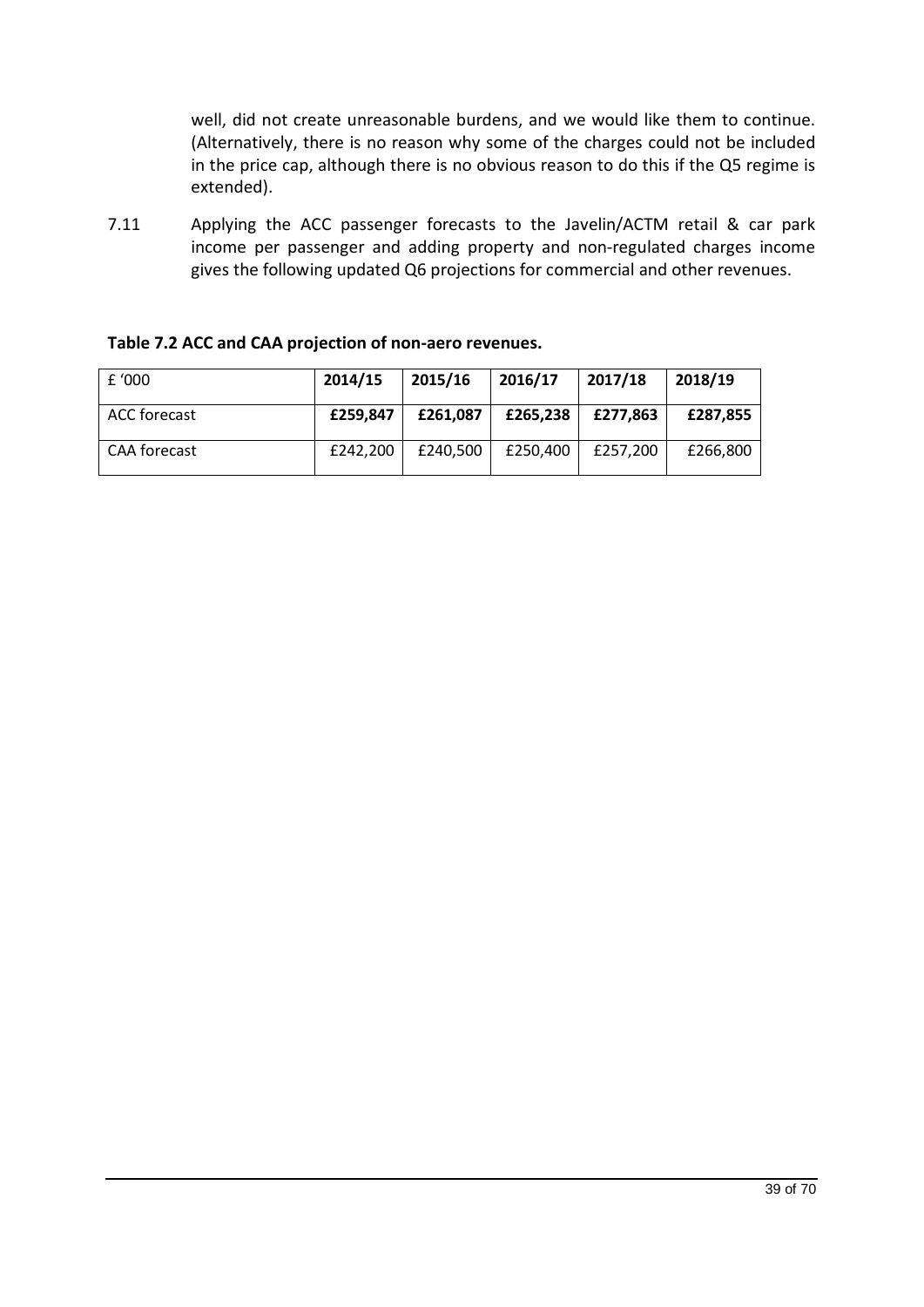# **8 Other charges and revenues**

- 8.1 As noted in the previous chapter, we have used GAL's projection of non-regulated charges in the ACC price cap modelling. We also have a number of observations on the projections of these charges and the arrangements for how they should be regulated in Q6.
- 8.2 The specified charges which encompass: check-in, baggage, utilities, staff car parks, staff IDs and PRM total together over £60m by the end of Q6. The numbers provided by GAL show an increase in real terms over Q6. The three main activities: check-in and baggage, PRM and utilities which account for 80% all show material real increases during Q6. Check in and baggage has increased, by 76% from £13.6m to £23.9m, since the beginning of Q5 through to the end of Q6. This is an example of poor management of costs. In the ACC's view, the CAA must enforce upon GAL effective management of the cost base and not allow GAL to pass on poor cost management onto the passengers.
- 8.3 In that regard, the ACC would expect any future projections of these charges and revenues to be transparent and cost-based with full consultation between GAL and its airline customers.
- 8.4 Additionally, the ACC would expect the CAA to continue with the measures that were used Q5 to protect users within the single till from any exploitative increases in such charges during the course of Q6. Thus, the ACC would welcome the following measures:
	- $\circ$  The CAA to set out in its final proposals each of the charges that have been assumed in developing Q6 forecasts for specified activities and other services which are remunerated through non- regulated charges. These data, along with the supporting material on underlying costs and volumes provided by GAL to airlines should provide a transparent benchmark against which airlines would be able to measure any subsequent changes in actual charges during Q6, and against which GAL would need to explain any such variances arising from changes in input costs and/or assumed volumes.
	- $\circ$  The CAA to confirm that airlines will continue to benefit from the transparency conditions imposed following the 1990 public interest finding by the then Monopolies and Mergers Commission (we consider this issue further in Chapter 16).
	- $\circ$  The CAA to confirm the policy set out in Q5 that it would not expect to see any material upward shift in these charges during Q6 resulting from any change by GAL in accounting or cost-recovery policy, beyond those already embedded in the revenue forecasts for Q6. Any such charge increase to be carefully scrutinised by the CAA and could be considered by the CAA in setting price caps for the relevant airport for the next price control period.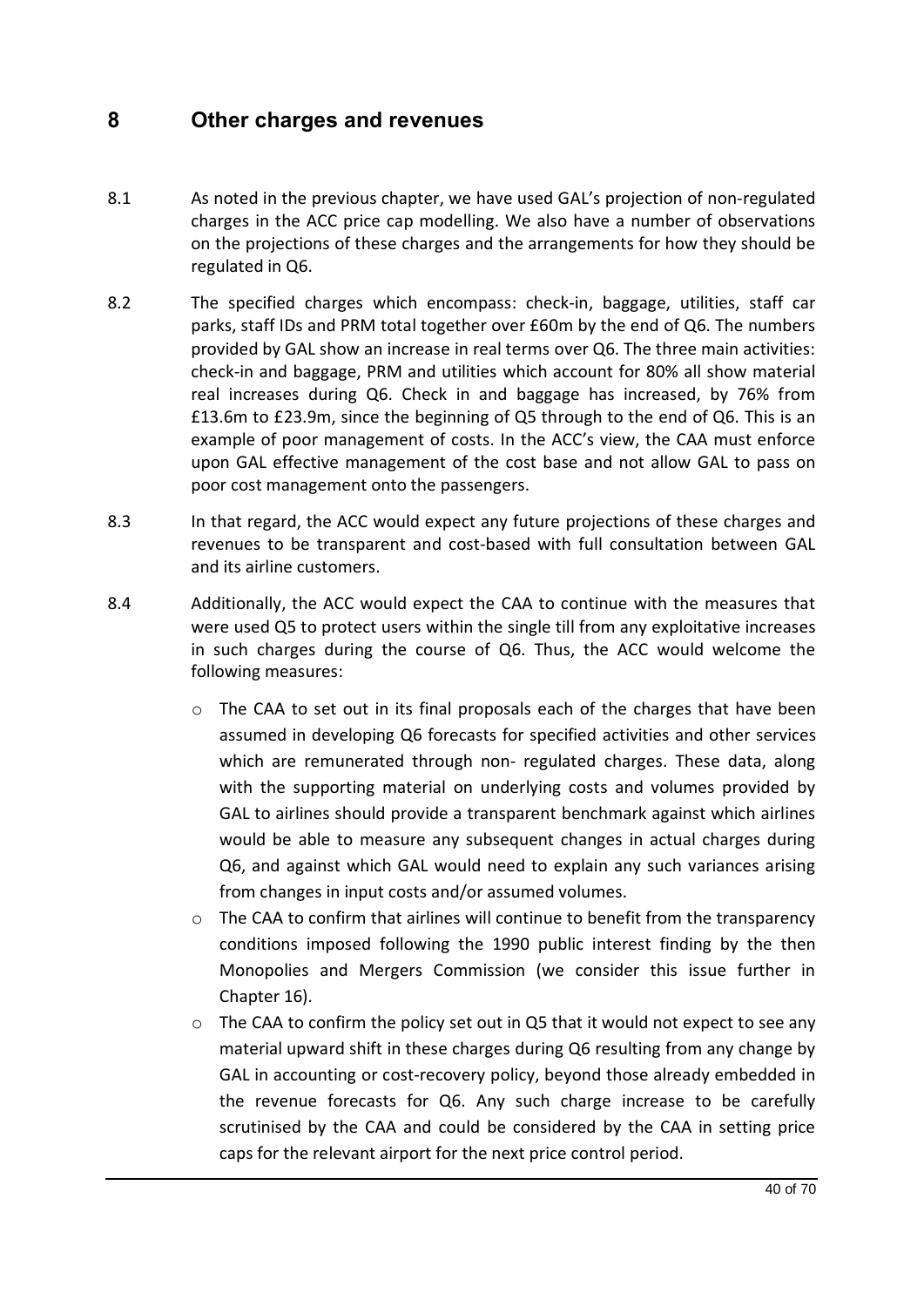- o The CAA to confirm that it would take action to remedy a situation such as an increase in non-regulated charges in Q6 that had not been adequately justified with reference to stated principles of cost recovery and consultation with airlines.
- 8.5 Under the new legislative framework, the ACC considers that it should be possible to capture these measures under the new GAL licence.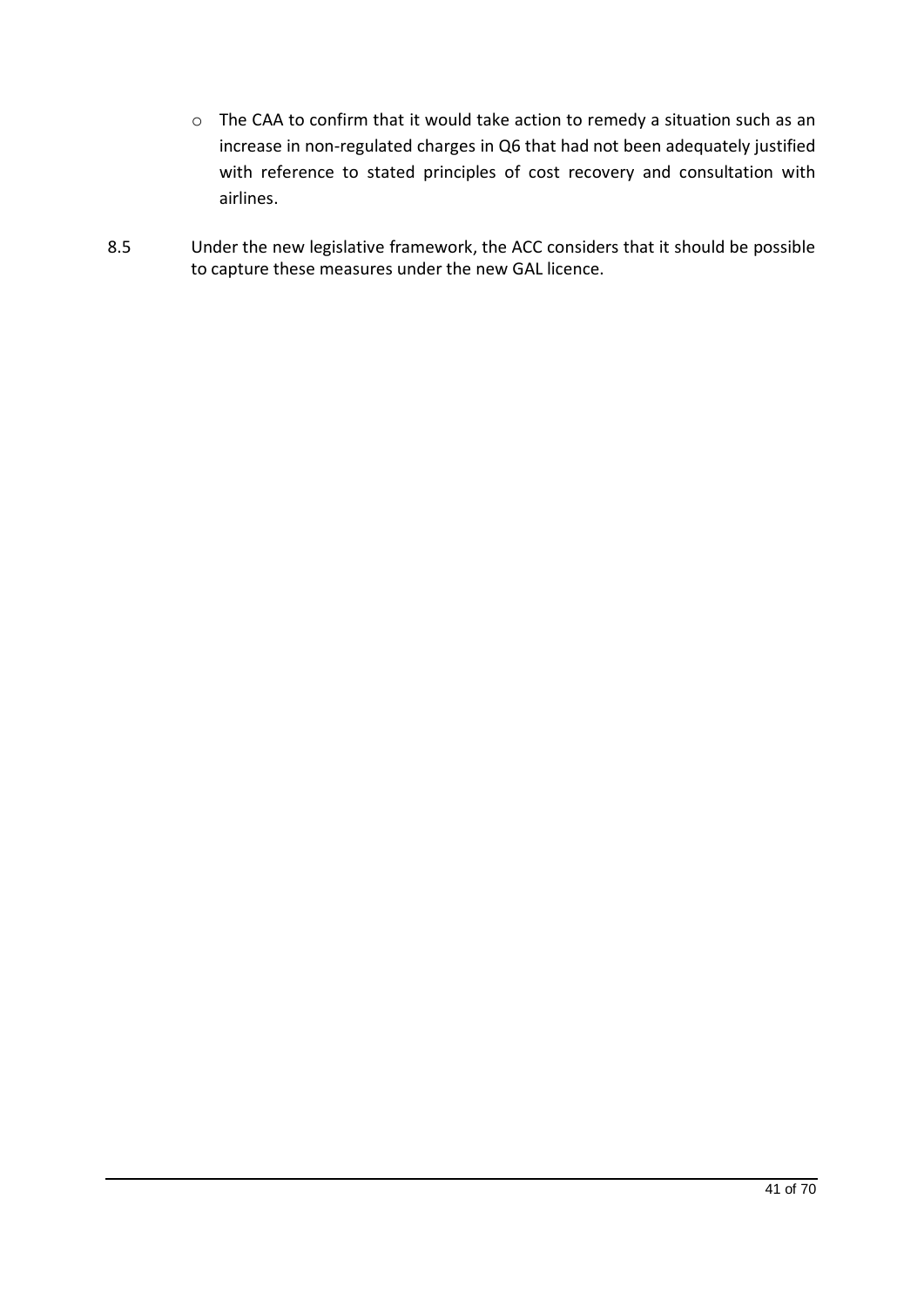# **9 Regulatory Asset Base**

- 9.1 The ACC was unable to support a small proportion of the Q5 investment and we consider the CAA should remove or reduce this from the opening RAB. A reduction would reflect the fact that some of the investment was inefficient and therefore the airport should not earn its full return. If the CAA includes all investment, the airport will treat future consultation as a mere formality. We would therefore ask the CAA to consider carefully the following projects:
	- · The NT baggage system costs increased without good reason and without proper consultation; this was evidenced in the URS report issued on behalf of the CAA. GAL made a number of scope changes to the project without consulting through the normal channels and then required the ACC to sign of a number of change controls totalling approximately £7m two years after the changes were made, as highlighted within the URS report.
	- · The ST immigration project proceeded without airline support for the same reasons airlines have not supported the proposed Q6 NT project. The cost of machines, at least, should be removed. We note that the CAA have removed the costs of e-gate pass machines from the NT immigration project put forward by GAL for Q6. This is a clear indication that GAL were incorrect to proceed without airline support and should have these costs disqualified from the RAB.
	- The cost of new snow ploughs and other snow clearing equipment was not signed off because the airport was unable to provide reassurance to airlines about the expected performance improvements, despite promising to the House of Commons Select Committee that this would be done.
	- The A380 stand on Pier 6 south was created without any evidence that this would be used. While we did accept that there may, in time, be demand for A380 services at Gatwick, this was highly speculative and no commitments or financial payments were made by the airlines in order to have this as an option.
	- The ACC recommended that the ST Crew Reporting Project be assessed by URS as part of the Q5 review process. At that time the project was in its relative infancy. The project will be completed within 2013 and therefore within the Q5 period. The ACC airlines do not believe that this project has been consulted in line with Annex G and that as the project costs have almost doubled to £22m it is unlikely that best practice project management has been followed. Therefore for these reasons the ACC request that the CAA review this project further before allowing any costs to be entered into the RAB.
- 9.2 Pending the CAA's assessment of these projects we have not made any adjustments to the opening RAB to reflect these concerns in our price cap modelling.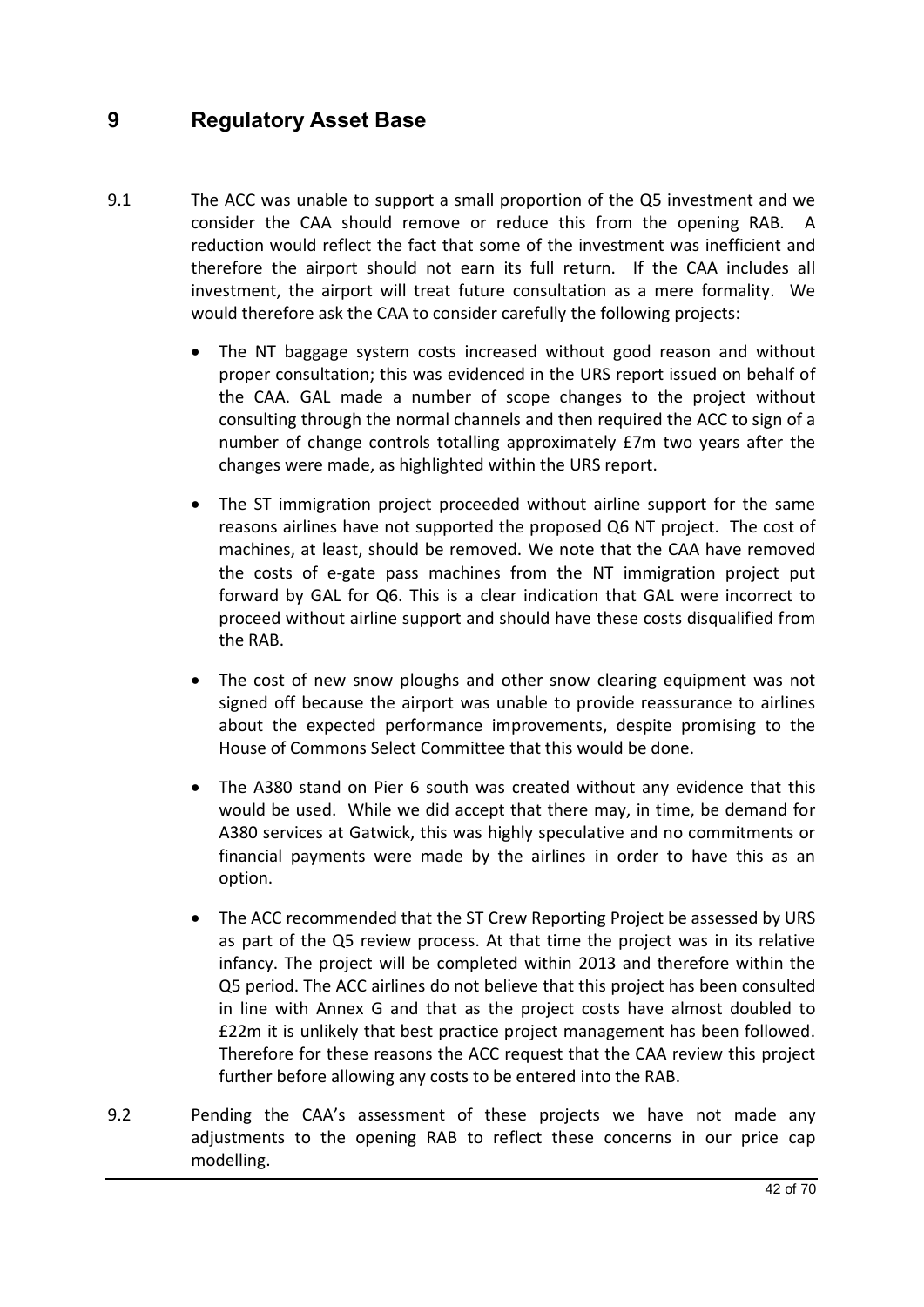# **10 Cost of capital**

# **Introduction**

- 10.1 The ACC has considered the evidence set out by the CAA, in particular the analysis by pwc, as well as evidence provided by CEPA for British Airways.
- 10.2 The ACC agrees with the CAA that there are strong arguments that Gatwick's cost of capital has reduced over the last five years. This recognises the fall in returns seen in global markets; the significant falls in interest rates; and the reduction in corporate tax rates.
- 10.3 The ACC notes that GAL's debt is currently trading at prices that deliver a two per cent real return on GAL's bonds. A cost of capital which is too high would lead GAL to make significant windfall gains.

# **The ACC's proposed cost of capital**

- 10.4 The ACC proposes a cost of capital for Gatwick of 4.9%.
- 10.5 This proposal has been developed from the CAA's analysis, and only differs from the CAA's initial proposal in the treatment of three significant policy choices (i) the gearing ratio (ii) the use of point estimates and (iii) the treatment of the cost of debt.
- 10.6 The ACC has not considered the case for any changes from pwc's underlying assessment of market data.

## **The gearing ratio**

1

- 10.7 The ACC does not support the decision to lower the gearing ratio to 55%. The ACC agrees with the CAA that airlines and passengers should not be exposed to the risk of service failures at Gatwick as a result of a too highly leveraged financing structure. However, there is no evidence that a 60% gearing ratio is excessive. Infrastructure assets traditionally have high levels of gearing and a move to a 55% gearing ratio is excessively conservative. GAL has itself made the case to its investors for gearing to rise to 65% and the financing agreements set a limit of  $70\%$ <sup>9</sup>.
- 10.8 The ACC believes that the CAA should retain a 60% gearing ratio.

## **The development of point estimates from within a range**

10.9 The final cost of capital for Gatwick is built up from a series of estimates of the individual elements of the cost of capital calculation. The CAA has used pwc's estimates of the potential numerical ranges of each of these elements to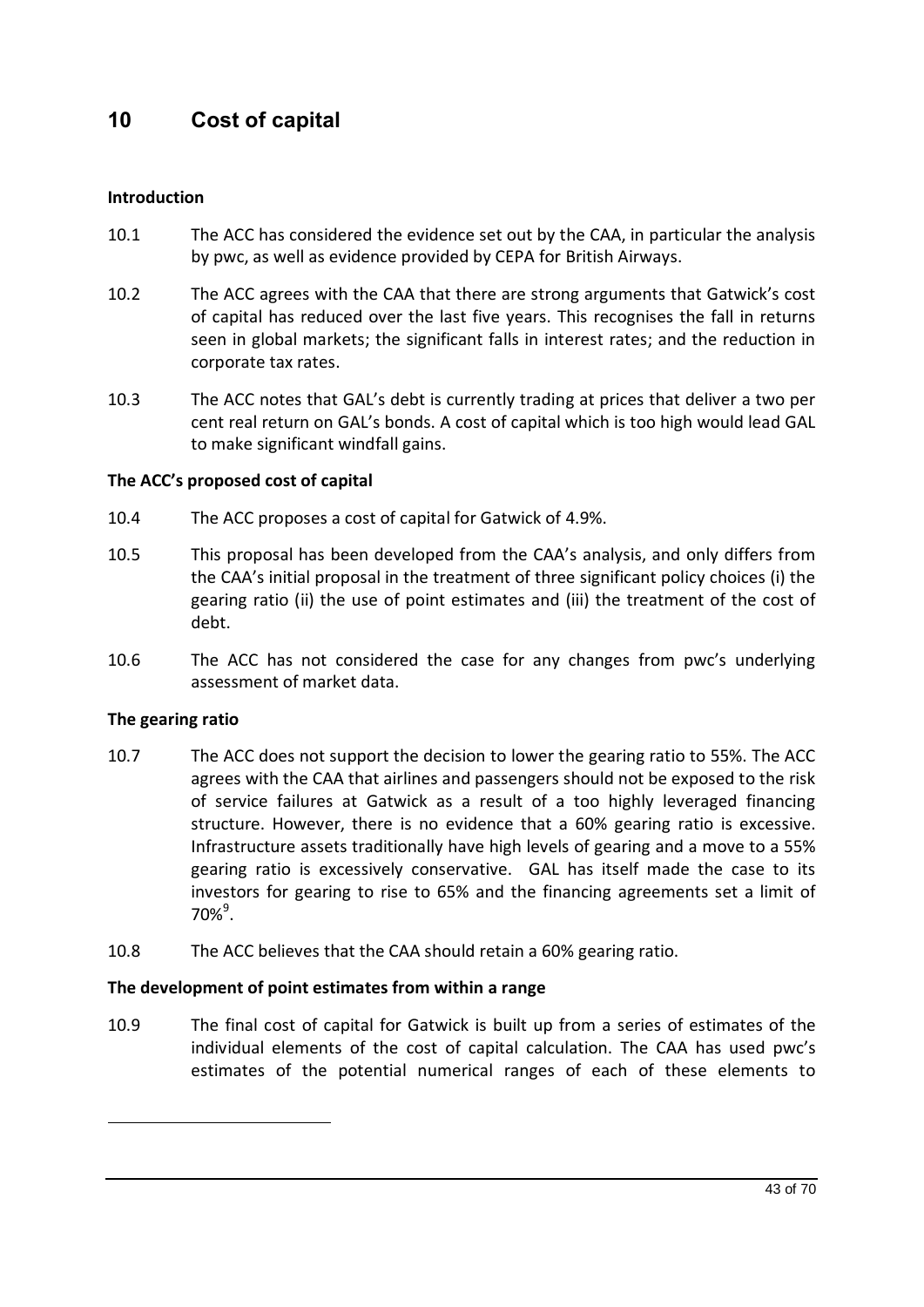determine a point estimate for each element, which are then used to determine the final cost of capital.

- 10.10 The CAA has used point estimates from the top quartile of pwc's recommended ranges, on the basis that it mitigates the risk that Gatwick will underinvest or reduce service quality. However, the ACC believes that the CAA's approach will not mitigate these risks, and instead will simply create windfall profits for GAL. Further, the CAA has not considered the adverse and long term consequences on passengers from over-incentivisation, which is one of the recognised weaknesses of RAB based regulation.
- 10.11 The link between GAL earning higher returns on its asset base and a reduction in the risk that it will under invest or lower service quality is unclear. While GAL's ability to finance investment may depend on its overall (future) profitability and (future) cash flow, its willingness to invest in a specific project will depend on the returns from that individual project. This return is determined more by actual borrowing costs and the particular returns of a project, than on GAL's overall returns on its asset base.
- 10.12 The ACC notes that the CAA has not set out an example of how this risk could occur and how its proposal mitigates this risk. Increasing GAL's overall returns as a way to mitigate the risk that individual projects become undesirable to GAL after they are put into the price cap, is a very imprecise approach. The main effect of which must be that GAL earns a windfall on much of its asset base, and that at best passengers receive the benefit of an investment that would otherwise not have incurred. The more likely outcome would seem to be that GAL earns a windfall profit and that there is no impact on incentives except a perverse incentive to over-invest in order to increase the value of the RAB.
- 10.13 A similar analysis applies to any incentive on GAL to spend money on service quality. Where this expenditure is an operating cost there is no link between GAL's return on capital and operating cost choices. So choosing a higher percentile of the elements of the cost of capital can not have any effect on GAL's choices.
- 10.14 The cost to passengers of the CAA using the 75th percentile from within the pwc ranges is about £12m a year, which ends up as excess profit for GAL. This is an almost 10% increase in the profit on the 'true' cost of capital indicated by pwc's estimates.
- 10.15 The ACC believes that the CAA should use the mid-point of the ranges, a fair approach to balancing the interests of the airport owner and passengers. There is no suggestion that the pwc ranges are asymmetrical, therefore either end of the pwc ranges are as likely as the other. The mid-point is therefore the 'best' estimate of the individual elements and contains sufficient headroom to allow for uncertainty.
- 10.16 The ACC notes that the midpoint of the equity beta range is 1.03, very close to CEPA's assessment of the equity beta as 1. To be conservative, the ACC has used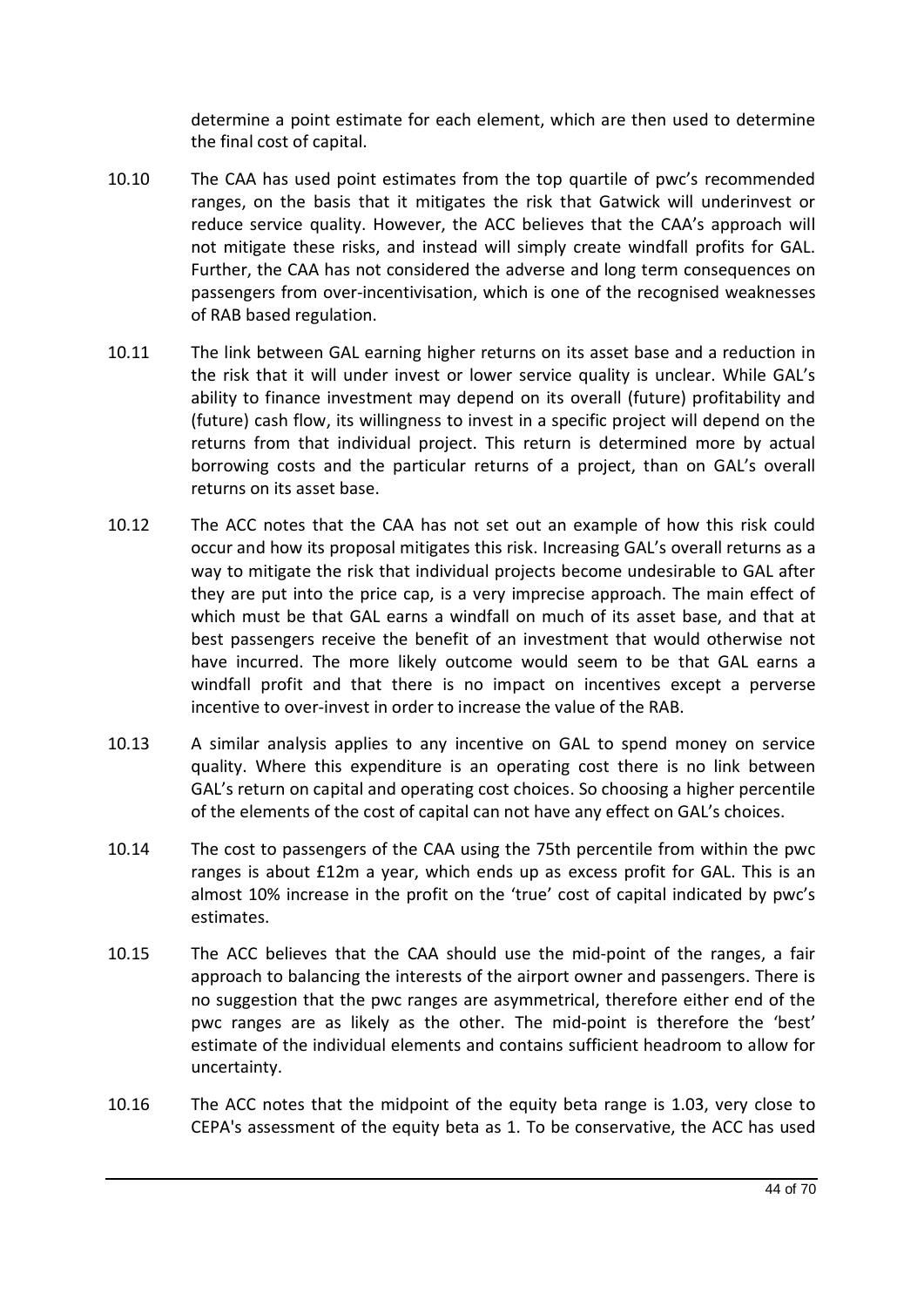1.03 for modelling purposes. We consider that CEPAs assessment provides strong corroborating evidence for selecting the midpoint of the equity beta range.

10.17 We also note that Gatwick Airport made a case to its own investment community in 2011 that it is relatively resilient to shocks and downturns because of its diverse airline base and routes, providing good protection against airline changes; the high propensity to spend among passengers using Gatwick; and GAL's strong position in a major capacity constrained air transport market. (This argument also rested on a stable regulatory regime and effective management.)

#### **The approach to the cost of debt**

- 10.18 The ACC has looked carefully at this issue, considering evidence from CEPA alongside pwc. On balance the ACC supports the use of a floating cost of debt, indexed on market data. This better reflects the true cost of debt in the market and ensures that passengers are not required to over-reward GAL over time due to the need for the CAA to take a conservative approach to the cost of debt if it is required to fix it for a five year period.
- 10.19 Using a floating cost of debt helps address the risk of windfall gains for GAL. The ACC notes that currently GAL debt is trading below the range of cost of debt set out by pwc.
- 10.20 The ACC recommends that the CAA use a cost of debt of 2.5% as the initial estimate, as set out by CEPA in its assessment of the current cost of debt under the indexation methodology. The ACC notes that this is within the range set out by pwc.

#### **Conclusions**

- 10.21 The ACC believes that the CAA should use a cost of capital of 4.9%. It notes that this is based on the evidence set out by pwc and used by the CAA. The variation from the CAA's initial proposal is due to the positions taken by the ACC on policy decisions, not arguments around 'true' market rates.
- 10.22 The ACC notes that the recommended 4.9% is supported by CEPA's work, which recommends a cost of capital of 4.8%.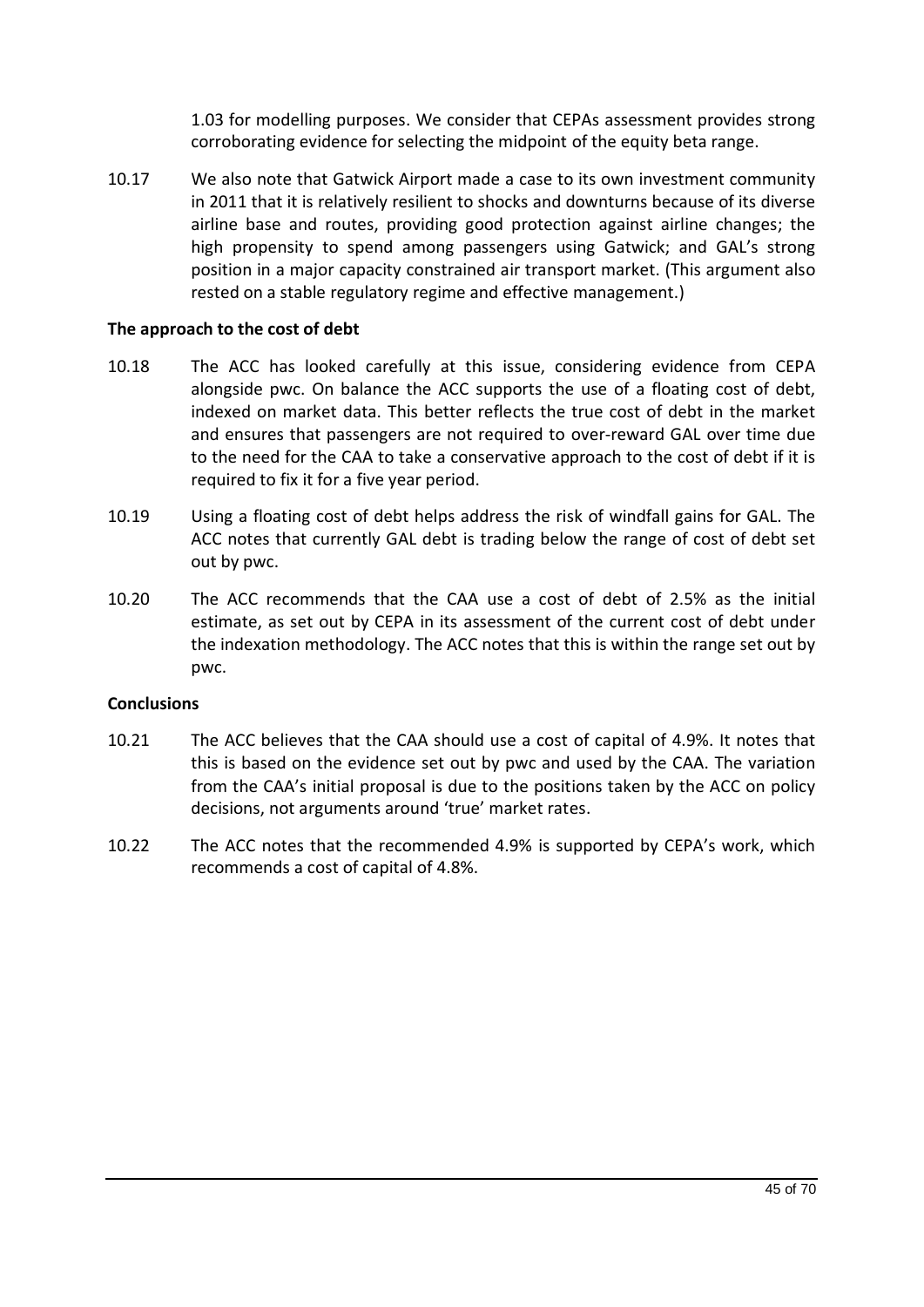# **11 A fair price**

- 11.1 As noted in chapter 5, ACC airlines have different views on the appropriate capital plan for Q6 which would, in turn, lead to different price paths. For modelling purposes, this chapter examines the price path that would arise from including only the capital projects that all airlines support in the price cap. Thus, the ACC sets out in this chapter a path to a price cap of RPI-9%.
- 11.2 Table 11.1 below brings together the ACC's view of the RAB-based 'building block' components, which have been discussed in the previous chapters, and sets out the ACC's assessment on what would be a fair price in terms of the maximum level of airport charges for GAL for the five year Q6 period.

| $Em 11/12$ prices         | 14/15 | 15/16 | 16/17 | 17/18 | 18/19 | Q <sub>6</sub> |
|---------------------------|-------|-------|-------|-------|-------|----------------|
| <b>Opex</b>               | £274  | £269  | £264  | £260  | £256  | 1,323          |
| Depreciation              | £142  | £143  | £137  | £123  | £127  | £671           |
| Cost of capital           | £116  | £114  | £111  | £108  | £106  | £555           |
| Gross revenue requirement | £532  | £526  | £512  | £491  | £489  | £2,549         |
| Other revenues            | £260  | £261  | £265  | £278  | £288  | 1,352          |
| Net revenue requirement   | f272  | £265  | £247  | £213  | £201  | £1,197         |
| Passengers (m)            | 36.8  | 37.3  | 38.1  | 38.8  | 39.6  | 190.6          |
| Unprofiled yield per pax  | £7.39 | £7.10 | £6.48 | £5.49 | £5.08 |                |

# **Table 11.1 – ACC assessment of a RAB based price cap for Q6**

Source: ACC calculations

# **Figure 11.1 – Comparison of CAA, GAL and ACC price caps**



Source: ACC calculations and CAA initial proposals document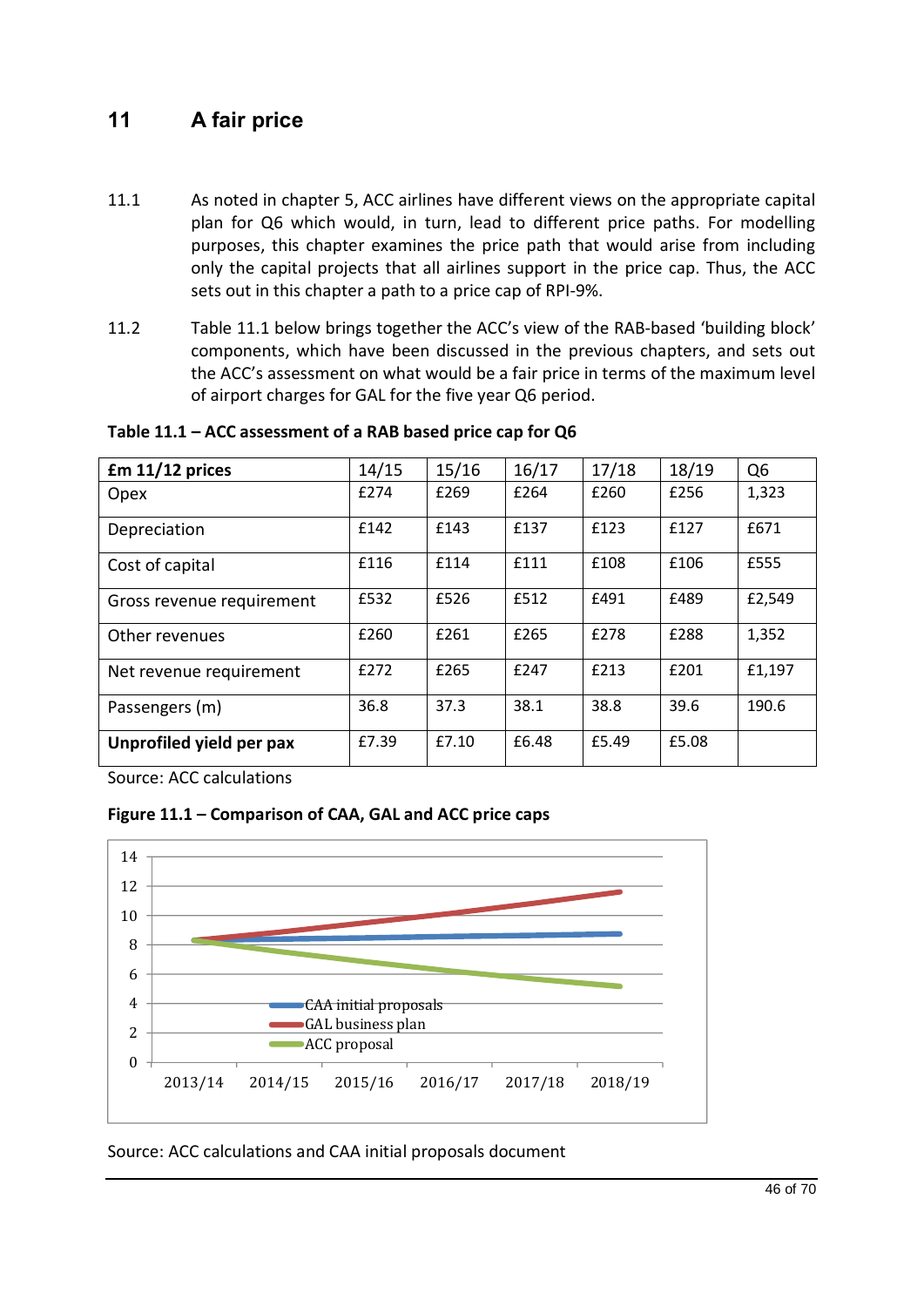- 11.3 The chart above shows how the ACC's projection of a fair price compares to GAL and the CAA's view of a RAB based price cap by comparing the simple average of the yield over the Q6 period. This shows that the main differences in the resulting price profiles arise from different assumptions from the CAA on:
	- Traffic the ACC forecast is around 5% higher than the CAA to reflect more up to date information notably easyJet's acquisition of Flybe slots.
	- · Opex the ACC projection is 4% lower than the CAA reflecting our view that greater efficiency savings are available.
	- · Other revenues the ACC projection is 8% higher reflecting the higher traffic forecasts and the views of our expert consultants on commercial revenues/passenger in Q6
	- · Our view that the weighted average cost of capital should be 4.9% compared to the CAA's assessment of 5.65%.
	- · Our projection of depreciation is 7% lower than the CAA's reflecting the smaller capital plan.
- 11.4 The waterfall diagram below shows the relative impact of each change.



**Figure 11.2 waterfall comparing CAA proposals to ACC position**

Source: ACC calculations

- 11.5 We do not currently see the case for any profiling of the cap beyond price smoothing and would not support a Po adjustment.
- 11.6 In relation to financeability, we do not have access to GAL's detailed model to enable an assessment of ratios and other financial indicators. In light of the evidence from figure 11.6 of the CAA's price cap proposals that GAL would enjoy significant headroom over the benchmark calculations and the CAA's assessment that 'its conclusions are not sensitive to changes in the underlying assumptions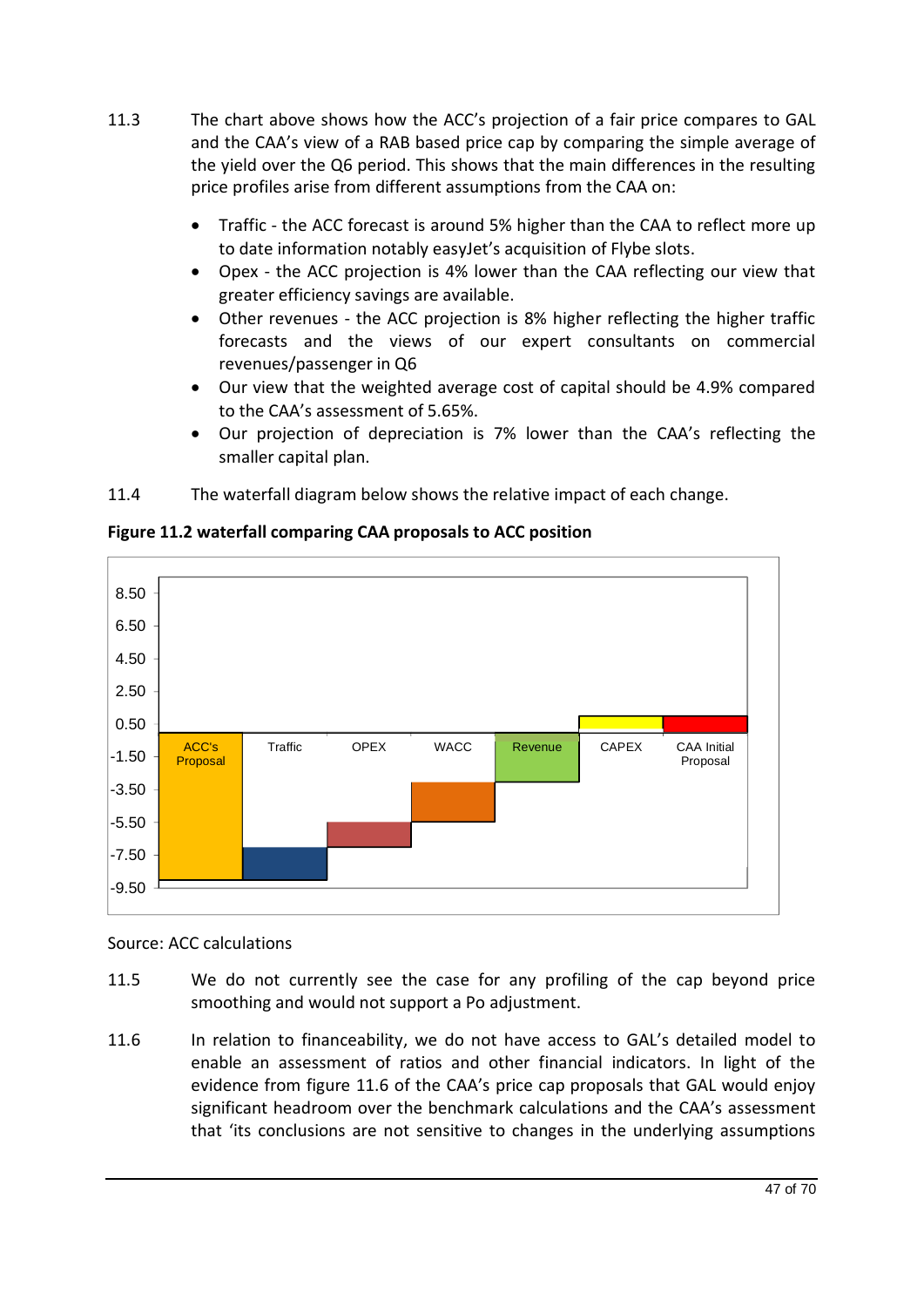noted above' we consider that our projection would also be consistent with a solid investment grade credit rating.

11.7 The ACC notes that the price cap proposed is an outcome of evidenced assessment of the building blocks that would be used in a RAB model. While the ACC has in some cases derived the building block estimates from proposing that GAL deliver efficiency gains (in particular on operating costs), the vast majority of the building block estimates are either an outcome of the ACC's views on how Gatwick should develop to best meet the demands of airline passengers (in particular for capital projects) or are derived from independent consultants (for example commercial revenue forecasts). In other circumstances the ACC has used the approach the CAA took in Q5, but has updated this given current publically available data (e.g. in deriving the proposed WACC). Much of the difference is derived from our higher traffic forecasts, reflecting the fact that Gatwick is poised for growth, boosted by Easyjet's purchase of Flybe slots. Gatwick Airport has also recognised the potential for growth by making a strong case to the Davies Commission for a second runway.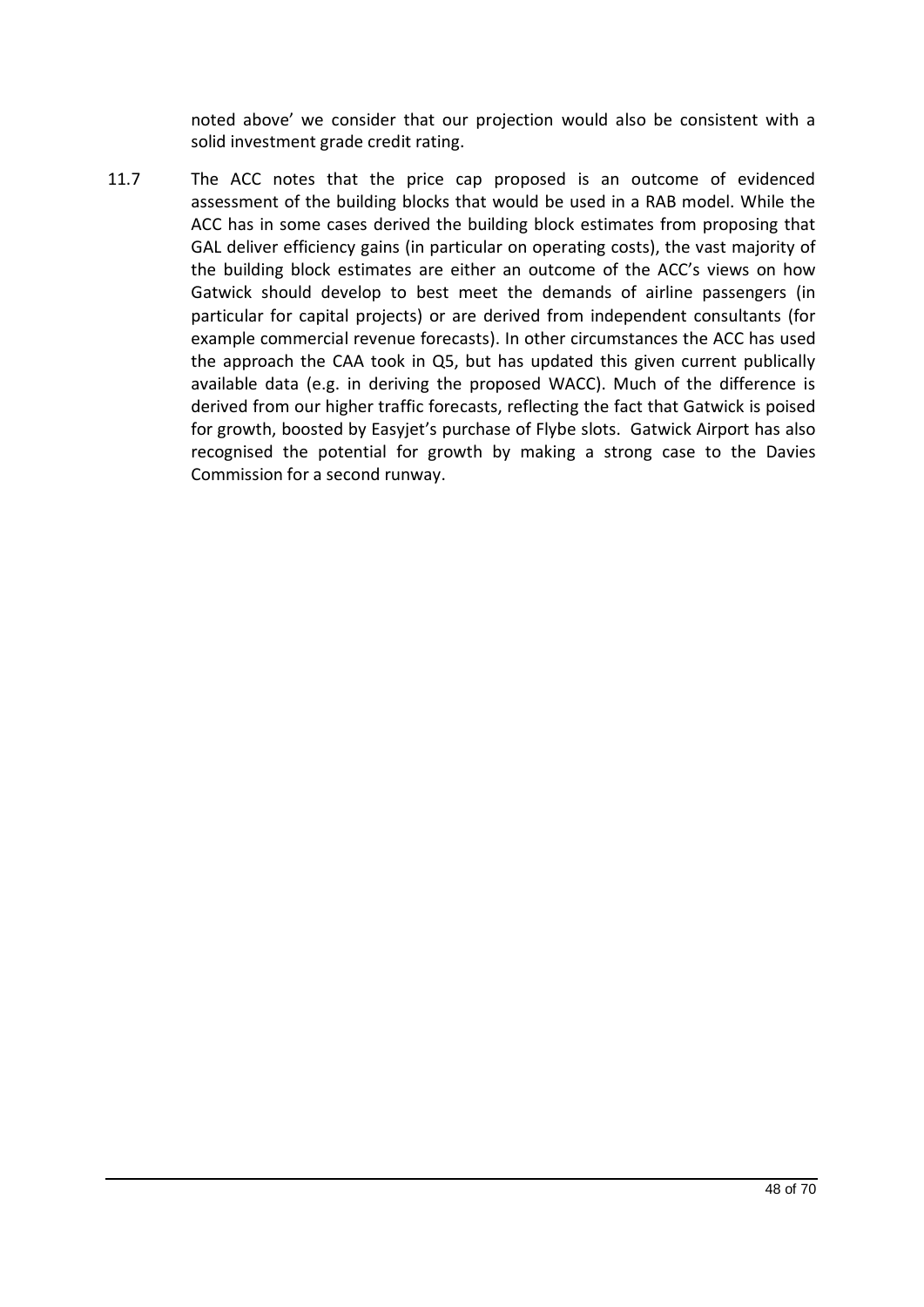# **12 The form of regulation**

# **Introduction**

- 12.1 Whilst this response focuses on the initial price proposals put forward by the CAA, the market power assessment published by the CAA is important context and the ACC will respond to this in due course.
- 12.2 The ACC continues to believe that GAL holds significant market power. Despite this, we have been open to considering the concepts being explored around alternative forms of regulation and in particular contracts and commitments at the airport. However, as initially defined by GAL we did not see these as a remedy to GAL's substantial market power. Given this, a formal RAB based regulatory approach seems to be the most appropriate way to safeguard the interests of airlines and our passengers.
- 12.3 As such the ACC, and a number of its individual member airlines, provided detailed responses to the initial commitments proposal put forward by GAL. We welcome the extent to which some of these comments have been addressed by the CAA in its initial proposals. In particular that any commitments would need to be based on a lower price (although the ACC believes it should be lower than proposed by the CAA) and that a regulatory back-stop, in the form of a licence, is needed.
- 12.4 Since the publication of the CAA's initial proposals, GAL has published an updated version of its commitments. This section provides some initial comments on these however, the proposal has come too late in the consultation process for a detailed response so the ACC will follow up with further comments once it has had time to take advice.
- 12.5 This section sets out our views on the forms of regulation discussed by the CAA in its initial proposals document.

## **Alternative forms of regulation**

- 12.6 The CAA focuses on two main types of regulation (RAB and price commitments), however, comment is provided on further alternative forms of regulation. The ACC broadly agrees with the conclusions that CAA has come to on RAB based alternatives;
	- · **Long run average incremental cost**: The ACC shares the CAA's concerns that the implementation of a LRIC based control at Gatwick could undermine its primary duty to protect consumers. The ACC agrees that the practical difficulties in its calculation, the specifics of airport capacity in the south east of the UK that may render it inappropriate, the significant sensitivity of the calculation to regulatory judgement, and the data intensive nature of the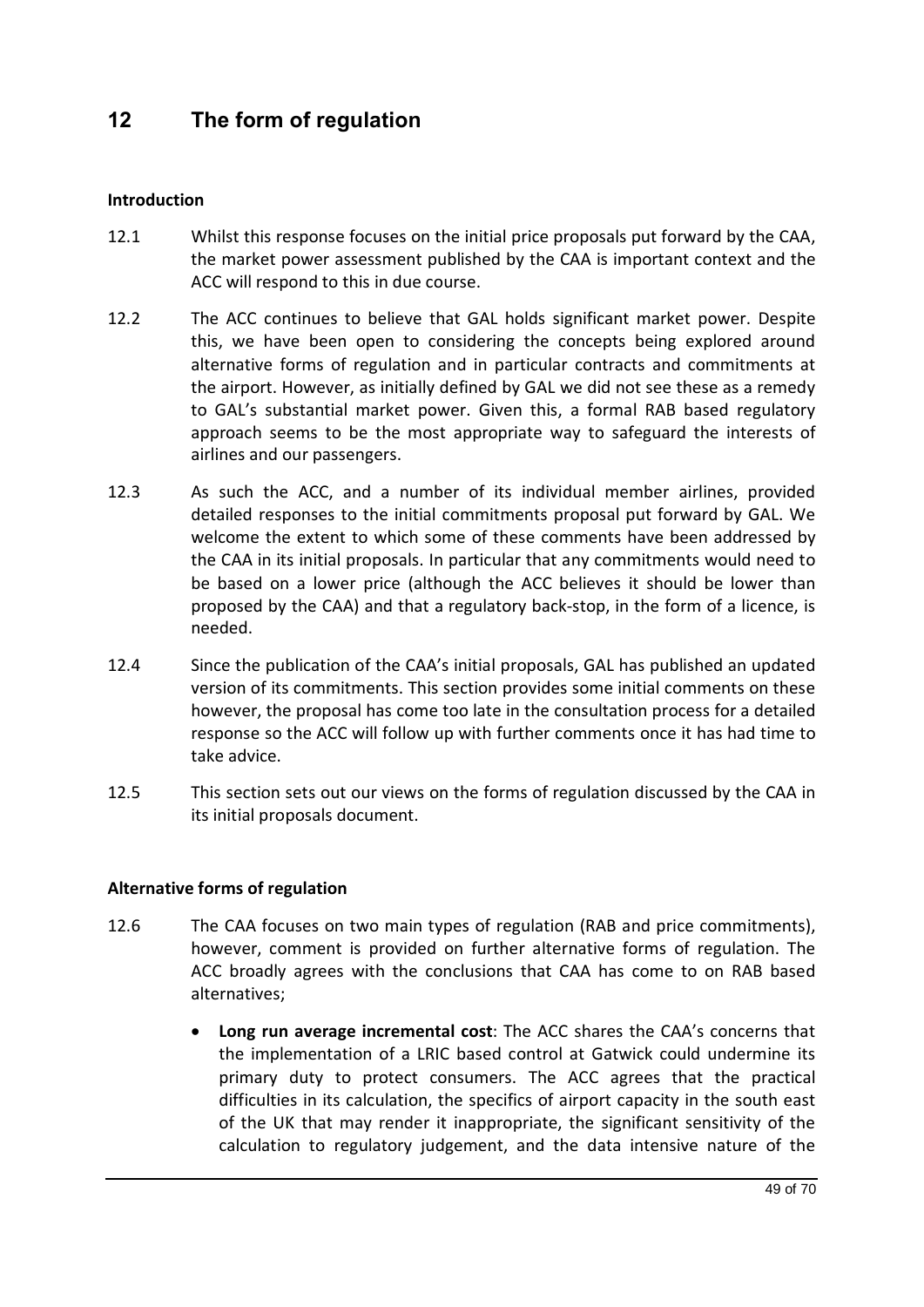calculation make this option unsuitable for regulating GAL's airport charges in Q6 given the risk it could undermine, rather than support, protection for users and the promotion of competition.

· **Price monitoring:** The ACC agrees with the CAA's assessment that it would not be appropriate to set precise price caps based on comparator benchmarks. However, the ACC also agree that benchmarks can provide a useful indication of the possible ranges for a competitive price.

# **Price Commitments**

- 12.7 The CAA's initial proposals express a preference for a 'commitments' based regulatory model for GAL in Q6, with some suggested modifications from the proposal put forward by GAL in its business plan in February. If these modifications cannot be agreed the back stop regulation will be a traditional RAB based mechanism.
- 12.8 The ACC welcomes the assessment from the CAA that there were a number of serious issues with GAL's proposal. In particular the CAA highlights that the enforceability and the terms of the commitments are such that they do not offer sufficient protection to be in the passenger interest.
- 12.9 The ACC agrees that the commitments proposal previously put forward was not workable. The ACC provided evidence on this in its previous submission which centred around 6 main issues:
	- The legal status of the commitments is inadequate  $-$  exposing airlines and passengers to significant risk;
	- · The proposed price in the Commitments is too high and does not represent value for money for passengers;
	- There is too much uncertainty around future charges; for example, from potential runway 2 costs and service bonuses;
	- The commitments do not encompass all the charges paid at the airport  $$ exposing passengers to significant risk from residual charges;
	- · The service proposals do not address the concerns set out by the ACC with GAL's original proposals; and,
	- The proposed Commitments do not remedy Gatwick's significant market power
- 12.10 The ACC notes that there has been a relatively limited discussion with GAL since the publication of its business plan on commitments and conversations had somewhat stalled ahead of the publication of the CAA's initial proposals.
- 12.11 The CAA suggests a number of changes that would need to be made to the commitments proposals to make them a workable solution to protecting passengers from GAL's market power in Q6.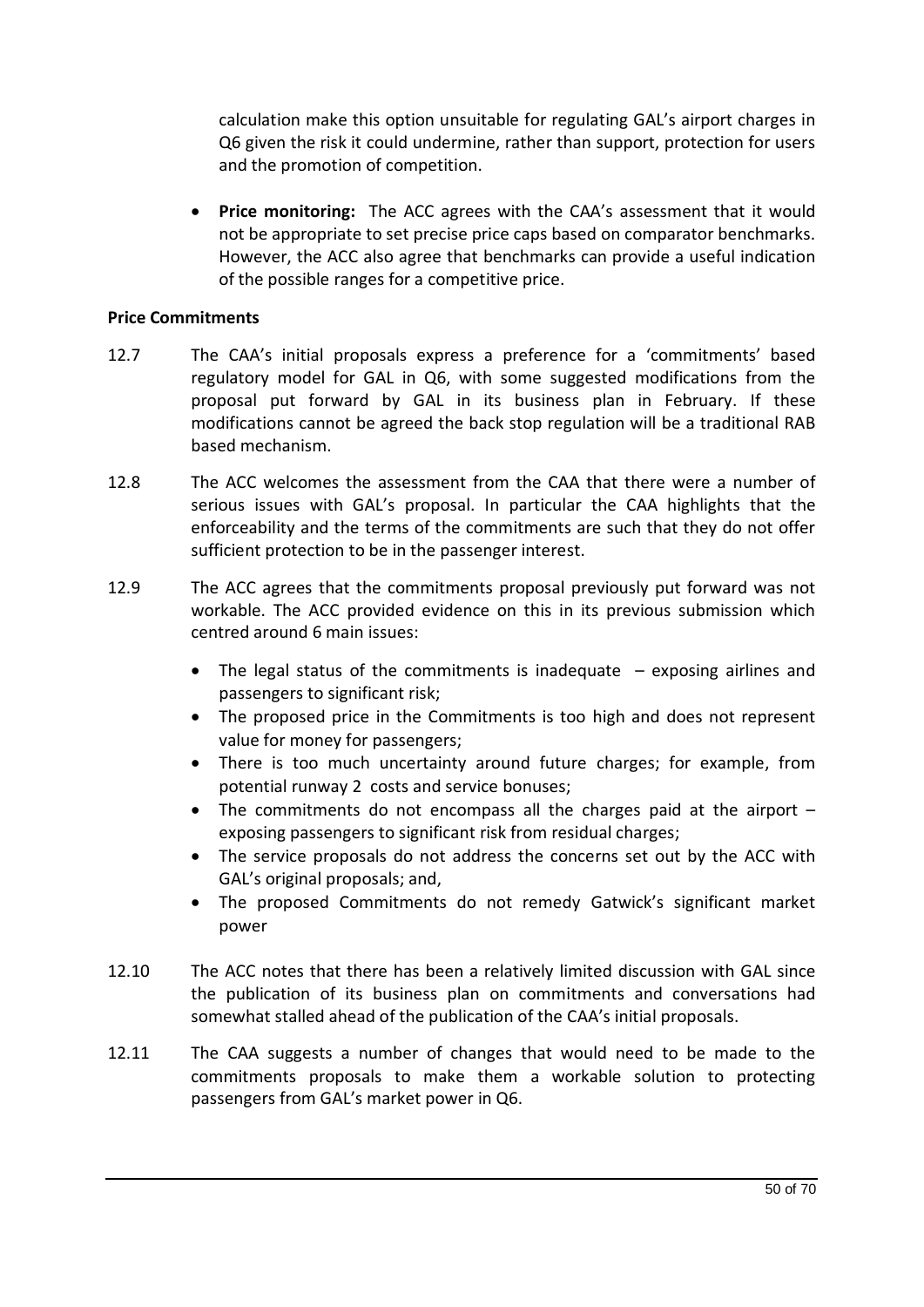- 12.12 The first set of changes are new licence conditions that would need to be introduced to ensure the regulatory back-stop provides enough protection. The CAA's initial views are that a licence should include:
	- · A condition enabling the CAA to enforce the commitments. This would provide a direct response to concerns about enforceability and would allow enforcement in the interests of end users, rather than simply airlines.
	- · A condition preventing GAL from altering the commitments without good reason and from withdrawing the commitments. This would address the concerns that the conditions of use could allow the airport to unilaterally vary or withdraw the commitments.
	- · A condition allowing the CAA to direct changes to the commitments in response to a dispute where the commitments are operating against the user interest. This power would operate within quite narrowly defined circumstances.
	- · A condition allowing the CAA to introduce a freeze on charges if it is undertaking an investigation. This would prevent detriment during the time it takes to remedy the failure of the regime, for example while new licence conditions are introduced, or the MPT is being reassessed.
- 12.13 The ACC agrees with the CAA's assessment that any commitments framework would need to be backed up by a regulatory licence and broadly agrees with the licence conditions the CAA would seek to introduce (although the statements above are too broad so the ACC would need to work with the CAA to understand the detail). However, there is some confusion as to whether the commitments would sit inside, or just be backed up by, a licence. If they were only backed up by a licence that simply contained the four points above, some airlines have identified significant problems with this approach, for example the removal of an ability to appeal the terms to the Competition Commission, and consider that the whole approach of having the Commitments simply backed by a licence is questionable as a matter of law. The ACC would need to be re-assured on this point and as any such licence is developed the ACC would seek to work closely with the CAA on the detail of this.
- 12.14 Other than the regulatory licence, the CAA's initial proposals also raise a number of other issues with GAL's proposals. These are around:
	- · **Price**: The CAA would want the commitments to offer a price that is fair and the ACC supports this. GAL's proposed price is excessive and very far from efficient. We have seen no indication that the airport will be willing to offer an efficient price or to pass on to consumers any of the reduced costs they would expect from a reduced regulation.
	- · **Efficiency**: The amendment of the full pass through of the costs of changes to security requirements to something similar to the Q5 arrangements, the removal of the pass through of taxation changes, and the removal of the pass through of development costs of a second runway.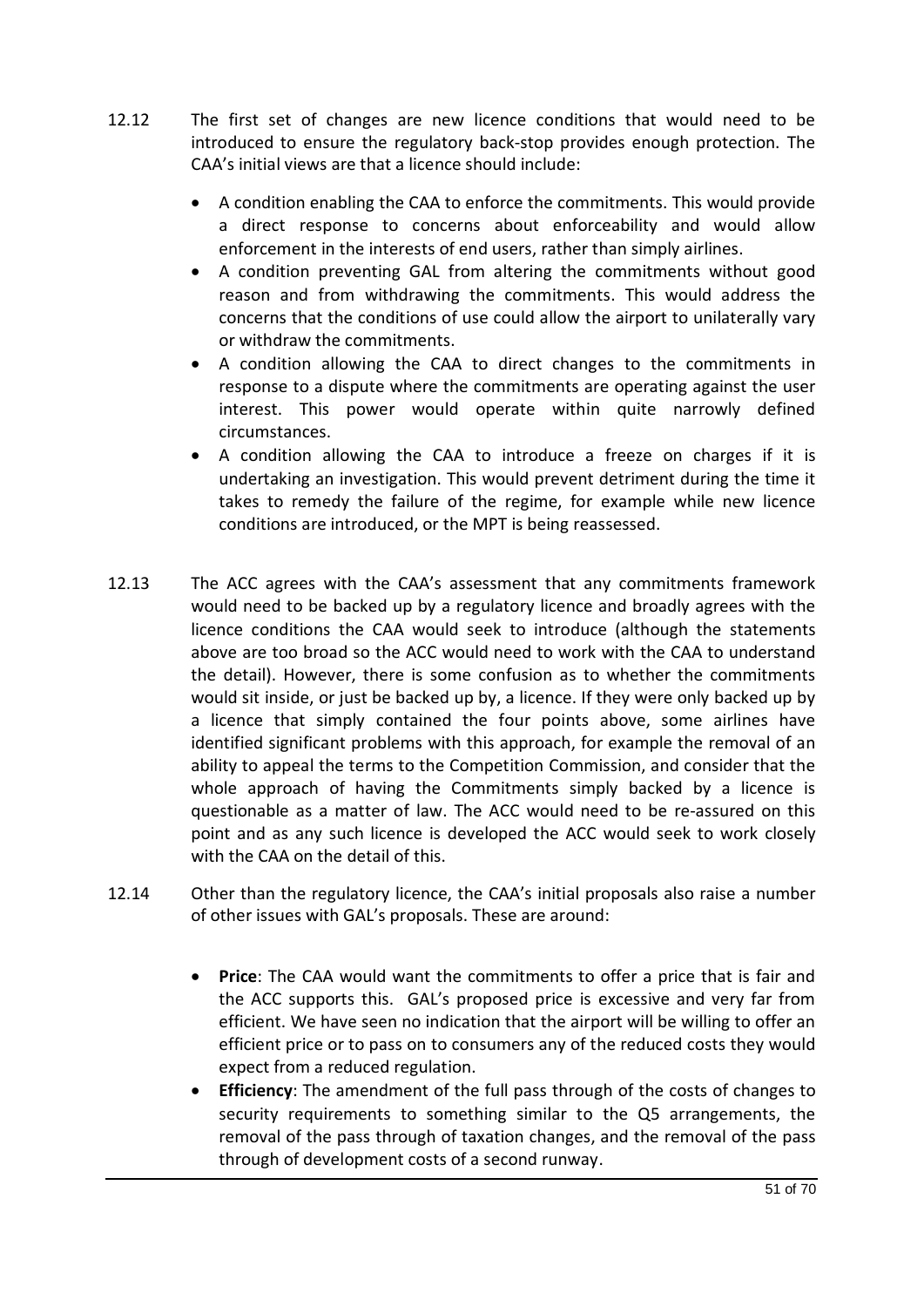- · **Service quality**: The level of rebates in the service quality scheme should prevent service quality from being reduced, but 7% is insufficient to do this, especially in a Commitments environment where all RAB incentives are removed. Airlines are not willing to pay bonuses for outperformance (except under freely negotiated bilateral contracts where there are mutual benefits). The commitments should also include protection against repeated failures to meet service quality targets. Airline service quality targets would also distort competition between airlines.
- · **Capex**: A commitment to deliver any outputs resulting from the capex plan that are over and above the outputs that would be reflected in the service quality regime.
- · **Consultation**: The commitments should include consultation requirements beyond those required by the ACD and address the significant information asymmetry between GAL and the airlines;
- · **Transparency**: The commitments should provide sufficient information to airlines to allow them to understand whether charges are reasonable.
- · **Operational resilience**: The commitments should provide clarity on what GAL will do and how it will interact with other operators at Gatwick to ensure the availability and continuity of airport operation services to further the interests of passengers, particularly during disruption.
- · **Financial resilience:** The commitments should provide clarity on what GAL will do to ensure the financial resilience and continuity of service.
- 12.15 A greater level of detail on the content of any revised commitments, from what has been provided in the CAA's initial proposals, would be needed for the ACC to make a full assessment.
- 12.16 There is considerable detail that would need to be understood with the mechanism which has not yet been clarified. Until some of these details can be filled in, it is difficult to provide meaningful comment on whether this proposal is workable, assuming of course that basic issues with the licence framework and price can be resolved.
- 12.17 The ACC has therefore sought to engage with GAL during the CAA's consultation period to understand their reaction to the CAA's initial proposals and whether they would be provided an updated proposal on commitments.
- 12.18 GAL shared an updated version of its commitments on the 7th June. As this came relatively late in the consultation period, the ACC has not been able to provide full comments on this updated proposal. However, the ACC makes some initial points about the updated proposal from GAL:
	- · GAL maintains that a regulatory, licence back-stop is not needed and as such this is not included in their updated commitments. The ACC continues to believe that only a licence backstop can provide sufficient protection for passengers;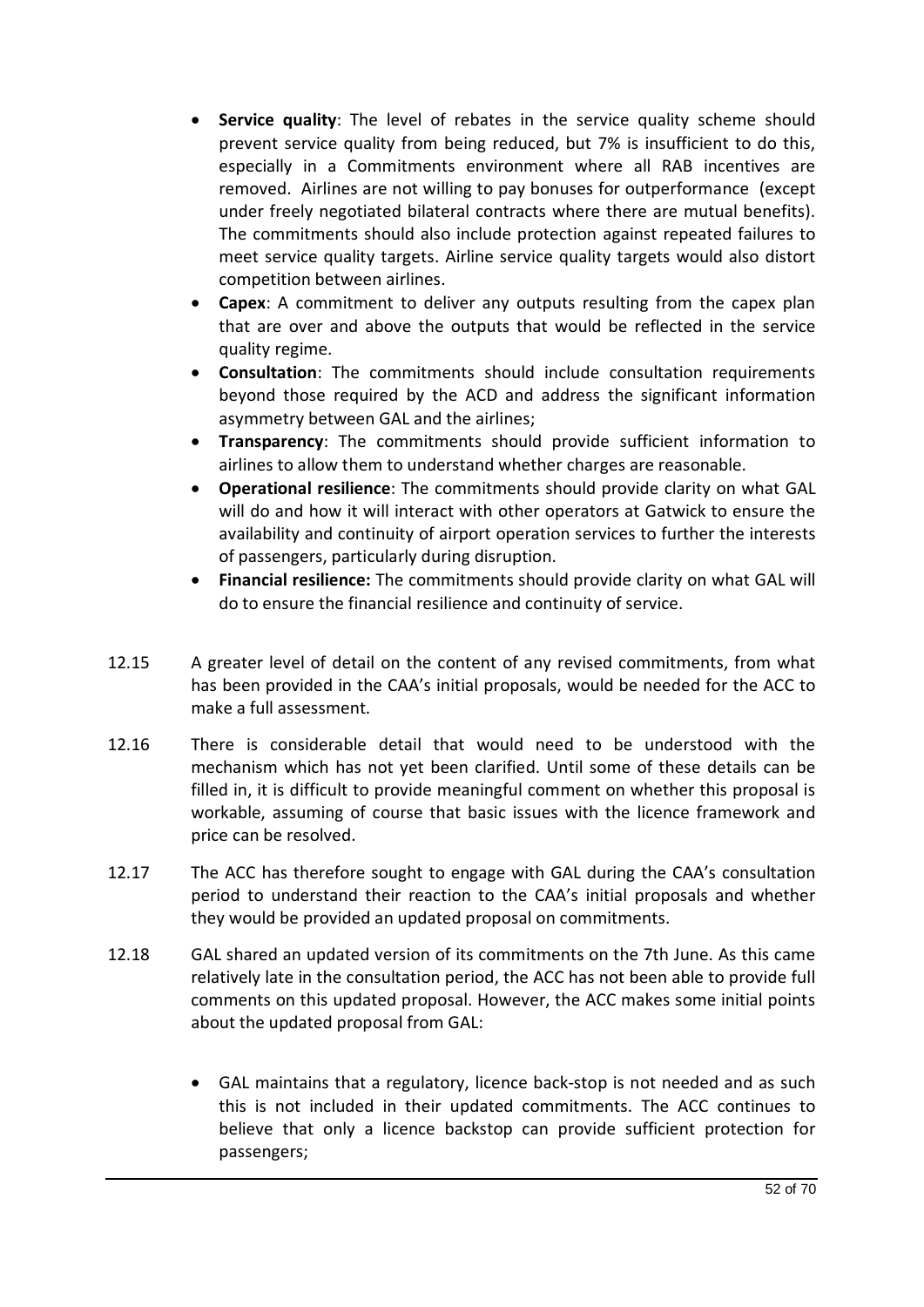- · GAL has not included an updated price in its proposals this makes it impossible to assess the commercial viability of any licence proposal;
- · There remains uncertainty around future charges; for example, from potential runway 2 costs and service bonuses; and,
- · There remains service standards on airlines which the ACC does not believe are appropriate.
- 12.19 We, therefore, currently do not view the creation of such commitments as an effective remedy for the substantial market power that Gatwick continues to hold. However, the ACC will follow up with detailed comments on the revised proposal put forward by GAL ahead of its session with the CAA board on the 17th July. Although there remains a question of whether enough further changes can be made to overcome these problems in a way that would provide benefits over a RAB based approach.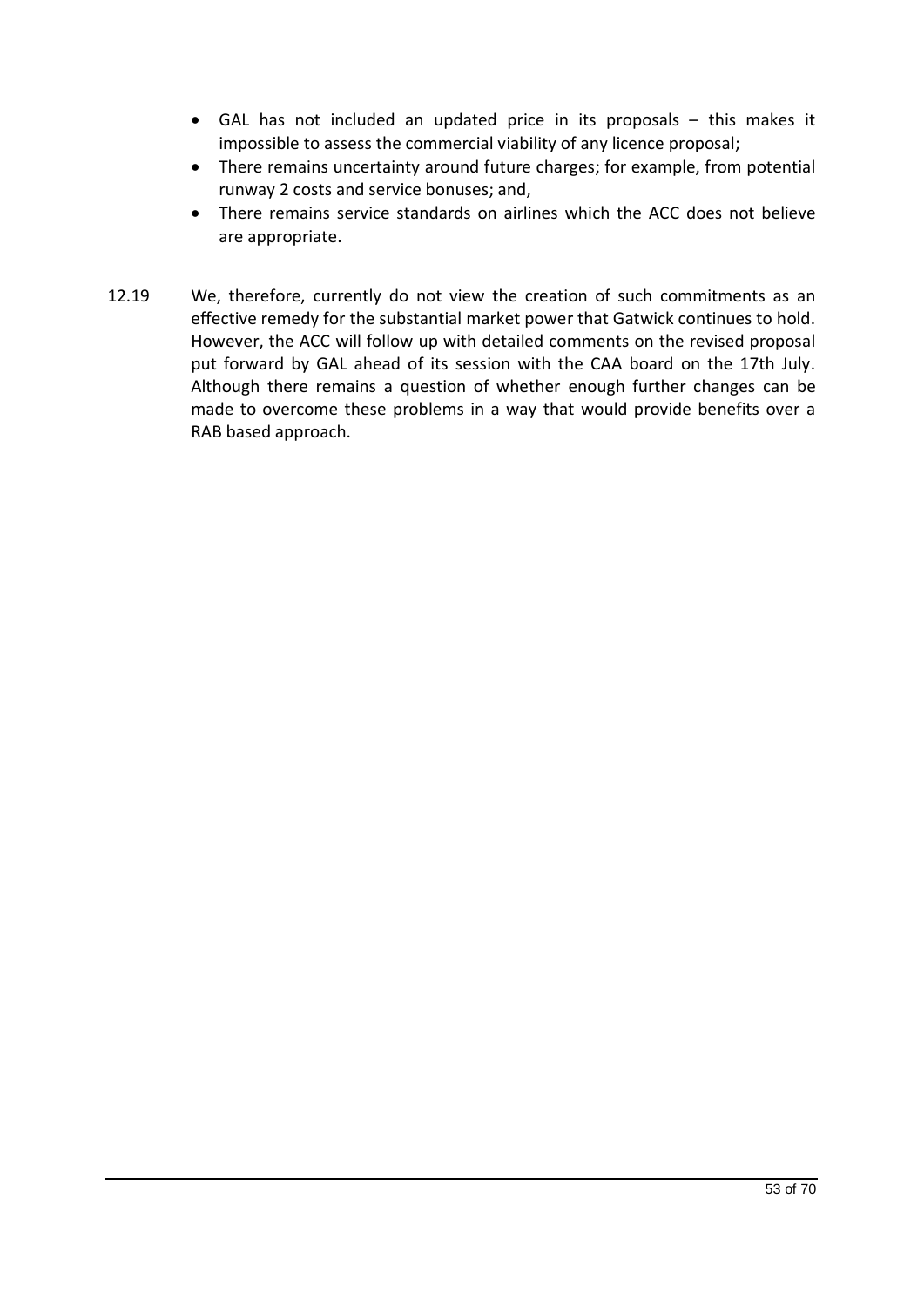# **13 Service quality**

13.1 easyJet has made its own case to the CAA for a different SLA regime that is focused on fewer, event-based measures, incorporating much higher penalties. They would like to make it clear that they have not changed their position. Nevertheless, if the CAA were to adopt a more evolutionary approach, as set out in the initial proposals, easyJet would like to see improvements and has therefore worked with the ACC to try and establish a common position on key points. Therefore any reference in this document to the ACC is without prejudice to easyJet's position.

## **The passenger interest**

- 13.2 The ACC supports the CAA's view that passenger priorities for Q6 are:
	- · to maintain consistent delivery of current performance levels in critical areas, rather than driving up performance; and
	- improvements should be made only where the passenger benefits demonstrably outweigh the costs.
- 13.3 This interpretation is consistent with the previously stated ACC objectives of:
	- · providing a greater focus on key measures;
	- removing bonuses;
	- · increasing the total potential rebate; and
	- introducing event-based rebates including a replacement for the ACT.
- 13.4 We therefore support strongly the three proposed new event-based measures which are designed to ensure greater consistency of performance:
	- outbound baggage;
	- · 30 minute maximum queue at central search; and
	- a simple airfield availability measure to replace the aerodrome congestion term
- 13.5 As discussed below, the ACC is broadly supportive of much of the CAA's proposed SQR regime, which is likely to further the passenger interest. However, bonus payments appear to be inconsistent with the passenger interest, and the CAA's own view of passenger priorities, as discussed below.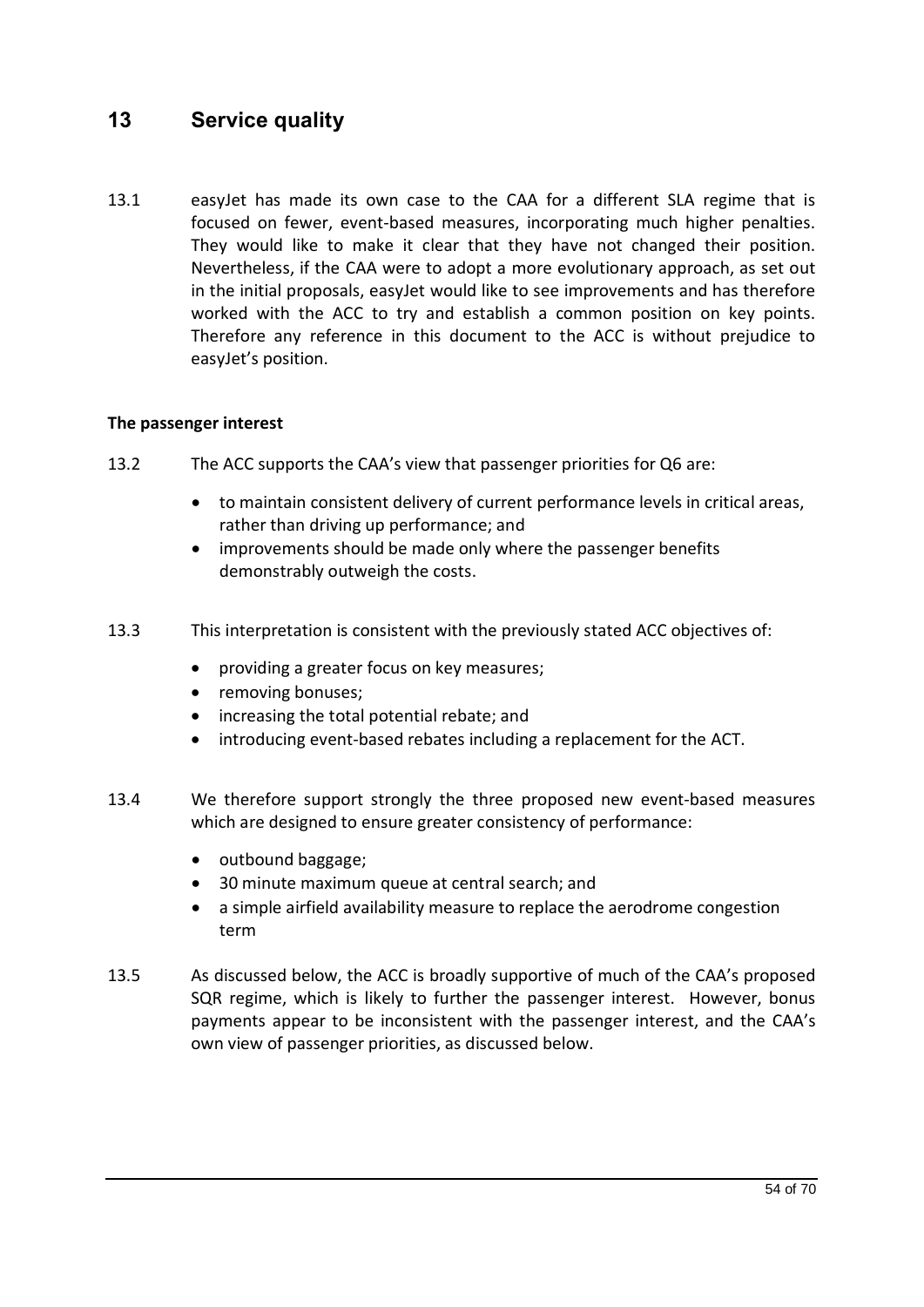# **The proportion of airport charges at risk**

- 13.6 The CAA proposes not to increase the amount at risk under the SQR from 7% on the basis that the current system has incentivised service improvements and therefore 7% is adequate. This reasoning ignores other important factors. The new owners of Gatwick identified poor service performance as one area where they could demonstrate superior performance compared with BAA. If the airport is sold, as seems likely, the new owners might just as easily decide not to prioritise service and performance could slip, especially if the failure costs are less than compliance costs.
- 13.7 The CAA appears also to have overlooked the CC's rationale for rebates in their public interest findings, which was that in a normal market, prices to customers would vary according to performance. This implies that rebates are not intended merely to incentivise the airport, but also to provide a measure of redress to customers. An increase would therefore have two benefits. It would strengthen the incentives for the airport to avoid failures, by directing management attention, opex and capex where necessary and would provide a more proportionate remedy if things do go wrong. Therefore, if the CAA wishes to align regulation more with what would happen in a competitive market, there is a strong case to double the maximum rebates to 14% of airport charges and to focus the scheme to align better with passenger interests. It seems clear that 14% would not only provide stronger incentives to maintain current standards, but would also move the airport more towards a more normal commercial arrangement, thus reducing the distortions of regulation.
- 13.8 Putting 14% of airport charges at risk would not increase the airport's risk compared with Q5. This is because the likelihood of failure was much higher when the Q5 regime was set. Risk exposure = Probability of failure X the cost of failure
- 13.9 In the first year of Q5, 2.3% of airport charges was paid in rebates. This means that there was a 33% failure rate against the measures (despite the fact that passengers were 2m below forecast which would have eased pressures in areas such as central search). In fact, the failures and rebates had been rising steadily over Q4, so there was a strong expectation of failure when the Q5 decision was taken.
- 13.10 In Q6, the failure rate is likely to be close to zero, given GAL's track record of meeting the standards consistently, thanks to improved management and investment across the airport. If we assume, nevertheless, a 10% failure rate and 14% of airport charges are at risk, the rebate would be only 1.4% of airport charges - considerably less than the Q5 risk, despite the increase in the total exposure.

## **Relative weighting of rebates**

13.11 The ACC supports the CAA's approach of adjusting weightings in a way that simplifies the scheme and places more weight on important measures. The ACC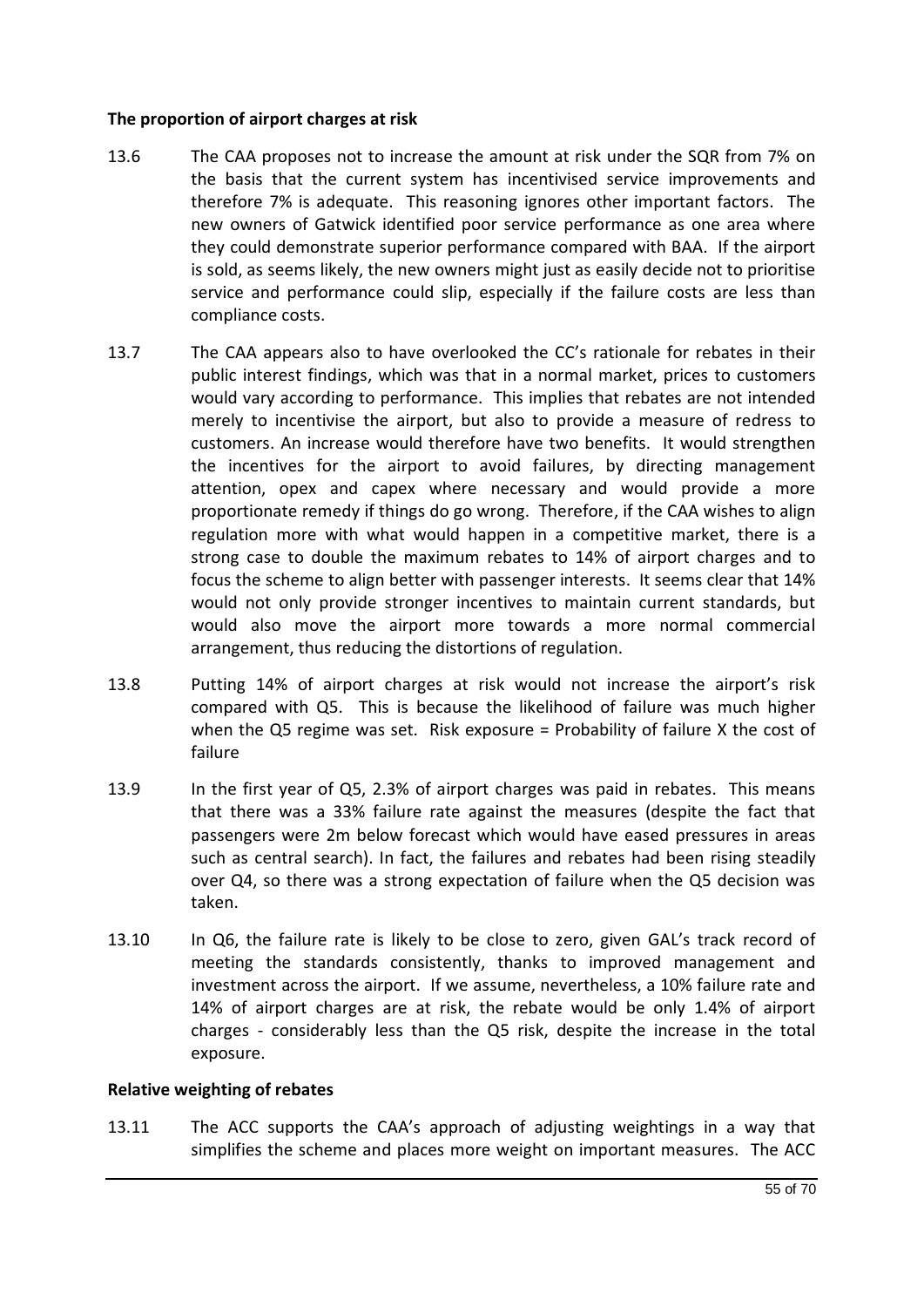agrees with the concept but proposes to put greater weight on security queue measures and other operational measures where failure would cause the greatest disruption to the passenger, including flight departure or arrival delay.

- 13.12 As the airfield measure is new, we do not propose to give it the weight it deserves, recognising that a new measure can take time to bed in. In any case, this will still represent a meaningful strengthening of incentives, given the limited value of the previous airfield measure Gatwick.
- 13.13 The ACC approach reduces the relative emphasis on passenger satisfaction measures, on the basis that they cover very few areas of importance to passengers, important though they are. The ACC considers that the passenger is likely to be more satisfied overall if their entire airport experience, including their flight, is efficient and free from disruption.
- 13.14 In a few cases (stand availability, FEGP and PSE (general)), the ACC proposes to reduce the rebate to a token amount (0.1%). These token elements remain in the scheme but will not be the main focus of attention in Q6, given the current level of provision at the airport. Keeping them in the scheme recognises their importance; includes them in the measurement reports and allows them to be given increased weight in future if necessary. This follows the approach taken at STN for Q5.10
- 13.15 The ACC believe this approach to reweighting is consistent with the CAA's objectives and with research on passenger priorities. In summary, the table below compares the ACC and CAA proposals on the relative importance of each category.

| Category               | CAA relative importance |           | ACC relative importance |           |
|------------------------|-------------------------|-----------|-------------------------|-----------|
|                        | <b>NT</b>               | <b>ST</b> | <b>NT</b>               | <b>ST</b> |
| Passenger satisfaction | 20                      | 21        | 11                      | 12        |
| Security               | 30                      | 32        | 36                      | 39        |
| Passenger operation    | 19                      | 15        | 21                      | 16        |
| Airline operation      | 17                      | 18        | 22                      | 24        |
| Airfield               | 14                      | 15        | 10                      | 10        |
|                        | 100                     | 100       | 100                     | 100       |

# **Table 13.1 Relative importance of SQ categories**

Source: ACC analysis

1

 $10$  The ACC also considered reducing transfer search to zero in ST, but did not wish to prejudice the interests of airlines not represented on the ACC Working Group. We therefore invite the CAA to decide how best to weight this measure in ST.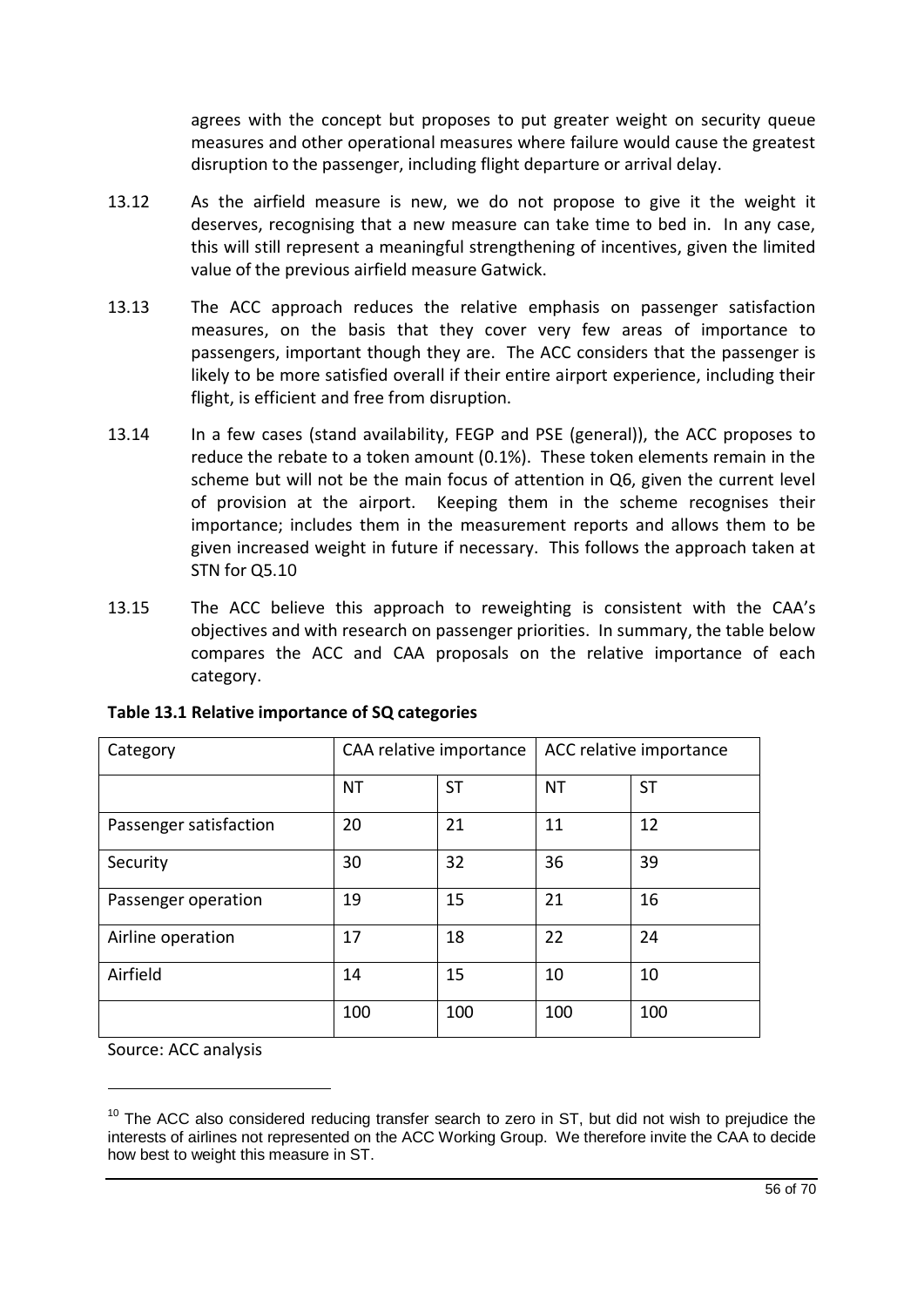13.16 In the table below, we provide the suggested rebates for each element which also takes account of the proposed maximum rebate of 14% of airport charges.

# **Table 13.2 ACC proposed SQ weightings**

|                         | <b>Element</b>            | <b>Standard</b> | <b>NT</b><br>(CAA) | <b>ST</b> | <b>NT</b><br>(ACC) | <b>ST</b><br>(ACC) |
|-------------------------|---------------------------|-----------------|--------------------|-----------|--------------------|--------------------|
|                         |                           |                 |                    | (CAA)     |                    |                    |
| $\mathbf{1}$            | Dep Lounge seating avail  | 4.0             | 0.36%              | 0.36%     | 0.4%               | 0.4%               |
| $\overline{2}$          | <b>Cleanliness</b>        | 4.1             | 0.36%              | 0.36%     | 0.4%               | 0.4%               |
| 3                       | Wayfinding                | 4.1             | 0.36%              | 0.36%     | 0.4%               | 0.4%               |
| $\overline{\mathbf{4}}$ | <b>Flight info</b>        | 4.2             | 0.36%              | 0.36%     | 0.4%               | 0.4%               |
|                         | Subtotal pax satisfaction |                 | 1.44%              | 1.44%     | 1.6%               | 1.6%               |
|                         |                           |                 |                    |           |                    |                    |
| $6\phantom{1}$          | Central search average *  | 95% < 5'        | 0.85%              | 0.85%     | 2%                 | 2%                 |
|                         |                           | $98\% < 15'$    |                    |           |                    |                    |
|                         | Central search max        | < 30'           | 0.45%              | 0.45%     | 1.4%               | 1.4%               |
| $\overline{\mathbf{z}}$ | Transfer search *         | $95\% < 10'$    | 0.2%               | 0.2%      | 0.4%               | 0.4%               |
| 8                       | Staff search +            | 95% < 5         | 0.33%              | 0.33%     | 0.7%               | 0.7%               |
|                         |                           |                 |                    |           |                    |                    |
| $\mathbf{9}$            | Control posts *           | $95\% < 15'$    | 0.33%              | 0.33%     | 0.7%               | 0.7%               |
|                         | Subtotal security         |                 | 2.16%              | 2.16%     | 5.2%               | 5.2%               |
|                         |                           |                 |                    |           |                    |                    |
| 10                      | PSE general               | 99%             | 0.35%              | 0.35%     | 0.1%               | 0.1%               |
| 11                      | <b>PSE priority</b>       | 99%             | 0.35%              | 0.35%     | 1%                 | 1%                 |
| 12                      | <b>ITTS 1 car</b>         | 99%             | 0.3%               | 0%        | 1%                 | 0%                 |
|                         | <b>ITTS 2 cars</b>        | 97%             |                    |           |                    |                    |
| 13                      | Arrivals reclaim          | 99%             | 0.35%              | 0.35%     | 1%                 | 1%                 |
|                         | Subtotal pax operation    |                 | 1.35%              | 1.05%     | 3.1%               | 2.1%               |
|                         |                           |                 |                    |           |                    |                    |
| 14                      | Outbound baggage          | ?               | 0.2%               | 0.2%      | 1.4%               | 1.4%               |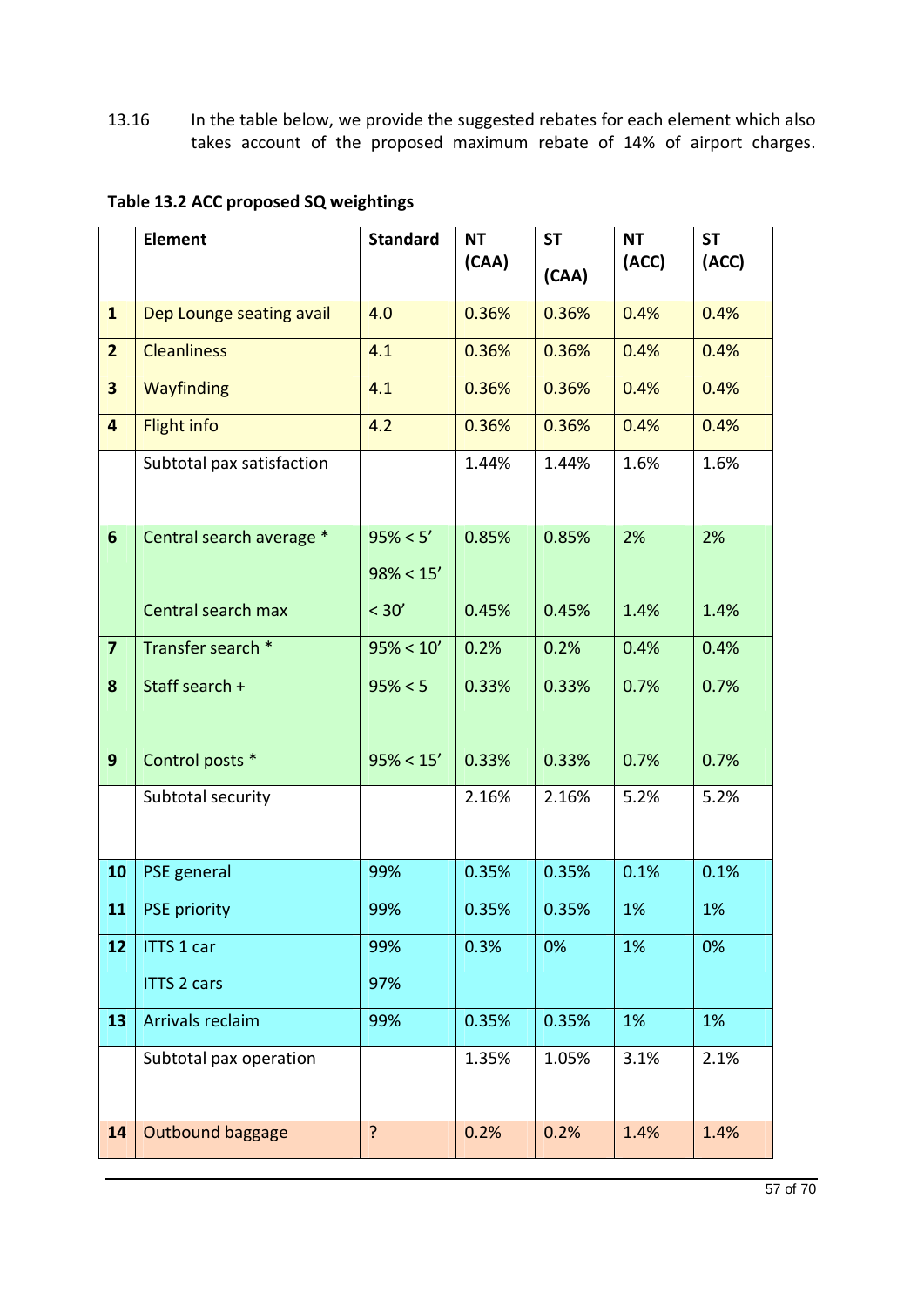| 15 | <b>Stands</b>              | 99% | 0.25% | 0.25% | 0.1%  | 0.1%  |
|----|----------------------------|-----|-------|-------|-------|-------|
| 16 | <b>Jetties</b>             | 99% | 0.3%  | 0.3%  | 0.6%  | 0.6%  |
| 17 | Pier service               | 95% | 0.3%  | 0.3%  | 1%    | 1%    |
| 18 | <b>FEGP</b>                | 99% | 0.15% | 0.15% | 0.1%  | 0.1%  |
|    | Subtotal airline operation |     | 1.2%  | 1.2%  | 3.2%  | 3.2%  |
| 19 | Airfield availability      | ?   | 1%    | 1%    | 1.4%  | 1.4%  |
|    | Totals                     |     | 7.15% | 6.85% | 14.5% | 13.5% |

Source: ACC

- \* subject to new definition for automatic measurement (the CAA is coordinating).
- + following investment in Q5, this should be a flat 5% In all areas

#### **Calculation of rebates**

- 13.17 The ACC supports the continuation of the monthly rebate being one sixth of the annual limit, as proposed by the CAA.
- 13.18 It will also be important to set rebate amounts for the three new event based measures, given that only an annual maximum is proposed. [We propose that a single event failure should pay a sliding scale according to the severity of the failure:
	- 1. Failure (paying  $1/x^{th}$  of the annual maximum);
	- 2. Serious failure (paying  $1/Y^{th}$  of the annual maximum); and
	- 3. Severe failure (paying  $1/z^{th}$  of the annual maximum)
- 13.19 For example if serious failures were set at 1/10th this would allow 10 serious failures per year before the incentive is lost. The definitions of serious and severe would need to be established when the standard is established.

#### **Bonuses**

13.20 As mentioned above, we do not believe there is a good case for bonuses and this also appears to be contrary to the CAA's interpretation of passenger interests. The purpose would be to incentivise improvements in areas where there is no evidence that the very small benefits would outweigh costs of up to £4m/year, or around £20m over a 5 year period (assuming the CAA element weightings). The CAA's own research has found that the overwhelming majority of passengers already rate their overall experience in the airport terminal as good or excellent and that these areas of passenger experience are unlikely to have an effect on a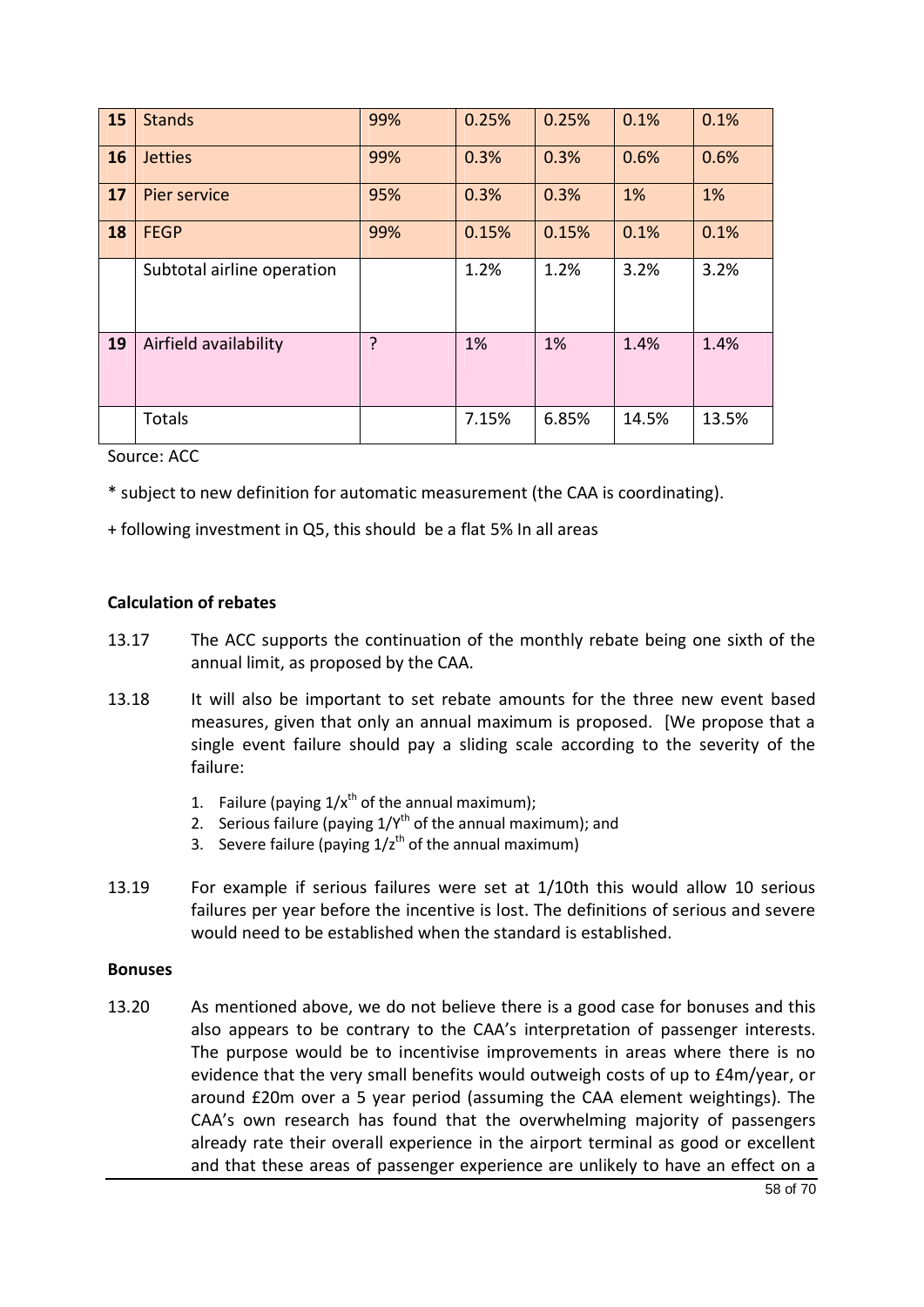passenger's choice of airport11. This aspect of the proposal also creates the risk that GAL will prioritise investment in these areas at the expense of more worthwhile projects, in the hope of achieving additional revenues. This is contrary to the CAA's intention expressed in 13.71 for not increasing the standards themselves. It is also unclear how bonuses would incentivise terminal equivalence.

- 13.21 We are also strongly opposed to the use of a potential bonus pot of 1.2% of airport charges that could be used to incentivise enhancement in GAL's performance during the Q. This exposes airlines and passengers to a price risk and regulatory intervention given that the airport is bound to make the case for receiving additional revenues. This is likely to lead to regulatory gaming and inefficiency, with the airport seeking bonus payments for improvements that should be provided as part of particular projects. Airlines are also opposed to providing bonuses for operational resilience. Passengers, airlines and the CAA should be entitled to expect the airport to have in place an effective integrated business resilience programme and this should be a licence requirement. The ACC proposed weightings discussed above, would also address the CAA's concern to improve operational resilience, by placing a strong incentive to maintain agreed service levels especially in areas that cause disruption.
- 13.22 The airlines consider that the benefits of outperformance against measures is very much smaller than the costs of underperformance, especially where this results in disruption, distress or discomfort. In competitive markets, where parties contract freely, it would be a matter for both parties to agree on the appropriate service levels and any bonuses payable. It is difficult to see whey the regulator should remove that choice from airlines, who operate in a competitive market.
- 13.23 The ACC does consider that the airport should be entitled to contract freely with individual airlines to provide higher service levels in return for additional payments, if both parties are willing. It would then be a simple matter of removing the data for the airline in question before reporting performance for the other airlines against the published SQR. This would allow bonus type payments where there was a value to the airline making the payment.

# **Publication of results**

13.24 The ACC supports the CAA's proposals

# **Content of the SQR**

1

 $11$  Figures 3.1 and 3.2 of the CAA Q6 initial proposals April 2013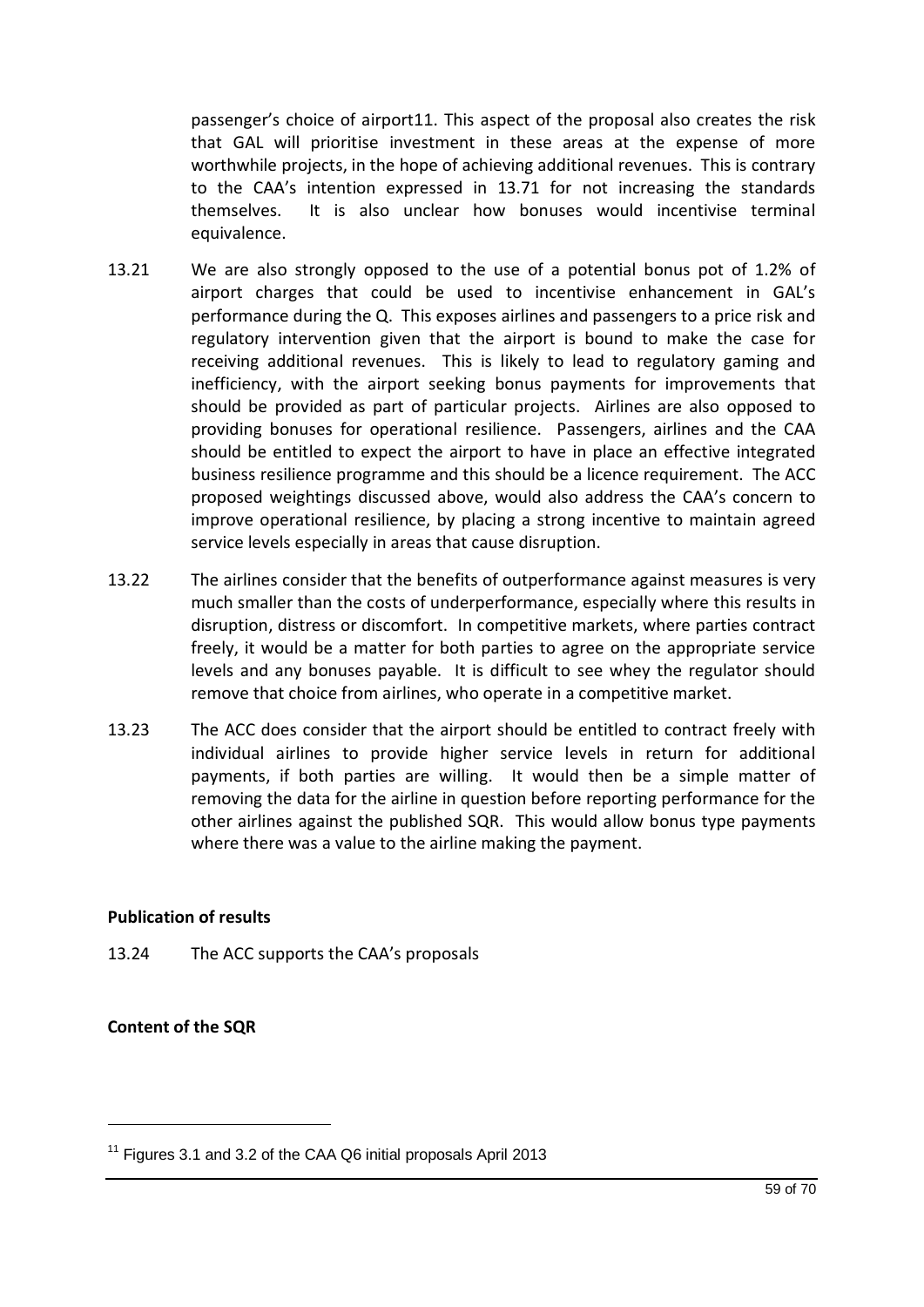- 13.25 The ACC supports the CAA proposals, including wifi availability as part of the definition of the Flight Information measure. We intend to work with GAL on definitions of the new elements:
	- 1) outbound baggage availability
	- 2) maximum security queue time
	- 3) Airfield availability measure
	- 4) Redefined flight information measure
- 13.26 A more detailed proposal will follow this submission to give time for further discussion with GAL. We would also welcome further involvement by the CAA in these discussions and advice on the process. The CAA's previous involvement was very helpful.

## **Higher QSM standards**

13.27 The ACC supports the CAA proposal of increasing standards to reflect current performance and the standards suggested are appropriate.

#### **Measurement issues**

13.28 The ACC supports the consistent use of two decimal places for the reasons given and we intend to do further work on measurement issues in discussion with GAL.

#### **Automated queue measurement and the implications for establishing equivalent standards**

13.29 The ACC intends to continue to contribute to this CAA led work. We hope that a decision can be taken by the time of the next CAA Q6 price proposals and we understand this is the intention. We recognise that the first year of Q6 may need to proceed with the old metrics, but a definite transition date and formula should be agreed in the decision.

## **Financial incentives on airlines and handlers**

- 13.30 Airlines remain opposed to these measures, which are intended by GAL to homogenise performance rather than set a baseline to avoid operational problems. GAL's proposal would undermine competition between airlines, differentiation and passenger choice. We remain willing to discuss with GAL any problems that might exist in particular areas, to understand the need for improvement
- 13.31 The ACC is also aware of a new CAA consultation on the use of its new information powers. We will therefore consider the case for a wider information regime for consumers.

## **Publication of UKBF performance and airport ASQ rankings**

13.32 The ACC supports the CAA's proposals as a means of providing transparency for passengers for services provided on a monopoly basis.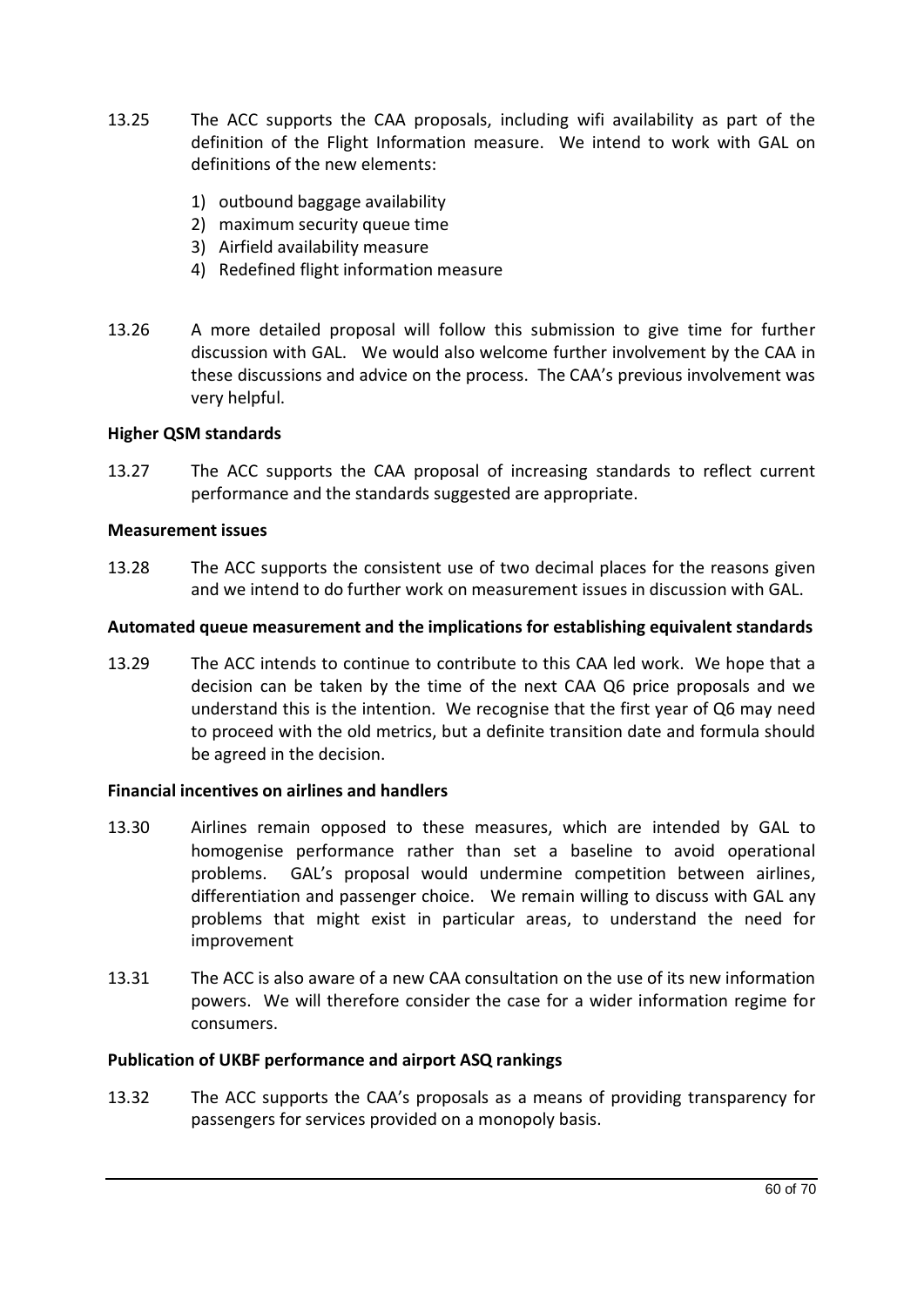13.33 We note the CAA is considering using its own powers to publish performance information on a wider range of stakeholders. The CAA should ensure this initiative first identifies a market failure and then ensures that its approach targets the specific issue in a proportionate and meaningful way. We look forward to discussing this further in due course.

#### **Changes to the SQR regime**

13.34 The ACC supports the CAA suggestion that changes to the SQR should be permitted within the Q6 period, subject to proper consultation and agreement by the CAA. This was the situation in the past and we see no reason to change it.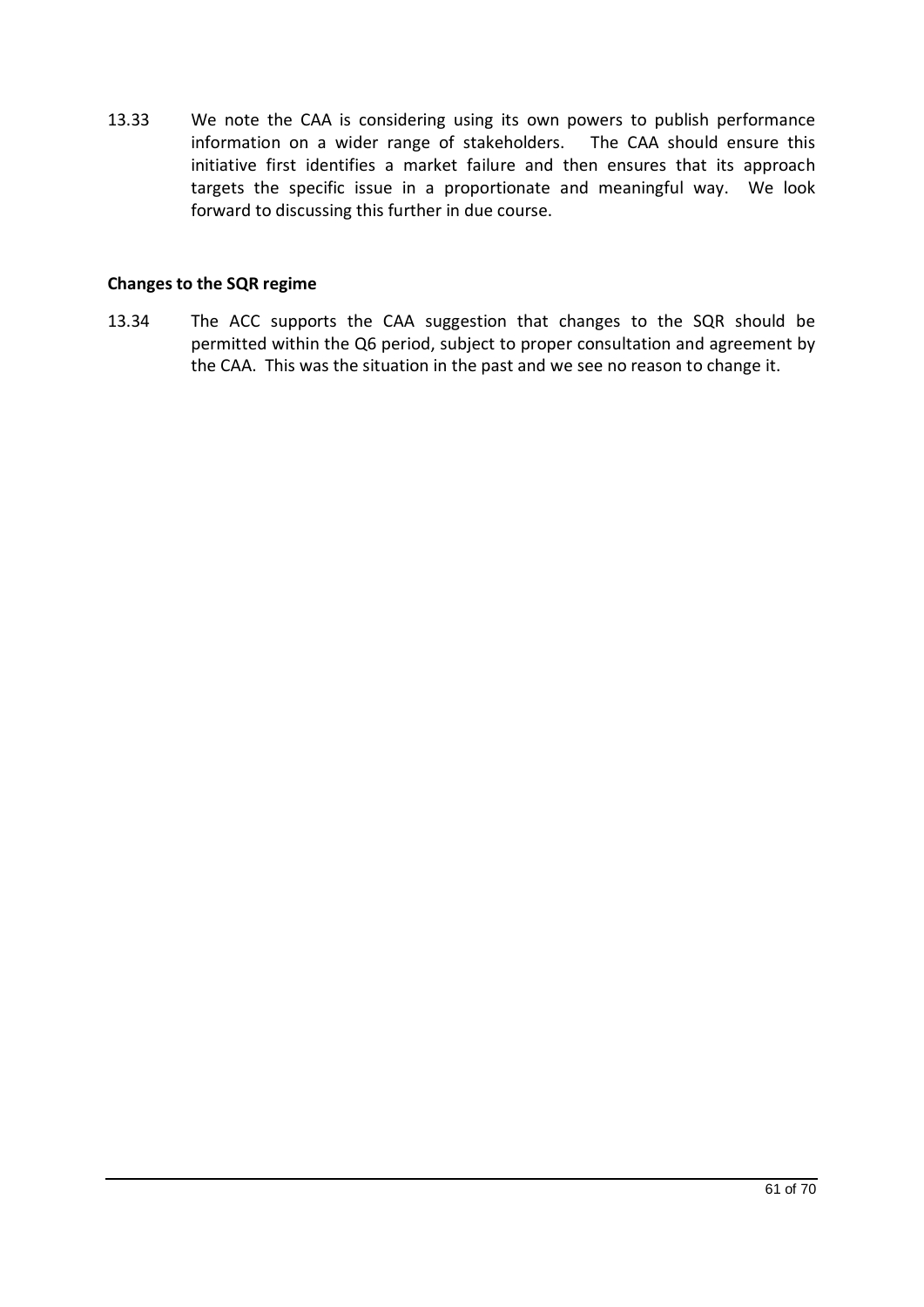# **14 Operational resilience**

- 14.1 In principle the ACC is supportive of new measures to develop a more collaborative and better planned approach to dealing with disruption and looking after the interests of passengers and cargo owners at such times.
- 14.2 We agree with the CAA that collaboration is essential to coordinate the response to disruption, for both resolving the causes and looking after passengers. We also agree that GAL is best placed to perform this role through resilience plans and good day to day collaborative working.
- 14.3 Nonetheless, operational resilience was not discussed in any detail through CE and we would welcome the opportunity to engage further with the CAA, GAL and other stakeholders on this important issue. In particular, the proposals document and the draft licence envisage roles for third parties and the potential for GAL to develop 'rules of conduct' that would be required of airlines and other parties. Airlines do not support imposition of such rules and would be very concerned to ensure that any arrangements of this type were tenable and that they did not cut across existing regulations. We do, however, recognise the airport's important coordinating role.
- 14.4 Airlines are subject to binding obligations regarding passenger welfare and compensation in the event of cancellation under EU denied boarding regulations. Airlines would be strongly opposed to any further measures which increase liabilities or impose any new obligations.
- 14.5 For those reasons, it will be important to consider the detail of these new arrangements to ensure that they do not impose a disproportionate burden on airlines and problems for passengers.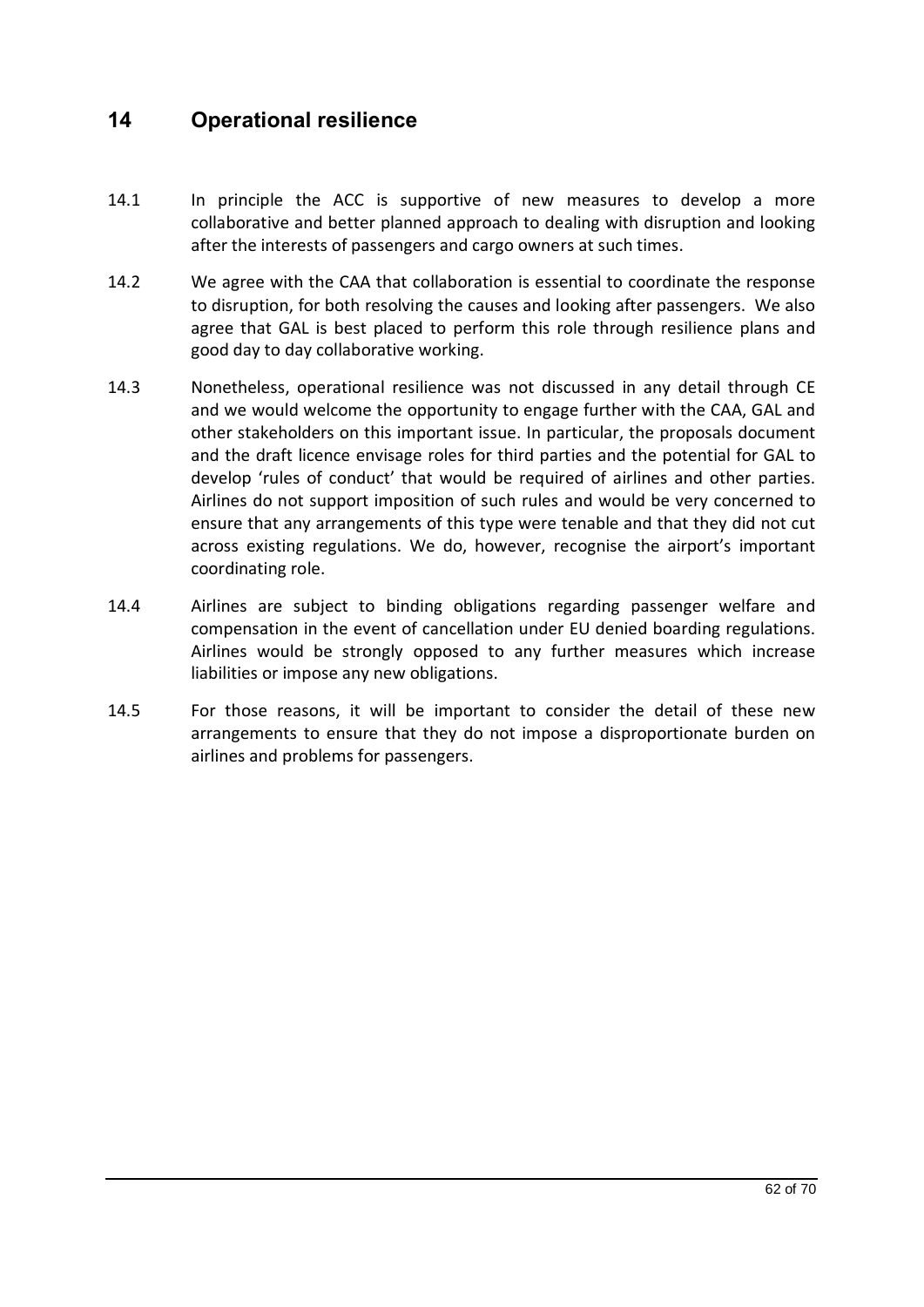# **15 Capital efficiency**

- 15.1 The ACC remains committed to its earlier position that the regulation and remuneration of capex should be improved in Q6 and that some model of splitting capex into core and development projects is likely to best enable this.
- 15.2 We agree with the CAA that artificially forcing all capital projects to be agreed at the time of the price review for the next five or six years does not reflect the dynamic nature of the industry and the need for flexibility in the capital investment plan (CIP).
- 15.3 We also agree that GAL and airlines would benefit from greater flexibility around capex, while GAL should have strong incentives to deliver projects efficiently and on time.
- 15.4 Under the current rules, the RAB is rolled forward for actual rather than projected capex (subject to the tests of adequate consultation and best practice project management). This means that the airport has a high degree of certainty that investment will be funded in the future but it also means that there are few, in any, incentives to outperform and to spend capital more efficiently.
- 15.5 Therefore, there is a balance between incentivising the investment required by airlines and their passengers and the promotion of efficiency in terms of producing capacity and service quality at the most efficient cost. The discussions around core and development capex provide a good opportunity to review how this balance should change in Q6.
- 15.6 In considering these issues further we have first of all reviewed the evidence on GAL's historical approach to undertaking investment during Q5 before going on to consider the options for improving capital efficiency in Q6.

# **Review of Q5 capital efficiency**

- 15.7 The ACC commissioned ATKINS to undertake an independent review of the efficiency of GAL's Q5 Capital Investment Programme. The ACC asked ATKINS to review a number of specific projects as well as the overall Q5 project envelope.
- 15.8 From this review we have been able to make a number of observations:
	- The **capital investment plan (CIP)<sup>12</sup> process** throughout Q5, the annual CIPs only gave an overview of overall progress of the plan and lacked any level of project cost detail making it impossible to identify how a project had performed against the original budget.

1

 $12$  The CIP is available on the GAL website.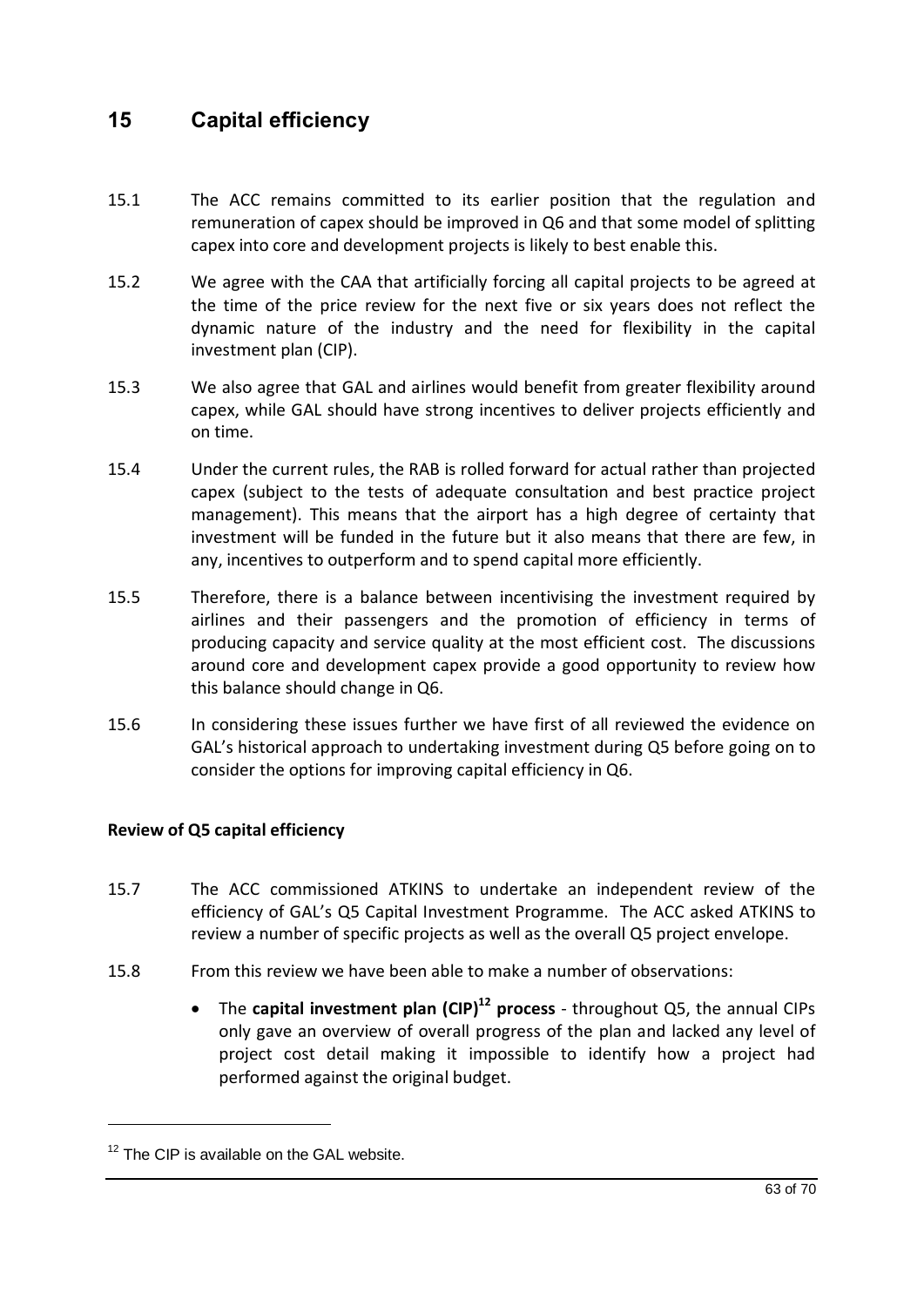- · **Accuracy of GAL's Cost forecasts -** Only basic cost advisory sheets (CAS) were included in the CIP 2008 and none were included in any of the other subsequent CIPs. In the absence of any subsequent revisions or amendments to the original CAS sheets produced in 2008, ATKINS could not be confident as to whether the original project budgets were appropriate and were unable to verify all of the costs e.g the treatment of on-costs and the allocation of expenditure between opex and capex.
- · **Track-ability of the plan over Q5 -** Evidence from the investment trackers in the CIPs shows that the original plan from 2008 which underpinned the Q5 settlement was fundamentally amended year on year. The total value of the 2008 plan had declined substantially by 2010, with numerous projects being completely redesigned, amalgamated with other projects, or cancelled. A substantial proportion of the overall Q5 costs, circa £350m, were recirculated by GAL to be reallocated on projects that the airlines had not committed to directly ahead of Q5.
- · **Cash Flow Forecast -** ATKINS established that the Q5 CAPEX forecast was substantially overestimated, running consistently ahead of the actual expenditure until the final year of Q5. Arguably GAL benefitted from delivering projects late in Q5 and enjoyed the benefits of a resultant positive cash flow.
- · **Change Control**  Prior to October 2011, ATKINS struggled to find any change control records. From October 2011 onwards CCRS's were included within the documentation provided at Capital Investment Board meetings. However, there was very little cost information provided in support of these and they typically only provide a single sentence description of the change.
- · **Risk Management**  Throughout Q5, there has been a concern around the lack of visibility of cost information provided to the ACC in support of R2 drawdown. Within the CIP Performance Pack there is a Risk and Budget Contingency Analysis which includes a Budget Contingency Drawdown Graphic. The drawdown graphic appears to be based upon the assumption that the R2 Risk budget will be fully expended. The actual drawdown is erratic relative to the smoothed forecast expenditure, which is understandable. However, the peaks in the actual drawdown suggest that as project risks pass or are mitigated money is released back to the risk budget. If this is the case the ACC doesn't appear to be in possession of sufficient detailed information to make informed decisions on the efficiency of these projects, or whether they should go ahead, in order to make best use of these returned risk funds. It is unclear as to the level of input the airlines are permitted in the reallocation of risk monies.
- 15.9 In light of this evidence and the findings of URS, the ACC considers that: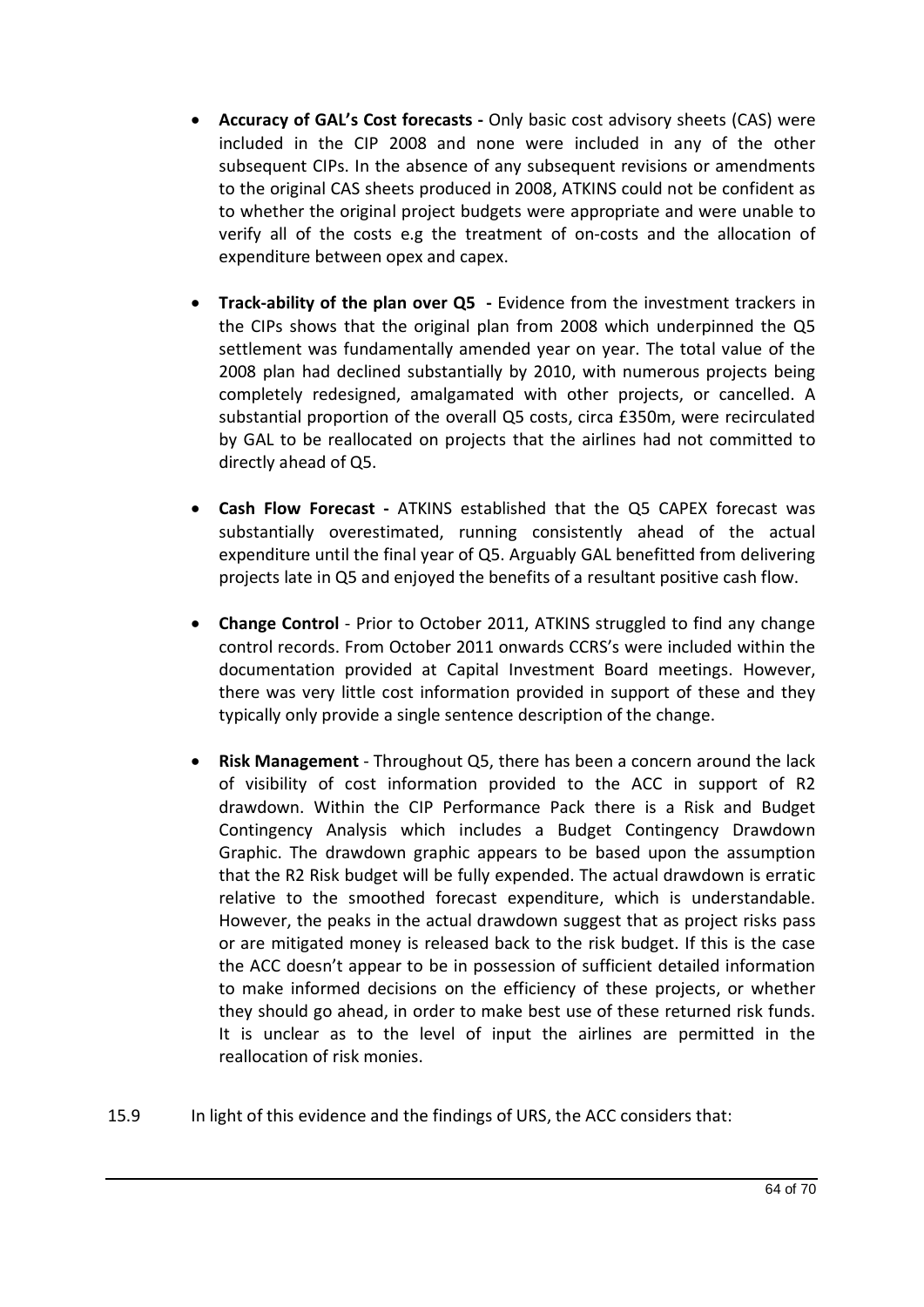- · The level of detail provided by GAL on individual capital projects needs to improve.
- · The process for tracking the plan over time and agreeing changes needs to improve.
- · The current incentive for the airport to over-state the scale and timing of the plan ex ante needs to be reviewed.
- The treatment of risk and contingency budgets both before the cap has been set and after the period has started needs to be reviewed.
- 15.10 In the ACC's view, these experiences from Q5 would tend to re-enforce our position that new arrangements for the regulation of capex are required for Q6. We have set out below our emerging thinking on how this might function.

# **Capital Efficiency during Q6**

- 15.11 Due to the volume of work that has been required in other areas of the Q6 process the ACC has not as yet been able to undertake any meaningful work with GAL on developing capital efficiency processes for Q6. However the ACC understands that this is an important area and the work needs to be undertaken as soon as possible. As we note in the section above we are concerned that the current arrangements lead to examples of GAL "gaming, "thrifting" and at times "gold plating" capital projects all achieving the same result, a sub optimal output for our passengers.
- 15.12 In our view is vital that care is taken and enough time provided for all parties to fully understand the implications of alternative approaches to the regulation of capex to ensure that the arrangements do not incentivise the wrong behaviours from either sides as this is likely to lead to poor outcomes for passengers. As detailed work has not been undertaken the ACC is unable at this time to provide any finalised position. Nonetheless, to assist the CAA in understanding the ACC position and help to take the process forward the ACC has supplied its "without prejudice" early thinking on the CAA proposals.
- 15.13 The ACC would see the development of these discussions as a priority for the summer months ahead of the CAA's final proposals later in the year.

# Core and Development

15.14 As we note above, the ACC remains supportive of a core and development approach to capital projects for Q6. The ACC continues to believe that under the current system Tollgate 4 (TG4) is the correct milestone to achieve for a project to move from development to core. In that regard, the CAA suggestion of using TG3 in GAL's internal process is ambiguous and unclear. For the process to have transparency the ACC would require that projects only move after the ACC has signed off TG3 and not a GAL internal TG3 whereby airlines may not agree that the project is suitably developed, however the ACC understands that GAL may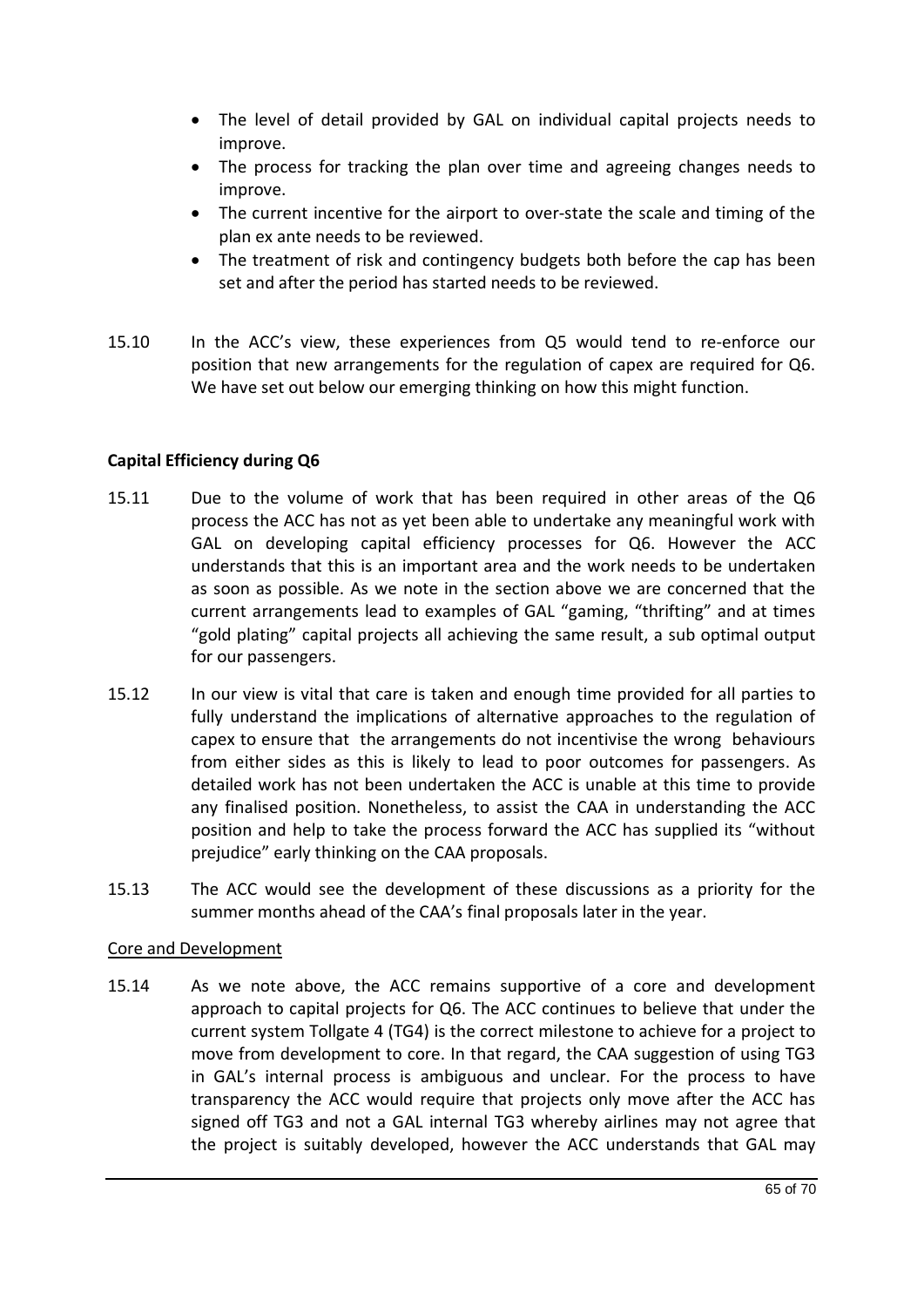wish to progress projects that may not be supported by the airline community such as the A380 stand project in Q5. In these cases GAL would be able to progress projects using their current "at risk" process. Should they be able to demonstrate to the CAA that they had met the requirements of Annex G then these projects would be allowed into the RAB or disqualified as appropriate. However, depending upon the emerging arrangements for core and development, changes to Annex G may be required in order to gain assurance that the appropriate requirements had been met.

# Core Capital

- 15.15 Further work would be required to understand the impacts of allowing projects into the capital plan based upon P50 and P80 estimates and therefore the ACC will make no further comment at this time.
- 15.16 The ACC agrees with the CAA that triggers for core capex need to be well defined, and that the three month lag should be removed as it is would no longer be relevant in the context of core and development. It also welcomes the proposal that incentives would be removed for GAL to game projects and make GAL intertemporally indifferent through the creation of a mechanism to recover lost cash flow. However the ACC is unclear on how this would work alongside conventional trigger payments and that there should not automatically be symmetry should GAL accelerate projects. It would be more logical to only allow the airport to pull forward projects where airlines are in agreement as otherwise there will be an incentive to spend money as early as possible if airlines are to be charged for this.
- 15.17 The CAA proposal to look at projected versus actual spends at an aggregate portfolio level may have merit however we believe it could be open to gaming and the ACC would need to understand more about how this may work.

## Development Capex

- 15.18 Allowing development capital to go into the budget at P80 levels as opposed to P50 may over inflate the development capital pot leading to a position where excess monies are then effectively available for use on other projects. One way to ensure that this does not happen would be to use the same mechanism for correcting late delivery of projects. In the event of a project moving to core at a value significantly less than the P80 budgeted level, the "over budget" could then be put into a separate pot. Should GAL wish to use this money for additional projects it would be able to do so provided it gets approval, alternatively if there are any monies within this pot at the end of the period they would be returned to the airlines using the cash-flow correction.
- 15.19 The ACC supports the CAA's proposals that airlines should have the ability to propose projects for inclusion in development. We also believe that GAL should be required to seek the formal approval of the airline community to include new or remove existing projects. It also welcomes the CAA's statement that when a project passes from development to core capex, that the cost allowance will be fixed at that stage and that GAL will bear all risk of under and over-spending.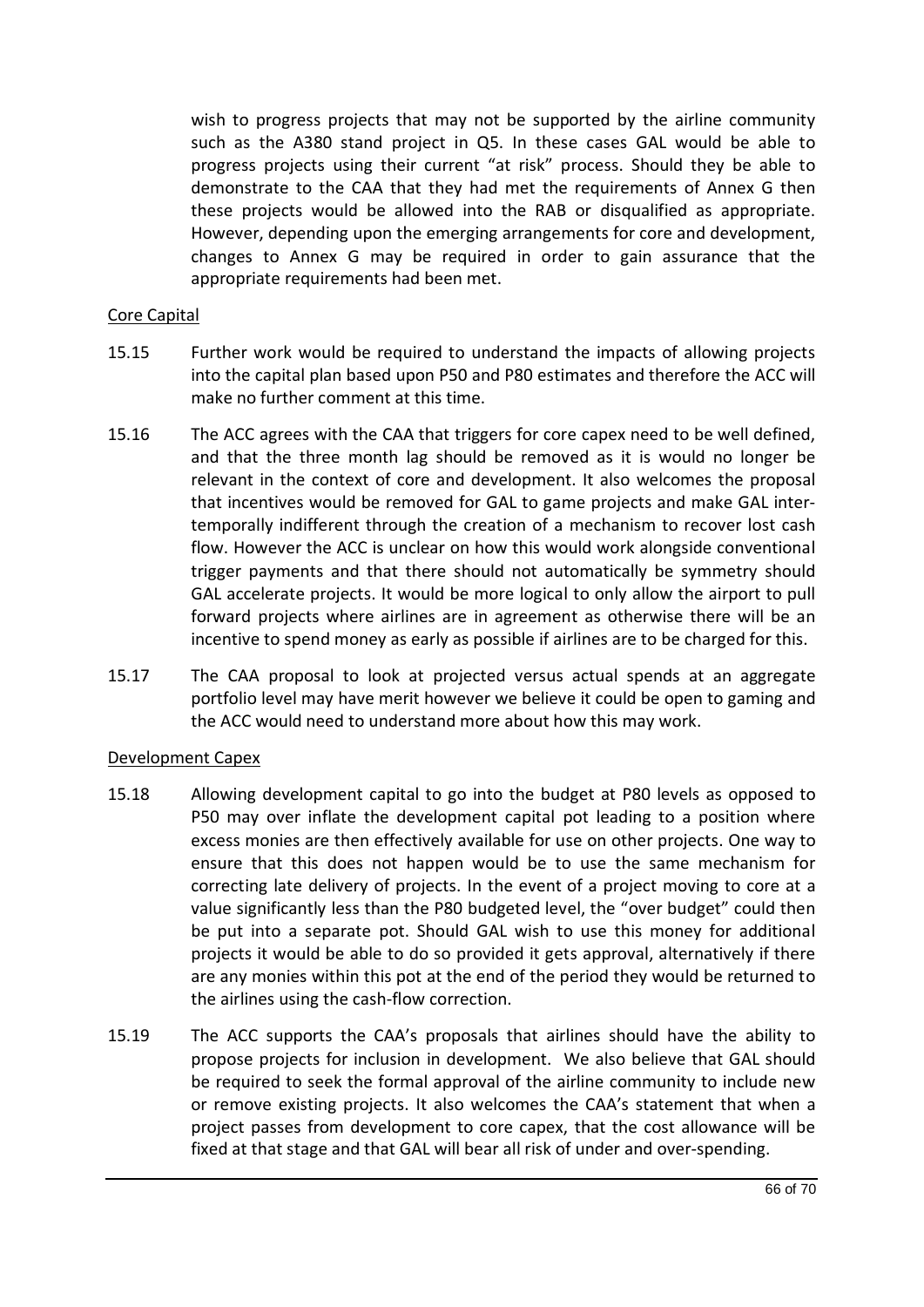# Capital investment Expertise

15.20 The ACC supports the proposal to increase the level of capital investment expertise in Q6. However further work is required to ensure that the ACC airlines are assured that the expertise is neutral and not at the behest of the airport.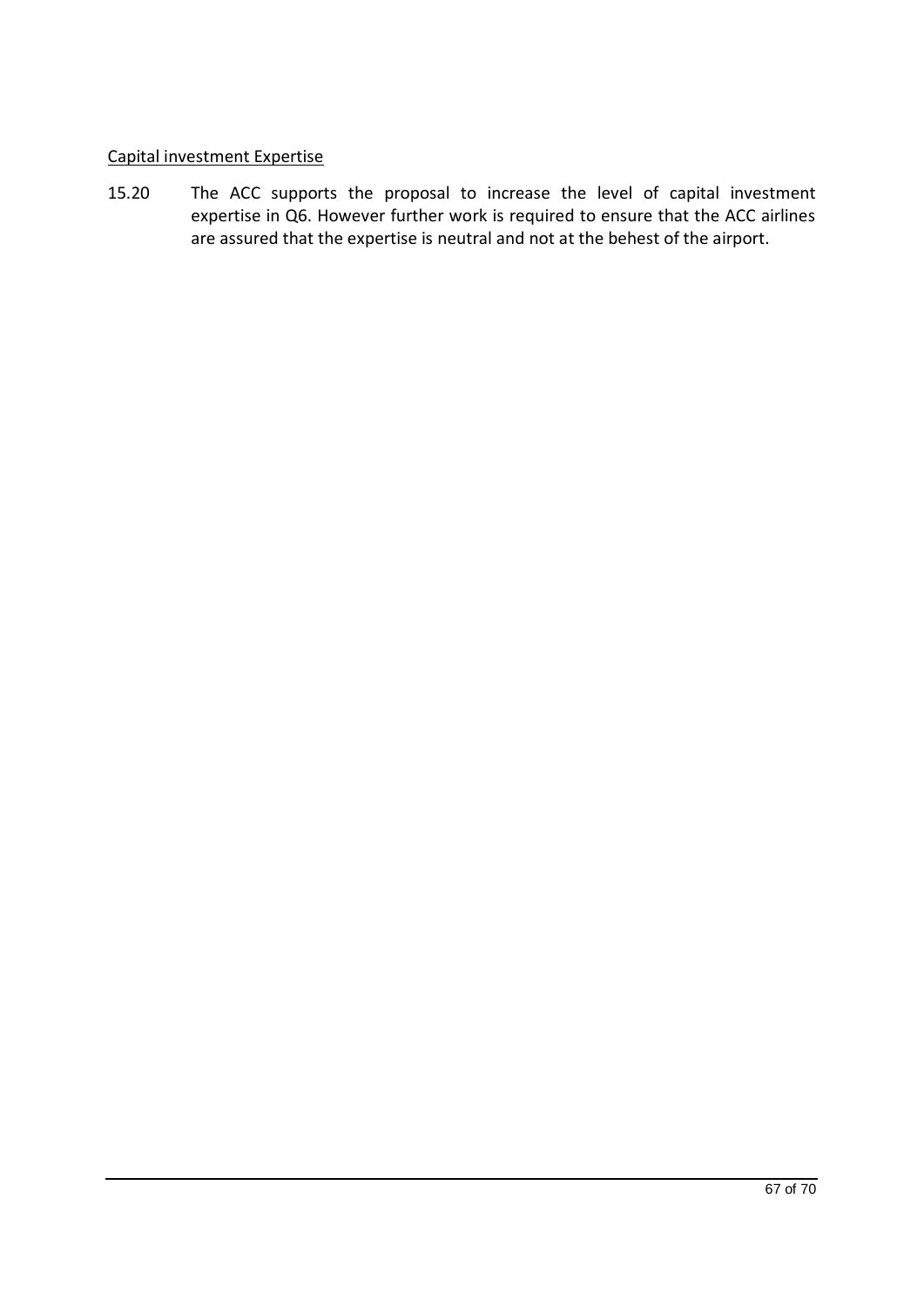# **16 Other issues**

16.1 In this chapter we set out our views on the CAA's proposed approach to transparency, safeguarded assets, the security cost pass through mechanism, opex incentive mechanisms, and inflation indices.

# **Transparency**

- 16.2 Under the current regulatory arrangements, GAL is compelled to provide to the CAA and service providers information on the detailed costs and other factors it takes into account when setting charges for activities covered by the 1991 public interest finding.
- 16.3 We support the CAA's view that the current transparency condition has worked well, reassuring interested parties that these charges are based on appropriate criteria, and it has not imposed an unreasonable burden on GAL.
- 16.4 We also support the CAA's proposal to include the transparency condition in the licence. We would welcome further clarification from the CAA on how it proposes to manage this requirement over Q6 in light of the proposal that only those Specified Activities not covered by the AGR would be included in the licence.
- 16.5 We do not support the CAA'S proposal to remove the requirement to explain variations from the profit centre reports. We consider that this requirement provides an important safeguard and given that the systems are already in place to produce this information we do not agree that this creates an unnecessary additional burden.

## **Safeguarded Assets**

- 16.6 We do not support the current approach to dealing with safeguarded assets as it effectively means that users bear the risk of stranded assets.
- 16.7 We would prefer an approach under which GAL should invest in safeguarded assets at its own risk. If the assets ever came into use then they could be transferred into the RAB.
- 16.8 We understand this is not a big issue at Gatwick as little or no assets qualify for this treatment, nonetheless we consider that each case could be handled on its own merits such that if airlines agreed with safeguarding a particular asset then the current approach could apply.

# **Security cost claim mechanism (the s-factor)**

16.9 We agree with the CAA that the risks arising from security requirements changing in the future should not be dealt with by making conservative (i.e. high) estimates of future security costs in the base case for setting the price cap.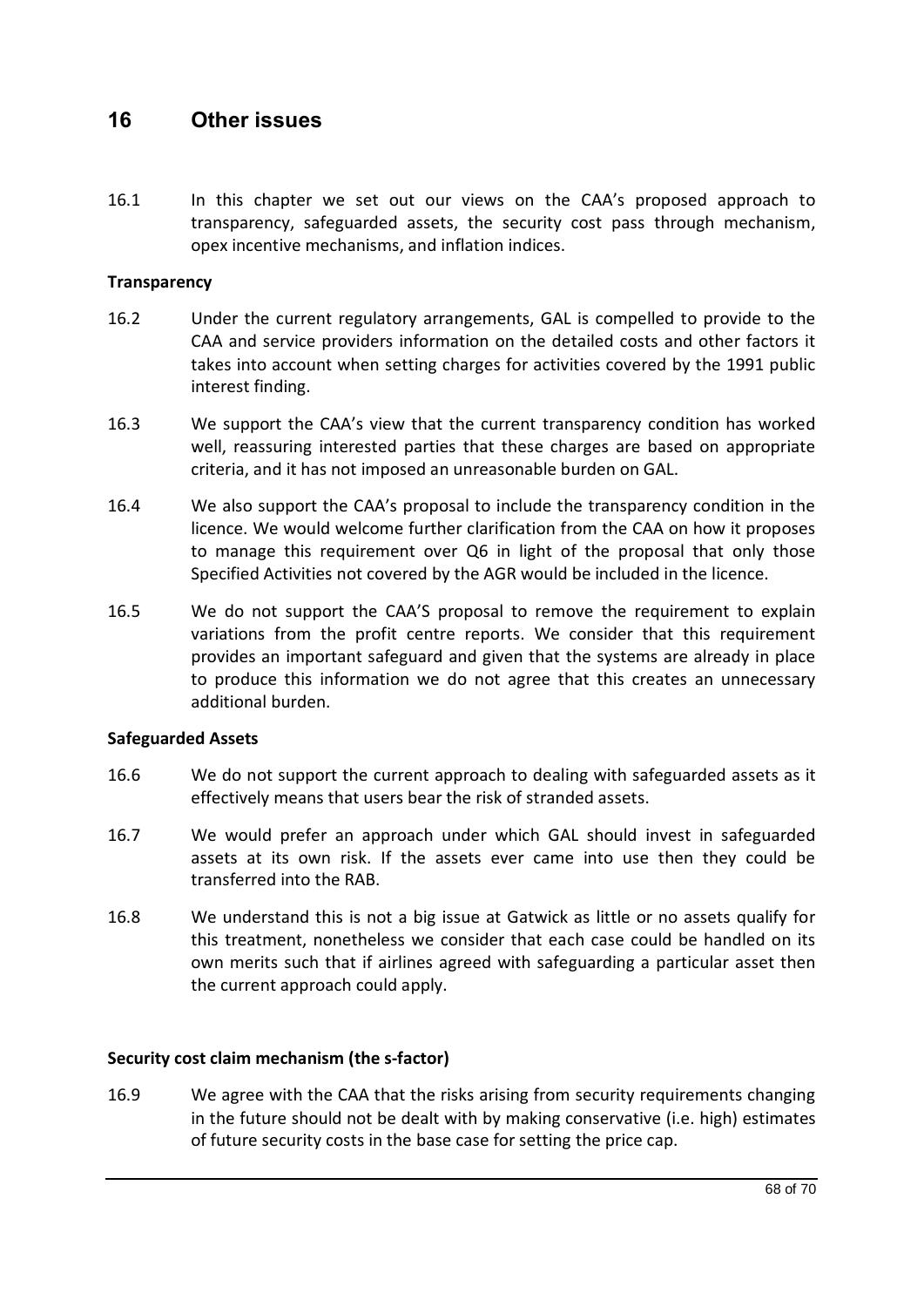- 16.10 We consider that it remains appropriate to include a pass through mechanism within the control period for dealing with variances in security costs. Our main concern is that while the current mechanism was designed to by symmetrical such that the price cap would vary for both increases and reductions in security standards, in practice our understanding is that hitherto it has only functioned in an upward direction i.e. all claims made under the S-factor have led to increases in charges. This is likely to be a function of the fact that the airport has no incentive to inform the CAA when security requirements may be relaxed and costs decrease whereas it has a very strong incentive to make a claim under the S factor when the opposite happens. Other interested parties such as airlines are unlikely to be privy to the detail of changing requirements and not in any position to make a claim or to notify the CAA when circumstances change.
- 16.11 We consider that it would be desirable for the CAA to consider this anomaly further and to review the functioning of the mechanism in the future. One approach for Q6 may include the CAA undertaking a review of the position with the DfT on each occasion when the standards change.
- 16.12 As a minimum, we would expect the CAA to recognise that the S factor provides some protection for GAL in the event of the security environment changing and for that reason there is no need to build additional contingency into any security cost projections or to otherwise rely on conservative modelling of these costs.

# **Opex efficiency incentive mechanisms**

16.13 We agree with the CAA's view that there are currently no grounds for introducing enhanced incentives on opex efficiency.

# **Traffic risk sharing**

16.14 Similarly, in light of the lack of support for introducing traffic risk sharing arrangements we agree with the CAA that this should not be pursued for Q6.

# **Within period traffic mix forecast correction (K) factor**

16.15 We support the CAA's proposal to retain the Q5 approach to correcting for inperiod traffic variances

## **Inflation**

16.16 The ACC notes the work being carried out by the UK Statistics Authority and the ONS on RPI, in particular the decision to be made this summer on, whether RPI merits continued designation as a National Statistic. If the RPI is no longer deemed fit for purpose because it overestimates inflation then there are obviously questions about value for passengers from its on-going use. The ACC therefore believes this needs to be considered before the final decision is taken.

## **Non-passenger flights**

16.17 We support the CAA's proposed approach to dealing with non-passenger flights.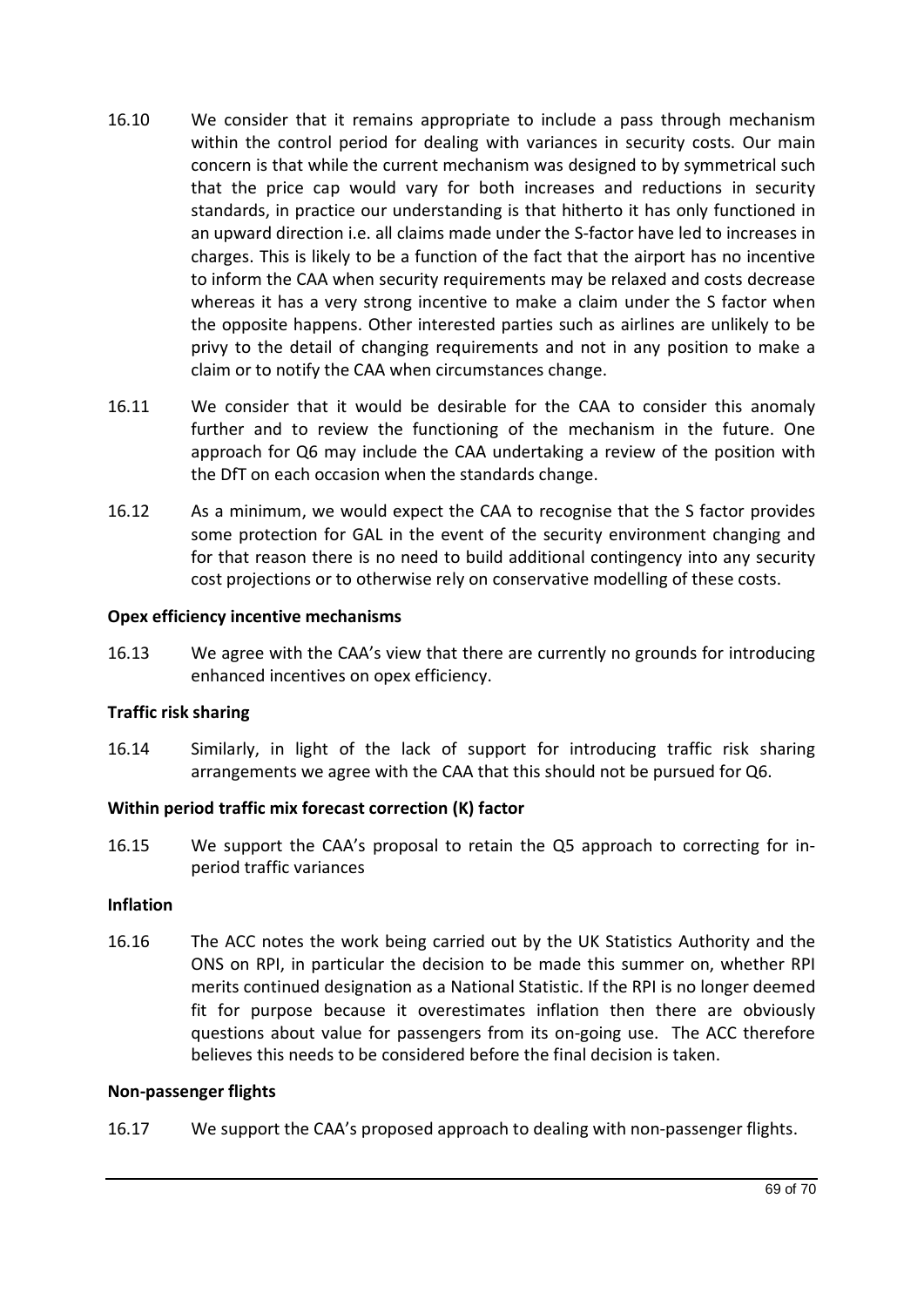# **17 Licencing issues**

- 17.1 We welcome sight of the draft airport licence proposed for GAL and the discussion of the conditions that should be included therein. We also welcome the CAA's proposals to discuss the draft licence in more detail with stakeholders over the summer.
- 17.2 Our main interest with respect to the new licence relates to the price control and service quality conditions. With that in mind, we are somewhat disappointed that the CAA has provided only around 3 weeks for affected parties to comment on these critical areas.
- 17.3 The ACC recommends that the CAA should provide further opportunity for airlines to make representations on these important issues prior to the CAA making its final decision later in the year.
- 17.4 With respect to the ring-fencing conditions while these have an important role to play we are concerned that as currently formulated they may be so watered down that it is not entirely clear how much protection they will provide.
- 17.5 We currently do not foresee the need for any specific price control reopener conditions.
- 17.6 We support a mechanism to adjust the SQR subject to appropriate safeguards and governance.
- 17.7 The requirement or otherwise for a consultation protocol akin to the present annex G is likely to be informed by the development of new arrangements for capital efficiency and capital governance.
- 17.8 We support the inclusion of a complaints handling condition.
- 17.9 We support the inclusion of non-discrimination conditions.
- 17.10 Airlines strongly urge the CAA to remove GAL's unilaterally imposed condition (with in GAL's CoUs) relating to liability and replace this with a condition which would be present in any normal commercial relationship between a customer and supplier. The revised condition should set out GAL's obligation to indemnify airlines for any direct costs relating to GAL's negligent actions. This should be a condition of the license and enforced within the CoUs.